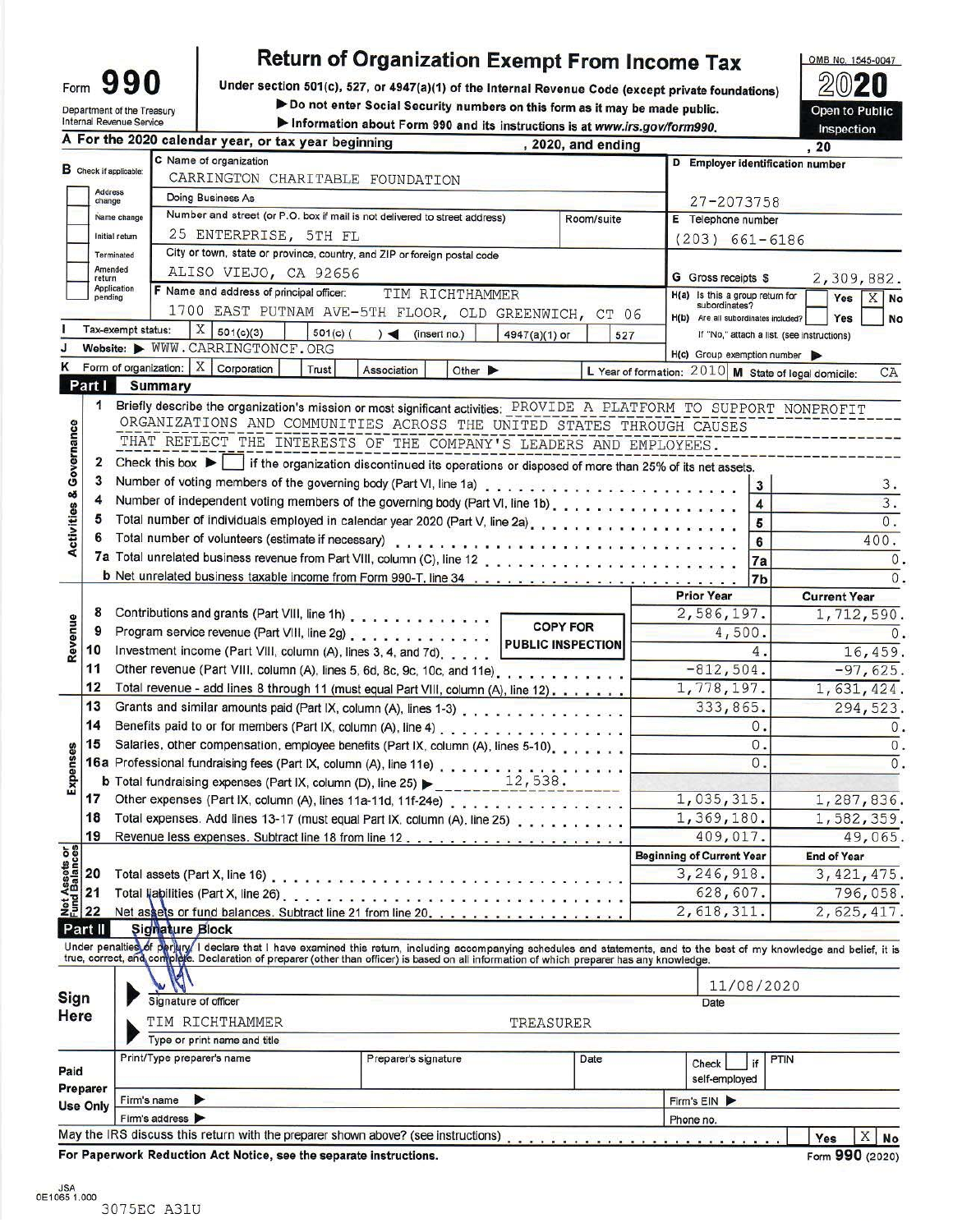| Part III<br><b>Statement of Program Service Accomplishments</b><br>Briefly describe the organization's mission:<br>1<br>ATTACHMENT 1<br>2 Did the organization undertake any significant program services during the year which were not listed on the<br>$\lceil x \rceil$ No<br><b>Yes</b><br>If "Yes," describe these new services on Schedule O.<br>Did the organization cease conducting, or make significant changes in how it conducts, any program<br>3<br>$ X $ No<br><b>Yes</b><br>If "Yes," describe these changes on Schedule O.<br>Describe the organization's program service accomplishments for each of its three largest program services, as measured by<br>4<br>expenses. Section $501(c)(3)$ and $501(c)(4)$ organizations are required to report the amount of grants and allocations to others,<br>the total expenses, and revenue, if any, for each program service reported.<br>(Expenses \$1,517,346. including grants of \$272,470. ) (Revenue \$<br>4a (Code:<br>ATTACHMENT 2<br>$22,053$ . including grants of \$ $22,053$ . $($ Revenue \$<br>) (Expenses \$<br>4b (Code:<br>THE FOUNDATION SUPPORTS CHARITIES THROUGH THE COLLECTIVE EFFORTS<br>OF THE CCF BOARD OF DIRECTORS AND ASSOCIATES OF THE CARRINGTON<br>FAMILY OF COMPANIES IN AN EFFORT TO ENCOURAGE ASSOCIATE<br>PARTICIPATION AND MAXIMIZE CONTRIBUTIONS TO THOSE CHARITIES. CCF<br>SEEKS TO PROMOTE GIVING BACK TO THE COMMUNITY THROUGH SUPPORT OF<br>THE CHOSEN CHARITIES WHICH REFLECT THE INTERESTS AND PASSIONS OF<br>CARRINGTON ASSOCIATES.<br>(Expenses \$ including grants of \$ ) (Revenue \$<br>4c (Code:<br>(Expenses \$<br>including grants of \$<br>) (Revenue \$<br>1,539,399.<br>Form 990 (2020) | Form 990 (2020)                                     | Page 2 |
|-------------------------------------------------------------------------------------------------------------------------------------------------------------------------------------------------------------------------------------------------------------------------------------------------------------------------------------------------------------------------------------------------------------------------------------------------------------------------------------------------------------------------------------------------------------------------------------------------------------------------------------------------------------------------------------------------------------------------------------------------------------------------------------------------------------------------------------------------------------------------------------------------------------------------------------------------------------------------------------------------------------------------------------------------------------------------------------------------------------------------------------------------------------------------------------------------------------------------------------------------------------------------------------------------------------------------------------------------------------------------------------------------------------------------------------------------------------------------------------------------------------------------------------------------------------------------------------------------------------------------------------------------------------------------------------------------------------|-----------------------------------------------------|--------|
|                                                                                                                                                                                                                                                                                                                                                                                                                                                                                                                                                                                                                                                                                                                                                                                                                                                                                                                                                                                                                                                                                                                                                                                                                                                                                                                                                                                                                                                                                                                                                                                                                                                                                                             |                                                     |        |
|                                                                                                                                                                                                                                                                                                                                                                                                                                                                                                                                                                                                                                                                                                                                                                                                                                                                                                                                                                                                                                                                                                                                                                                                                                                                                                                                                                                                                                                                                                                                                                                                                                                                                                             |                                                     |        |
|                                                                                                                                                                                                                                                                                                                                                                                                                                                                                                                                                                                                                                                                                                                                                                                                                                                                                                                                                                                                                                                                                                                                                                                                                                                                                                                                                                                                                                                                                                                                                                                                                                                                                                             |                                                     |        |
|                                                                                                                                                                                                                                                                                                                                                                                                                                                                                                                                                                                                                                                                                                                                                                                                                                                                                                                                                                                                                                                                                                                                                                                                                                                                                                                                                                                                                                                                                                                                                                                                                                                                                                             |                                                     |        |
|                                                                                                                                                                                                                                                                                                                                                                                                                                                                                                                                                                                                                                                                                                                                                                                                                                                                                                                                                                                                                                                                                                                                                                                                                                                                                                                                                                                                                                                                                                                                                                                                                                                                                                             |                                                     |        |
|                                                                                                                                                                                                                                                                                                                                                                                                                                                                                                                                                                                                                                                                                                                                                                                                                                                                                                                                                                                                                                                                                                                                                                                                                                                                                                                                                                                                                                                                                                                                                                                                                                                                                                             |                                                     |        |
|                                                                                                                                                                                                                                                                                                                                                                                                                                                                                                                                                                                                                                                                                                                                                                                                                                                                                                                                                                                                                                                                                                                                                                                                                                                                                                                                                                                                                                                                                                                                                                                                                                                                                                             |                                                     |        |
|                                                                                                                                                                                                                                                                                                                                                                                                                                                                                                                                                                                                                                                                                                                                                                                                                                                                                                                                                                                                                                                                                                                                                                                                                                                                                                                                                                                                                                                                                                                                                                                                                                                                                                             |                                                     |        |
|                                                                                                                                                                                                                                                                                                                                                                                                                                                                                                                                                                                                                                                                                                                                                                                                                                                                                                                                                                                                                                                                                                                                                                                                                                                                                                                                                                                                                                                                                                                                                                                                                                                                                                             |                                                     |        |
|                                                                                                                                                                                                                                                                                                                                                                                                                                                                                                                                                                                                                                                                                                                                                                                                                                                                                                                                                                                                                                                                                                                                                                                                                                                                                                                                                                                                                                                                                                                                                                                                                                                                                                             |                                                     |        |
|                                                                                                                                                                                                                                                                                                                                                                                                                                                                                                                                                                                                                                                                                                                                                                                                                                                                                                                                                                                                                                                                                                                                                                                                                                                                                                                                                                                                                                                                                                                                                                                                                                                                                                             |                                                     |        |
|                                                                                                                                                                                                                                                                                                                                                                                                                                                                                                                                                                                                                                                                                                                                                                                                                                                                                                                                                                                                                                                                                                                                                                                                                                                                                                                                                                                                                                                                                                                                                                                                                                                                                                             |                                                     |        |
|                                                                                                                                                                                                                                                                                                                                                                                                                                                                                                                                                                                                                                                                                                                                                                                                                                                                                                                                                                                                                                                                                                                                                                                                                                                                                                                                                                                                                                                                                                                                                                                                                                                                                                             |                                                     |        |
|                                                                                                                                                                                                                                                                                                                                                                                                                                                                                                                                                                                                                                                                                                                                                                                                                                                                                                                                                                                                                                                                                                                                                                                                                                                                                                                                                                                                                                                                                                                                                                                                                                                                                                             |                                                     |        |
|                                                                                                                                                                                                                                                                                                                                                                                                                                                                                                                                                                                                                                                                                                                                                                                                                                                                                                                                                                                                                                                                                                                                                                                                                                                                                                                                                                                                                                                                                                                                                                                                                                                                                                             |                                                     |        |
|                                                                                                                                                                                                                                                                                                                                                                                                                                                                                                                                                                                                                                                                                                                                                                                                                                                                                                                                                                                                                                                                                                                                                                                                                                                                                                                                                                                                                                                                                                                                                                                                                                                                                                             |                                                     |        |
|                                                                                                                                                                                                                                                                                                                                                                                                                                                                                                                                                                                                                                                                                                                                                                                                                                                                                                                                                                                                                                                                                                                                                                                                                                                                                                                                                                                                                                                                                                                                                                                                                                                                                                             |                                                     |        |
|                                                                                                                                                                                                                                                                                                                                                                                                                                                                                                                                                                                                                                                                                                                                                                                                                                                                                                                                                                                                                                                                                                                                                                                                                                                                                                                                                                                                                                                                                                                                                                                                                                                                                                             |                                                     |        |
|                                                                                                                                                                                                                                                                                                                                                                                                                                                                                                                                                                                                                                                                                                                                                                                                                                                                                                                                                                                                                                                                                                                                                                                                                                                                                                                                                                                                                                                                                                                                                                                                                                                                                                             |                                                     |        |
|                                                                                                                                                                                                                                                                                                                                                                                                                                                                                                                                                                                                                                                                                                                                                                                                                                                                                                                                                                                                                                                                                                                                                                                                                                                                                                                                                                                                                                                                                                                                                                                                                                                                                                             |                                                     |        |
|                                                                                                                                                                                                                                                                                                                                                                                                                                                                                                                                                                                                                                                                                                                                                                                                                                                                                                                                                                                                                                                                                                                                                                                                                                                                                                                                                                                                                                                                                                                                                                                                                                                                                                             |                                                     |        |
|                                                                                                                                                                                                                                                                                                                                                                                                                                                                                                                                                                                                                                                                                                                                                                                                                                                                                                                                                                                                                                                                                                                                                                                                                                                                                                                                                                                                                                                                                                                                                                                                                                                                                                             |                                                     |        |
|                                                                                                                                                                                                                                                                                                                                                                                                                                                                                                                                                                                                                                                                                                                                                                                                                                                                                                                                                                                                                                                                                                                                                                                                                                                                                                                                                                                                                                                                                                                                                                                                                                                                                                             | 4d Other program services (Describe on Schedule O.) |        |
|                                                                                                                                                                                                                                                                                                                                                                                                                                                                                                                                                                                                                                                                                                                                                                                                                                                                                                                                                                                                                                                                                                                                                                                                                                                                                                                                                                                                                                                                                                                                                                                                                                                                                                             | 4e Total program service expenses ><br><b>JSA</b>   |        |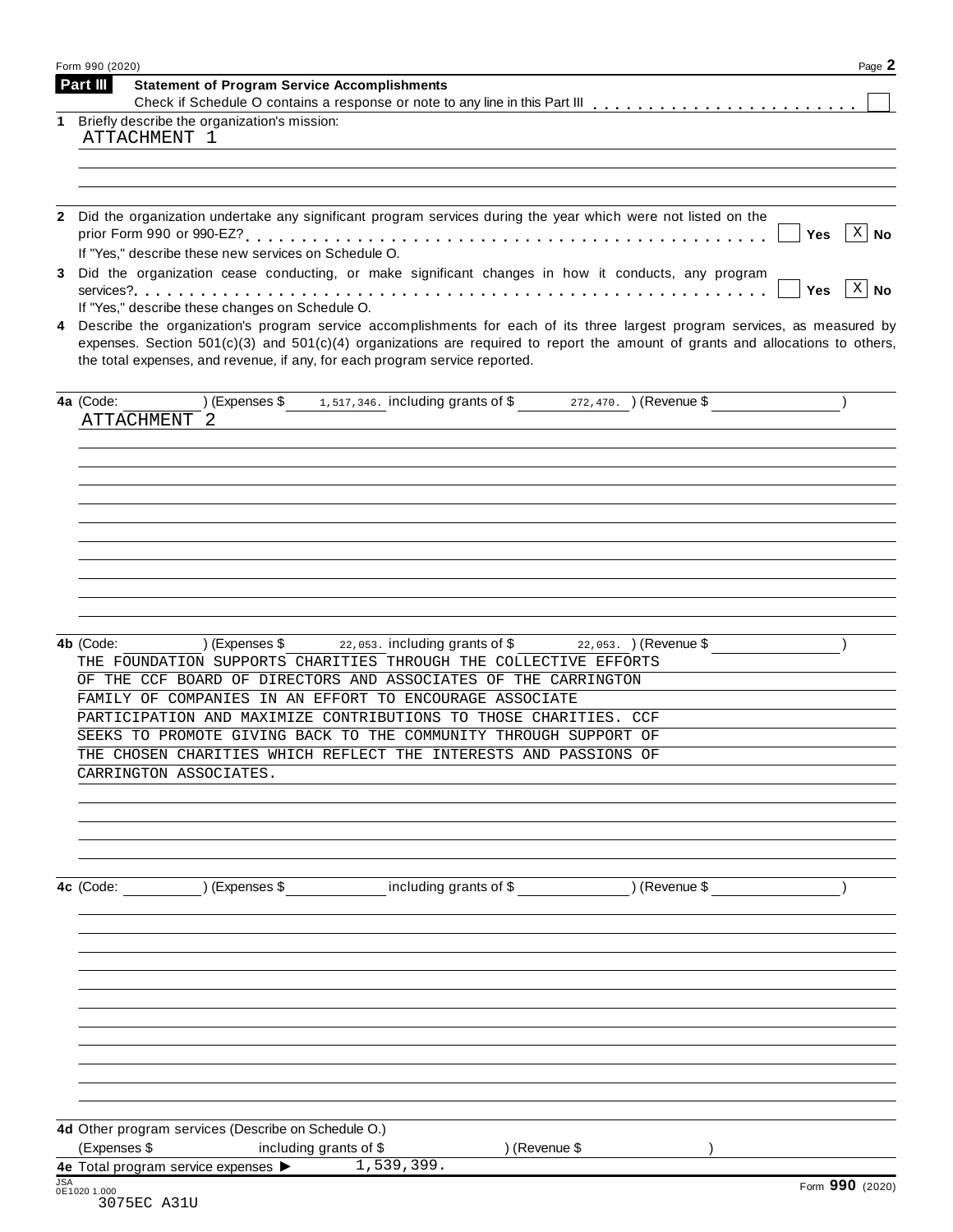|         | Form 990 (2020)                                                                                                                                                                                                                                      |                 |             | Page 3 |
|---------|------------------------------------------------------------------------------------------------------------------------------------------------------------------------------------------------------------------------------------------------------|-----------------|-------------|--------|
| Part IV | <b>Checklist of Required Schedules</b>                                                                                                                                                                                                               |                 | Yes         | No     |
| 1.      | Is the organization described in section $501(c)(3)$ or $4947(a)(1)$ (other than a private foundation)? If "Yes,"                                                                                                                                    |                 |             |        |
|         |                                                                                                                                                                                                                                                      | $\mathbf{1}$    | Χ           |        |
| 2       | Is the organization required to complete Schedule B, Schedule of Contributors See instructions?                                                                                                                                                      | $\mathbf{2}$    | $\mathbf X$ |        |
| 3       | Did the organization engage in direct or indirect political campaign activities on behalf of or in opposition to                                                                                                                                     |                 |             |        |
|         |                                                                                                                                                                                                                                                      | 3               |             | Χ      |
| 4       | Section 501(c)(3) organizations. Did the organization engage in lobbying activities, or have a section 501(h)                                                                                                                                        |                 |             |        |
|         |                                                                                                                                                                                                                                                      | 4               |             | Χ      |
| 5       | Is the organization a section $501(c)(4)$ , $501(c)(5)$ , or $501(c)(6)$ organization that receives membership dues,                                                                                                                                 |                 |             |        |
|         | assessments, or similar amounts as defined in Revenue Procedure 98-19? If "Yes," complete Schedule C, Part III                                                                                                                                       | 5               |             | Χ      |
| 6       | Did the organization maintain any donor advised funds or any similar funds or accounts for which donors                                                                                                                                              |                 |             |        |
|         | have the right to provide advice on the distribution or investment of amounts in such funds or accounts? If                                                                                                                                          |                 |             |        |
|         |                                                                                                                                                                                                                                                      | 6               |             | Χ      |
| 7       | Did the organization receive or hold a conservation easement, including easements to preserve open space,                                                                                                                                            |                 |             |        |
|         | the environment, historic land areas, or historic structures? If "Yes," complete Schedule D, Part II.                                                                                                                                                | $\overline{7}$  |             | Χ      |
| 8       | Did the organization maintain collections of works of art, historical treasures, or other similar assets? If "Yes,"                                                                                                                                  | 8               |             | Χ      |
| 9       | Did the organization report an amount in Part X, line 21, for escrow or custodial account liability, serve as a                                                                                                                                      |                 |             |        |
|         | custodian for amounts not listed in Part X; or provide credit counseling, debt management, credit repair, or                                                                                                                                         |                 |             |        |
|         |                                                                                                                                                                                                                                                      | 9               | Χ           |        |
| 10      | Did the organization, directly or through a related organization, hold assets in donor-restricted endowments                                                                                                                                         |                 |             |        |
|         |                                                                                                                                                                                                                                                      | 10              |             | Χ      |
| 11      | If the organization's answer to any of the following questions is "Yes," then complete Schedule D, Parts VI,                                                                                                                                         |                 |             |        |
|         | VII, VIII, IX, or X as applicable.                                                                                                                                                                                                                   |                 |             |        |
|         | a Did the organization report an amount for land, buildings, and equipment in Part X, line 10? If "Yes,"                                                                                                                                             |                 |             |        |
|         |                                                                                                                                                                                                                                                      | 11a             |             | Χ      |
|         | <b>b</b> Did the organization report an amount for investments-other securities in Part X, line 12, that is 5% or more                                                                                                                               |                 |             |        |
|         | of its total assets reported in Part X, line 16? If "Yes," complete Schedule D, Part VII                                                                                                                                                             | 11 <sub>b</sub> |             | Χ      |
|         | c Did the organization report an amount for investments-program related in Part X, line 13, that is 5% or more                                                                                                                                       |                 |             |        |
|         | of its total assets reported in Part X, line 16? If "Yes," complete Schedule D, Part VIII                                                                                                                                                            | 11c             |             | Χ      |
|         | d Did the organization report an amount for other assets in Part X, line 15, that is 5% or more of its total assets                                                                                                                                  |                 |             | X      |
|         | reported in Part X, line 16? If "Yes," complete Schedule D, Part IX.                                                                                                                                                                                 | 11d             |             | X      |
|         | e Did the organization report an amount for other liabilities in Part X, line 25? If "Yes," complete Schedule D, Part X<br>f Did the organization's separate or consolidated financial statements for the tax year include a footnote that addresses | 11e             |             |        |
|         | the organization's liability for uncertain tax positions under FIN 48 (ASC 740)? If "Yes," complete Schedule D, Part X                                                                                                                               | 11f             |             | Χ      |
|         | 12a Did the organization obtain separate, independent audited financial statements for the tax year? If "Yes," complete                                                                                                                              |                 |             |        |
|         |                                                                                                                                                                                                                                                      | 12a             | Χ           |        |
|         | <b>b</b> Was the organization included in consolidated, independent audited financial statements for the tax year? If                                                                                                                                |                 |             |        |
|         | "Yes," and if the organization answered "No" to line 12a, then completing Schedule D, Parts XI and XII is optional                                                                                                                                   | 12b             |             | Χ      |
| 13      | Is the organization a school described in section $170(b)(1)(A)(ii)$ ? If "Yes," complete Schedule E                                                                                                                                                 | 13              |             | Χ      |
|         | 14a Did the organization maintain an office, employees, or agents outside of the United States?.                                                                                                                                                     | 14a             |             | X      |
|         | <b>b</b> Did the organization have aggregate revenues or expenses of more than \$10,000 from grantmaking,                                                                                                                                            |                 |             |        |
|         | fundraising, business, investment, and program service activities outside the United States, or aggregate                                                                                                                                            |                 |             |        |
|         | foreign investments valued at \$100,000 or more? If "Yes," complete Schedule F, Parts I and IV                                                                                                                                                       | 14b             |             | Χ      |
| 15      | Did the organization report on Part IX, column (A), line 3, more than \$5,000 of grants or other assistance to or                                                                                                                                    |                 |             |        |
|         |                                                                                                                                                                                                                                                      | 15              |             | Χ      |
| 16      | Did the organization report on Part IX, column (A), line 3, more than \$5,000 of aggregate grants or other                                                                                                                                           |                 |             |        |
|         | assistance to or for foreign individuals? If "Yes," complete Schedule F, Parts III and IV                                                                                                                                                            | 16              |             | Χ      |
| 17      | Did the organization report a total of more than \$15,000 of expenses for professional fundraising services on                                                                                                                                       |                 |             | Χ      |
| 18      | Part IX, column (A), lines 6 and 11e? If "Yes," complete Schedule G, Part I See instructions<br>Did the organization report more than \$15,000 total of fundraising event gross income and contributions on                                          | 17              |             |        |
|         |                                                                                                                                                                                                                                                      | 18              | Χ           |        |
| 19      | Did the organization report more than \$15,000 of gross income from gaming activities on Part VIII, line 9a?                                                                                                                                         |                 |             |        |
|         |                                                                                                                                                                                                                                                      | 19              |             | Χ      |
|         | 20a Did the organization operate one or more hospital facilities? If "Yes," complete Schedule H                                                                                                                                                      | 20a             |             | Χ      |
|         | <b>b</b> If "Yes" to line 20a, did the organization attach a copy of its audited financial statements to this return?                                                                                                                                | 20 <sub>b</sub> |             |        |
| 21      | Did the organization report more than \$5,000 of grants or other assistance to any domestic organization or                                                                                                                                          |                 |             |        |
|         | domestic government on Part IX, column (A), line 1? If "Yes," complete Schedule I, Parts I and II                                                                                                                                                    | 21              | Χ           |        |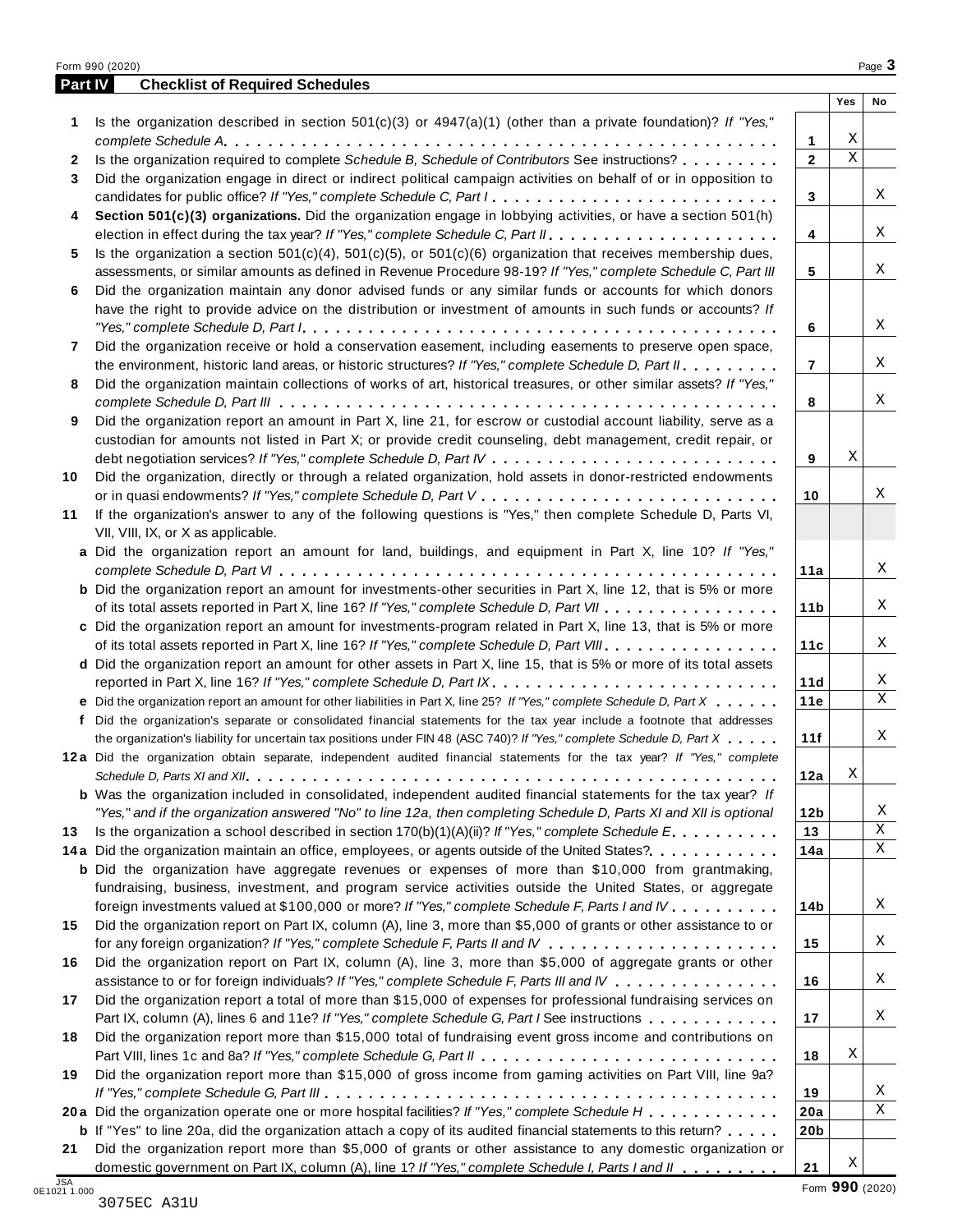|--|--|

|               | <b>Part IV</b> Checklist of Required Schedules (continued)                                                                |                 |     |             |
|---------------|---------------------------------------------------------------------------------------------------------------------------|-----------------|-----|-------------|
|               |                                                                                                                           |                 | Yes | No          |
| 22            | Did the organization report more than \$5,000 of grants or other assistance to or for domestic individuals on             |                 |     |             |
|               | Part IX, column (A), line 2? If "Yes," complete Schedule I, Parts I and III                                               | 22              |     | Χ           |
| 23            | Did the organization answer "Yes" to Part VII, Section A, line 3, 4, or 5 about compensation of the                       |                 |     |             |
|               | organization's current and former officers, directors, trustees, key employees, and highest compensated                   |                 |     |             |
|               |                                                                                                                           | 23              |     | Χ           |
|               | 24a Did the organization have a tax-exempt bond issue with an outstanding principal amount of more than                   |                 |     |             |
|               | \$100,000 as of the last day of the year, that was issued after December 31, 2002? If "Yes," answer lines 24b             |                 |     |             |
|               | through 24d and complete Schedule K. If "No," go to line 25a                                                              | 24a             |     | Χ           |
|               | <b>b</b> Did the organization invest any proceeds of tax-exempt bonds beyond a temporary period exception?                | 24b             |     |             |
|               | c Did the organization maintain an escrow account other than a refunding escrow at any time during the year               |                 |     |             |
|               |                                                                                                                           | 24c             |     |             |
|               | d Did the organization act as an "on behalf of" issuer for bonds outstanding at any time during the year?                 | 24d             |     |             |
|               | 25a Section 501(c)(3), 501(c)(4), and 501(c)(29) organizations. Did the organization engage in an excess benefit          |                 |     | X           |
|               | transaction with a disqualified person during the year? If "Yes," complete Schedule L, Part I.                            | 25a             |     |             |
|               | <b>b</b> Is the organization aware that it engaged in an excess benefit transaction with a disqualified person in a prior |                 |     |             |
|               | year, and that the transaction has not been reported on any of the organization's prior Forms 990 or 990-EZ?              |                 |     | Χ           |
|               | Did the organization report any amount on Part X, line 5 or 22, for receivables from or payables to any current           | 25 <sub>b</sub> |     |             |
| 26            | or former officer, director, trustee, key employee, creator or founder, substantial contributor, or 35%                   |                 |     |             |
|               | controlled entity or family member of any of these persons? If "Yes," complete Schedule L, Part II.                       | 26              |     | Χ           |
| 27            | Did the organization provide a grant or other assistance to any current or former officer, director, trustee, key         |                 |     |             |
|               | employee, creator or founder, substantial contributor or employee thereof, a grant selection committee                    |                 |     |             |
|               | member, or to a 35% controlled entity (including an employee thereof) or family member of any of these                    |                 |     |             |
|               |                                                                                                                           | 27              |     | Χ           |
| 28            | Was the organization a party to a business transaction with one of the following parties (see Schedule L,                 |                 |     |             |
|               | Part IV instructions, for applicable filing thresholds, conditions, and exceptions):                                      |                 |     |             |
|               | a A current or former officer, director, trustee, key employee, creator or founder, or substantial contributor? If        |                 |     |             |
|               |                                                                                                                           | 28a             |     | X           |
|               | <b>b</b> A family member of any individual described in line 28a? If "Yes," complete Schedule L, Part IV.                 | 28 <sub>b</sub> |     | X           |
|               | c A 35% controlled entity of one or more individuals and/or organizations described in lines 28a or 28b? If               |                 |     |             |
|               |                                                                                                                           | 28c             |     | X           |
| 29            | Did the organization receive more than \$25,000 in non-cash contributions? If "Yes," complete Schedule M                  | 29              | Χ   |             |
| 30            | Did the organization receive contributions of art, historical treasures, or other similar assets, or qualified            |                 |     |             |
|               |                                                                                                                           | 30              |     | X           |
| 31            | Did the organization liquidate, terminate, or dissolve and cease operations? If "Yes," complete Schedule N, Part I        | 31              |     | $\mathbf X$ |
| 32            | Did the organization sell, exchange, dispose of, or transfer more than 25% of its net assets? If "Yes,"                   |                 |     |             |
|               |                                                                                                                           | 32              |     | X           |
| 33            | Did the organization own 100% of an entity disregarded as separate from the organization under Regulations                |                 |     |             |
|               |                                                                                                                           | 33              | Χ   |             |
| 34            | Was the organization related to any tax-exempt or taxable entity? If "Yes," complete Schedule R, Part II, III,            |                 |     |             |
|               |                                                                                                                           | 34              |     | X           |
|               | 35a Did the organization have a controlled entity within the meaning of section 512(b)(13)?                               | 35a             |     | $\mathbf X$ |
|               | <b>b</b> If "Yes" to line 35a, did the organization receive any payment from or engage in any transaction with a          |                 |     |             |
|               | controlled entity within the meaning of section 512(b)(13)? If "Yes," complete Schedule R, Part V, line 2                 | 35 <sub>b</sub> |     |             |
| 36            | Section 501(c)(3) organizations. Did the organization make any transfers to an exempt non-charitable                      |                 |     |             |
|               | related organization? If "Yes," complete Schedule R, Part V, line 2.                                                      | 36              |     | Χ           |
| 37            | Did the organization conduct more than 5% of its activities through an entity that is not a related organization          |                 |     |             |
|               | and that is treated as a partnership for federal income tax purposes? If "Yes," complete Schedule R, Part VI              | 37              |     | X           |
| 38            | Did the organization complete Schedule O and provide explanations in Schedule O for Part VI, lines 11b and                |                 |     |             |
|               | 19? Note: All Form 990 filers are required to complete Schedule O.                                                        | 38              | Χ   |             |
| <b>Part V</b> | <b>Statements Regarding Other IRS Filings and Tax Compliance</b>                                                          |                 |     |             |
|               | Check if Schedule O contains a response or note to any line in this Part V                                                |                 |     |             |
|               |                                                                                                                           |                 | Yes | No          |
|               | 0.<br>1a Enter the number reported in Box 3 of Form 1096. Enter -0- if not applicable<br>1a                               |                 |     |             |
|               | 0.<br><b>b</b> Enter the number of Forms W-2G included in line 1a. Enter -0- if not applicable<br>1 <sub>b</sub>          |                 |     |             |
|               | c Did the organization comply with backup withholding rules for reportable payments to vendors and                        |                 |     |             |
|               |                                                                                                                           | 1c              | Χ   |             |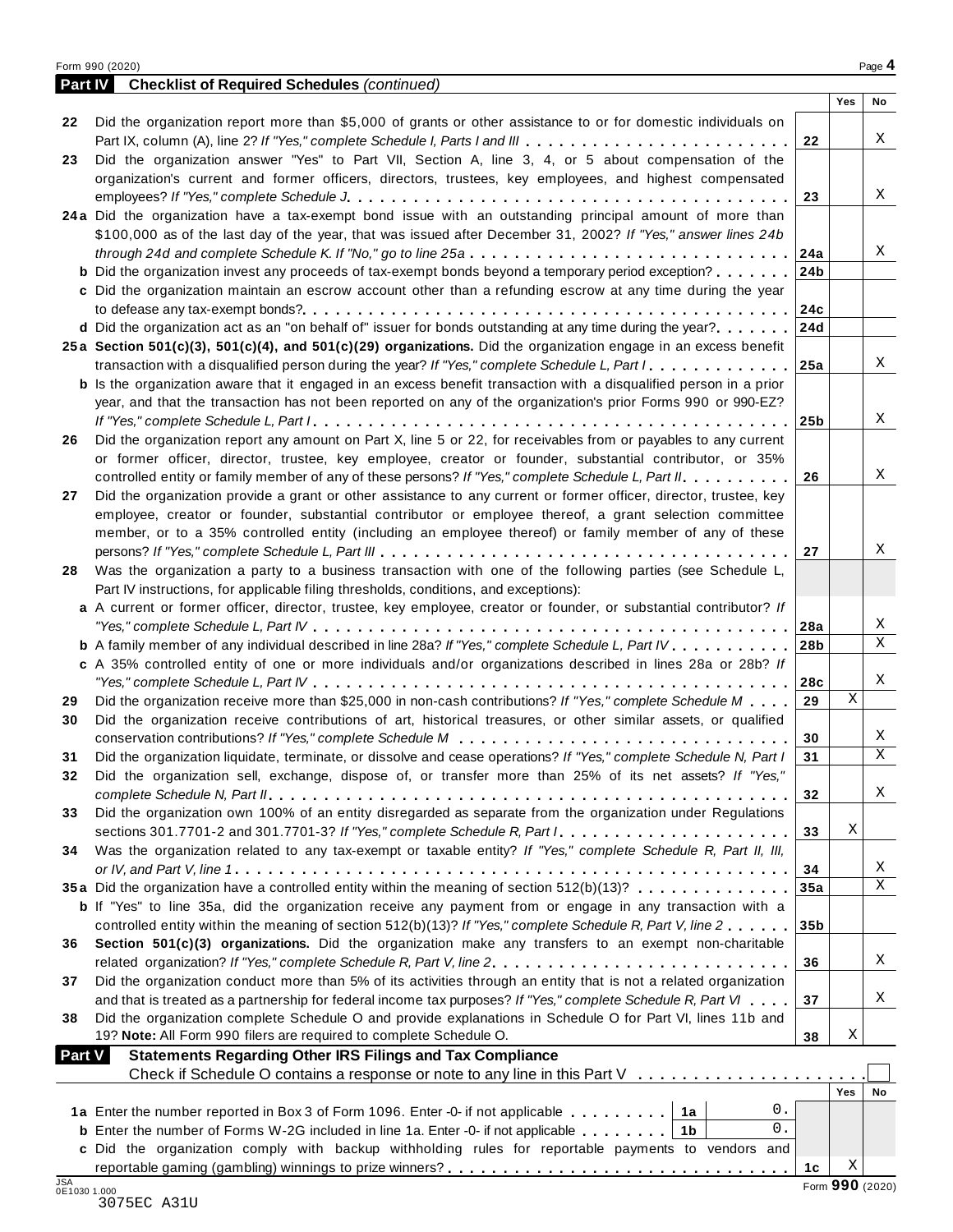|               | Form 990 (2020)                                                                                                                      |     |     | Page 5 |
|---------------|--------------------------------------------------------------------------------------------------------------------------------------|-----|-----|--------|
| <b>Part V</b> | Statements Regarding Other IRS Filings and Tax Compliance (continued)                                                                |     |     |        |
|               |                                                                                                                                      |     | Yes | No     |
|               | 2a Enter the number of employees reported on Form W-3, Transmittal of Wage and Tax                                                   |     |     |        |
|               | 0.<br>Statements, filed for the calendar year ending with or within the year covered by this return. [2a]                            |     |     |        |
|               | <b>b</b> If at least one is reported on line 2a, did the organization file all required federal employment tax returns?              | 2b  |     |        |
|               | <b>Note:</b> If the sum of lines 1a and 2a is greater than 250, you may be required to e-file (see instructions).                    |     |     |        |
|               | 3a Did the organization have unrelated business gross income of \$1,000 or more during the year?                                     | 3a  |     | Χ      |
|               | <b>b</b> If "Yes," has it filed a Form 990-T for this year? If "No" to line 3b, provide an explanation on Schedule O                 | 3b  |     |        |
|               | 4a At any time during the calendar year, did the organization have an interest in, or a signature or other authority over,           |     |     |        |
|               | a financial account in a foreign country (such as a bank account, securities account, or other financial account)?                   | 4a  |     | Χ      |
|               | <b>b</b> If "Yes," enter the name of the foreign country $\blacktriangleright$                                                       |     |     |        |
|               | See instructions for filing requirements for FinCEN Form 114, Report of Foreign Bank and Financial Accounts (FBAR).                  |     |     |        |
|               | 5a Was the organization a party to a prohibited tax shelter transaction at any time during the tax year?                             | 5a  |     | Χ      |
|               | <b>b</b> Did any taxable party notify the organization that it was or is a party to a prohibited tax shelter transaction?            | 5b  |     | Χ      |
|               | c If "Yes" to line 5a or 5b, did the organization file Form 8886-T?                                                                  | 5c  |     |        |
|               |                                                                                                                                      |     |     |        |
|               | 6a Does the organization have annual gross receipts that are normally greater than \$100,000, and did the                            | 6a  |     | Χ      |
|               | organization solicit any contributions that were not tax deductible as charitable contributions?                                     |     |     |        |
|               | <b>b</b> If "Yes," did the organization include with every solicitation an express statement that such contributions or              |     |     |        |
|               |                                                                                                                                      | 6b  |     |        |
| 7             | Organizations that may receive deductible contributions under section 170(c).                                                        |     |     |        |
|               | a Did the organization receive a payment in excess of \$75 made partly as a contribution and partly for goods                        |     |     |        |
|               |                                                                                                                                      | 7а  | Χ   |        |
|               | <b>b</b> If "Yes," did the organization notify the donor of the value of the goods or services provided?                             | 7b  | Χ   |        |
|               | c Did the organization sell, exchange, or otherwise dispose of tangible personal property for which it was                           |     |     |        |
|               |                                                                                                                                      | 7с  |     | Χ      |
|               |                                                                                                                                      |     |     |        |
|               | e Did the organization receive any funds, directly or indirectly, to pay premiums on a personal benefit contract?                    | 7е  |     | Χ      |
|               | f Did the organization, during the year, pay premiums, directly or indirectly, on a personal benefit contract?                       | 7f  |     | Χ      |
|               | If the organization received a contribution of qualified intellectual property, did the organization file Form 8899 as required?     | 7g  |     |        |
|               | h If the organization received a contribution of cars, boats, airplanes, or other vehicles, did the organization file a Form 1098-C? | 7h  |     |        |
| 8             | Sponsoring organizations maintaining donor advised funds. Did a donor advised fund maintained by the                                 |     |     |        |
|               | sponsoring organization have excess business holdings at any time during the year?                                                   | 8   |     |        |
| 9             | Sponsoring organizations maintaining donor advised funds.                                                                            |     |     |        |
|               | a Did the sponsoring organization make any taxable distributions under section 4966?                                                 | 9а  |     |        |
|               | <b>b</b> Did the sponsoring organization make a distribution to a donor, donor advisor, or related person?                           | 9b  |     |        |
| 10            | Section 501(c)(7) organizations. Enter:                                                                                              |     |     |        |
|               | 10a <br>a Initiation fees and capital contributions included on Part VIII, line 12                                                   |     |     |        |
|               | <b>b</b> Gross receipts, included on Form 990, Part VIII, line 12, for public use of club facilities 10b                             |     |     |        |
|               |                                                                                                                                      |     |     |        |
| 11            | Section 501(c)(12) organizations. Enter:<br>11a<br>a Gross income from members or shareholders                                       |     |     |        |
|               |                                                                                                                                      |     |     |        |
|               | <b>b</b> Gross income from other sources (Do not net amounts due or paid to other sources                                            |     |     |        |
|               | 11b                                                                                                                                  |     |     |        |
|               | 12a Section 4947(a)(1) non-exempt charitable trusts. Is the organization filing Form 990 in lieu of Form 1041?                       | 12a |     |        |
|               | 12b<br><b>b</b> If "Yes," enter the amount of tax-exempt interest received or accrued during the year                                |     |     |        |
| 13.           | Section 501(c)(29) qualified nonprofit health insurance issuers.                                                                     |     |     |        |
|               | <b>a</b> Is the organization licensed to issue qualified health plans in more than one state?                                        | 13а |     |        |
|               | Note: See the instructions for additional information the organization must report on Schedule O.                                    |     |     |        |
|               | <b>b</b> Enter the amount of reserves the organization is required to maintain by the states in which                                |     |     |        |
|               | the organization is licensed to issue qualified health plans $\ldots \ldots \ldots \ldots \ldots \ldots \ldots$                      |     |     |        |
|               |                                                                                                                                      |     |     |        |
|               | 14a Did the organization receive any payments for indoor tanning services during the tax year?                                       | 14a |     | Χ      |
|               | <b>b</b> If "Yes," has it filed a Form 720 to report these payments? If "No," provide an explanation on Schedule O                   | 14b |     |        |
| 15            | Is the organization subject to the section 4960 tax on payment(s) of more than \$1,000,000 in remuneration or                        |     |     |        |
|               |                                                                                                                                      | 15  |     | Χ      |
|               | If "Yes," see instructions and file Form 4720, Schedule N.                                                                           |     |     |        |
| 16            | Is the organization an educational institution subject to the section 4968 excise tax on net investment income?                      | 16  |     | Χ      |
|               | If "Yes," complete Form 4720, Schedule O.                                                                                            |     |     |        |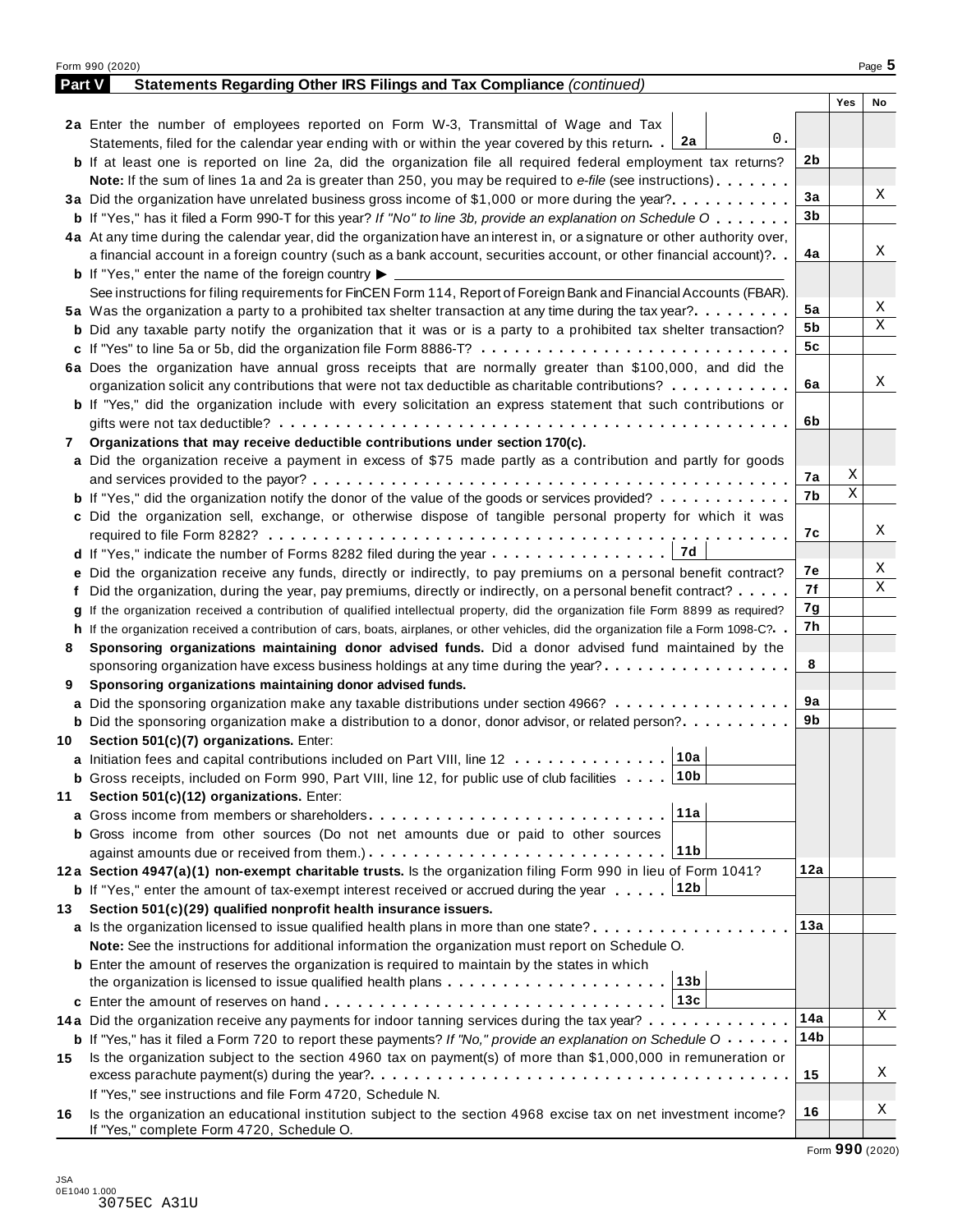|                | Form 990 (2020)                                                                                                                                                                                                  |    |                 |     | Page $6$ |
|----------------|------------------------------------------------------------------------------------------------------------------------------------------------------------------------------------------------------------------|----|-----------------|-----|----------|
| <b>Part VI</b> | Governance, Management, and Disclosure For each "Yes" response to lines 2 through 7b below, and for a "No"                                                                                                       |    |                 |     |          |
|                | response to line 8a, 8b, or 10b below, describe the circumstances, processes, or changes on Schedule O. See instructions.                                                                                        |    |                 |     |          |
|                |                                                                                                                                                                                                                  |    |                 |     | Χ        |
|                | <b>Section A. Governing Body and Management</b>                                                                                                                                                                  |    |                 | Yes | No       |
|                |                                                                                                                                                                                                                  | 1a | 3               |     |          |
|                | 1a Enter the number of voting members of the governing body at the end of the tax year<br>If there are material differences in voting rights among members of the governing body, or                             |    |                 |     |          |
|                | if the governing body delegated broad authority to an executive committee or similar                                                                                                                             |    |                 |     |          |
|                | committée, explain on Schedule O.                                                                                                                                                                                |    | 3               |     |          |
| b              | Enter the number of voting members included on line 1a, above, who are independent                                                                                                                               | 1b |                 |     |          |
| 2              | Did any officer, director, trustee, or key employee have a family relationship or a business relationship with                                                                                                   |    |                 | X   |          |
|                |                                                                                                                                                                                                                  |    | 2               |     |          |
| 3              | Did the organization delegate control over management duties customarily performed by or under the direct                                                                                                        |    |                 |     | Χ        |
|                | supervision of officers, directors, trustees, or key employees to a management company or other person?                                                                                                          |    | 3               |     | X        |
| 4              | Did the organization make any significant changes to its governing documents since the prior Form 990 was filed?                                                                                                 |    | 4               |     | Χ        |
| 5              | Did the organization become aware during the year of a significant diversion of the organization's assets?                                                                                                       |    | 5               |     | Χ        |
| 6              |                                                                                                                                                                                                                  |    | 6               |     |          |
| 7a             | Did the organization have members, stockholders, or other persons who had the power to elect or appoint                                                                                                          |    |                 |     | Χ        |
|                |                                                                                                                                                                                                                  |    | 7a              |     |          |
| b              | Are any governance decisions of the organization reserved to (or subject to approval by) members,                                                                                                                |    |                 |     |          |
|                |                                                                                                                                                                                                                  |    | 7b              |     | Χ        |
| 8              | Did the organization contemporaneously document the meetings held or written actions undertaken during                                                                                                           |    |                 |     |          |
|                | the year by the following:                                                                                                                                                                                       |    |                 |     |          |
| a              |                                                                                                                                                                                                                  |    | 8a              | X   |          |
| b              |                                                                                                                                                                                                                  |    | 8b              | Χ   |          |
| 9              | Is there any officer, director, trustee, or key employee listed in Part VII, Section A, who cannot be reached at<br>the organization's mailing address? If "Yes," provide the names and addresses on Schedule O. |    | 9               |     | Χ        |
|                | Section B. Policies (This Section B requests information about policies not required by the Internal Revenue Code.)                                                                                              |    |                 |     |          |
|                |                                                                                                                                                                                                                  |    |                 | Yes | No       |
|                | 10a Did the organization have local chapters, branches, or affiliates?                                                                                                                                           |    | 10a             |     | Χ        |
| b              | If "Yes," did the organization have written policies and procedures governing the activities of such chapters,                                                                                                   |    |                 |     |          |
|                | affiliates, and branches to ensure their operations are consistent with the organization's exempt purposes?                                                                                                      |    | 10 <sub>b</sub> |     |          |
| 11 a           | Has the organization provided a complete copy of this Form 990 to all members of its governing body before filing the form?                                                                                      |    | 11a             | Χ   |          |
| b              | Describe in Schedule O the process, if any, used by the organization to review this Form 990.                                                                                                                    |    |                 |     |          |
| 12a            | Did the organization have a written conflict of interest policy? If "No," go to line 13                                                                                                                          |    | 12a             | X   |          |
| b              | Were officers, directors, or trustees, and key employees required to disclose annually interests that could give                                                                                                 |    |                 |     |          |
|                |                                                                                                                                                                                                                  |    | 12 <sub>b</sub> | X   |          |
| c              | Did the organization regularly and consistently monitor and enforce compliance with the policy? If "Yes,                                                                                                         |    |                 |     |          |
|                |                                                                                                                                                                                                                  |    | 12c             | X   |          |
| 13             | Did the organization have a written whistleblower policy?                                                                                                                                                        |    | 13              |     | Χ        |
| 14             | Did the organization have a written document retention and destruction policy?                                                                                                                                   |    | 14              | Χ   |          |
| 15             | Did the process for determining compensation of the following persons include a review and approval by                                                                                                           |    |                 |     |          |
|                | independent persons, comparability data, and contemporaneous substantiation of the deliberation and decision?                                                                                                    |    |                 |     |          |
| a              |                                                                                                                                                                                                                  |    | 15a             |     | Χ        |
| b              |                                                                                                                                                                                                                  |    | 15b             |     | X        |
|                | If "Yes" to line 15a or 15b, describe the process in Schedule O (see instructions).                                                                                                                              |    |                 |     |          |
|                | 16a Did the organization invest in, contribute assets to, or participate in a joint venture or similar arrangement                                                                                               |    |                 |     |          |
|                |                                                                                                                                                                                                                  |    | 16a             |     | Χ        |
|                | <b>b</b> If "Yes," did the organization follow a written policy or procedure requiring the organization to evaluate its                                                                                          |    |                 |     |          |
|                | participation in joint venture arrangements under applicable federal tax law, and take steps to safeguard the                                                                                                    |    |                 |     |          |
|                |                                                                                                                                                                                                                  |    | 16b             |     |          |
|                | <b>Section C. Disclosure</b>                                                                                                                                                                                     |    |                 |     |          |
| 17             | List the states with which a copy of this Form 990 is required to be filed $\blacktriangleright$ ATTACHMENT 3                                                                                                    |    |                 |     |          |
| 18             | Section 6104 requires an organization to make its Forms 1023 (1024 or 1024-A, if applicable), 990, and 990-T (Section 501(c)                                                                                     |    |                 |     |          |
|                | (3)s only) available for public inspection. Indicate how you made these available. Check all that apply.                                                                                                         |    |                 |     |          |
|                | $ X $ Upon request<br>Χ<br>Own website<br>Another's website<br>Other (explain on Schedule O)                                                                                                                     |    |                 |     |          |
| 19             | Describe on Schedule O whether (and if so, how) the organization made its governing documents, conflict of interest policy,                                                                                      |    |                 |     |          |
|                | and financial statements available to the public during the tax year.                                                                                                                                            |    |                 |     |          |

**20** and infancial statements available to the public during the tax year.<br>State the name, address, and telephone number of the person who possesses the organization's books and records <br>TANIA RADCLIFF 1700 E PUTNAM AVE, 5TH FL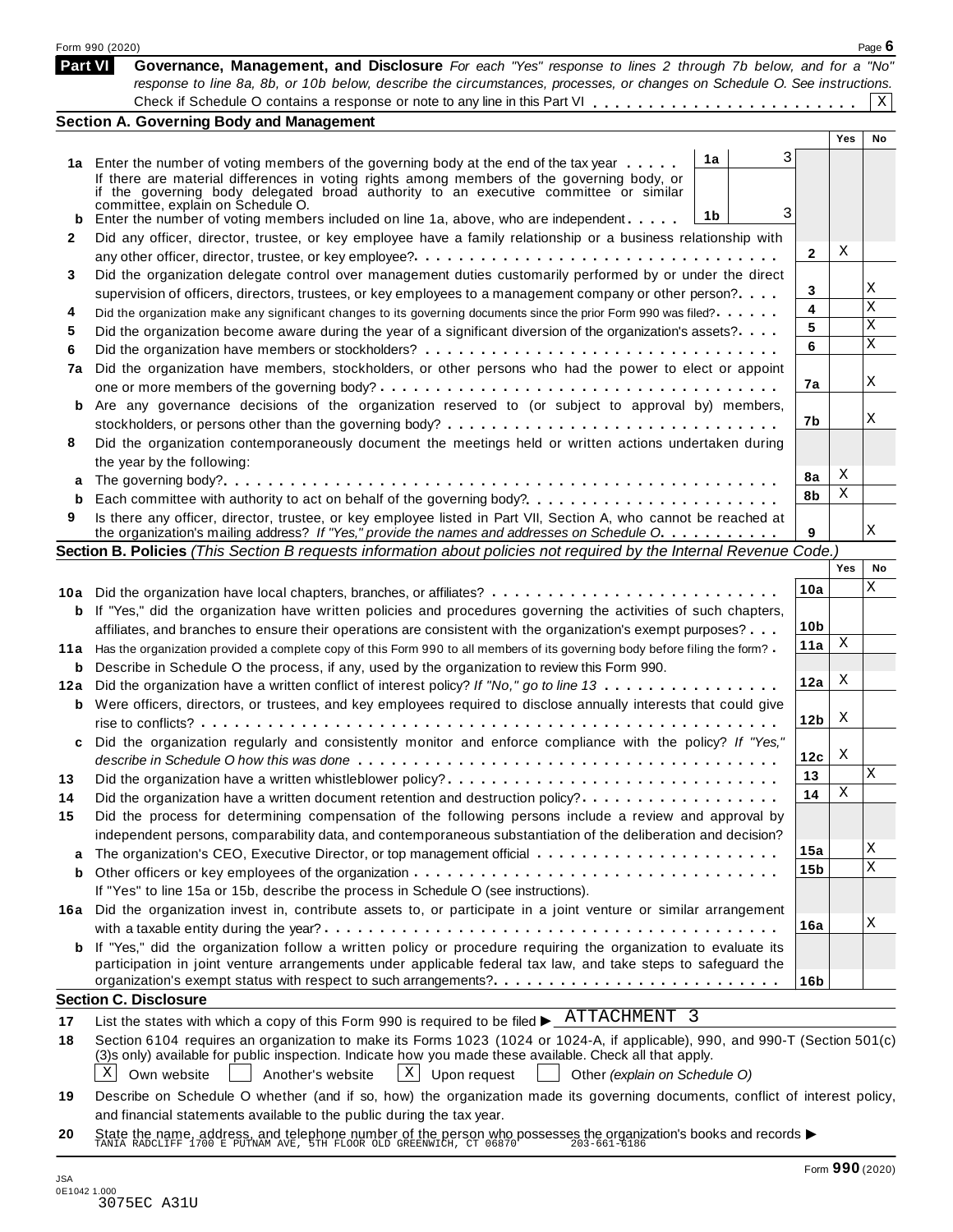| <b>Part VII</b> Compensation of Officers, Directors, Trustees, Key Employees, Highest Compensated Employees, and |  |  |  |  |  |
|------------------------------------------------------------------------------------------------------------------|--|--|--|--|--|
| <b>Independent Contractors</b>                                                                                   |  |  |  |  |  |
|                                                                                                                  |  |  |  |  |  |

**Section A. Officers, Directors, Trustees, Key Employees, and Highest Compensated Employees**

**1a** Complete this table for all persons required to be listed. Report compensation for the calendar year ending with or within the organization's tax year.

anization's lax year.<br>● List all of the organization's **current** officers, directors, trustees (whether individuals or organizations), regardless of amount of<br>nnensation Enter -0- in columns (D) (E) and (E) if no compensa compensation. Enter -0- in columns (D), (E), and (F) if no compensation was paid.

• List all of the organization's current key employees, if any. See instructions for definition of "key employee."

■ List all of the organization's current key employees, if any. See instructions for definition of "key employee."<br>■ List the organization's five current highest compensated employees (other than an officer, director, tru who received reportable compensation (Box 5 of Form W-2 and/or Box 7 of Form 1099-MISC) of more than \$100,000 from the<br>organization and any related organizations.

organization and any related organizations.<br>• List all of the organization's **former** officers, key employees, and highest compensated employees who received more than<br>\$1.00.000 of reportable componention from the erganiza \$100,000 of reportable compensation from the organization and any related organizations.

% List all of the organization's **former directors or trustees** that received, in the capacity as a former director or trustee of the organization, more than \$10,000 of reportable compensation from the organization and any related organizations. See instructions for the order in which to list the persons above.

 $\mathbb{X}$  Check this box if neither the organization nor any related organization compensated any current officer, director, or trustee.

|                         |                        |                                   |                       |                           | (C)          |                                                                  |        |                          |                              |                          |
|-------------------------|------------------------|-----------------------------------|-----------------------|---------------------------|--------------|------------------------------------------------------------------|--------|--------------------------|------------------------------|--------------------------|
| (A)                     | (B)                    |                                   |                       |                           | Position     |                                                                  |        | (D)                      | (E)                          | (F)                      |
| Name and title          | Average                |                                   |                       |                           |              | (do not check more than one                                      |        | Reportable               | Reportable                   | <b>Estimated amount</b>  |
|                         | hours<br>per week      |                                   |                       |                           |              | box, unless person is both an<br>officer and a director/trustee) |        | compensation<br>from the | compensation<br>from related | of other<br>compensation |
|                         | (list any              |                                   |                       |                           |              |                                                                  |        | organization             | organizations                | from the                 |
|                         | hours for              | Individual trustee<br>or director | Institutional trustee | Officer                   | Key employee |                                                                  | Former | (W-2/1099-MISC)          | (W-2/1099-MISC)              | organization and         |
|                         | related                |                                   |                       |                           |              |                                                                  |        |                          |                              | related organizations    |
|                         | organizations<br>below |                                   |                       |                           |              |                                                                  |        |                          |                              |                          |
|                         | dotted line)           |                                   |                       |                           |              |                                                                  |        |                          |                              |                          |
|                         |                        |                                   |                       |                           |              | Highest compensated<br>employee                                  |        |                          |                              |                          |
|                         |                        |                                   |                       |                           |              |                                                                  |        |                          |                              |                          |
| (1) ROSEMARY ROSE       | 30.00                  |                                   |                       |                           |              |                                                                  |        |                          |                              |                          |
| CHAIRPERESON & DIRECTOR | 0.                     | $\mathbf X$                       |                       |                           |              |                                                                  |        | 0                        | $\mathsf{O}$ .               | 0.                       |
| (2) LORI GRIGG          | 1.00                   |                                   |                       |                           |              |                                                                  |        |                          |                              |                          |
| DIRECTOR AND VICE CHAIR | 45.00                  | Χ                                 |                       |                           |              |                                                                  |        | 0                        | $\mathsf{O}$                 | $0$ .                    |
| (3) MICHELLE LAWRENCE   | 35.00                  |                                   |                       |                           |              |                                                                  |        |                          |                              |                          |
| DIRECTOR AND VICE CHAIR | 10.00                  | $\mathbf X$                       |                       | $\boldsymbol{\mathrm{X}}$ |              |                                                                  |        | 0                        | 0                            | $\mathsf 0$ .            |
| (4) TIM RICHTHAMMER     | 1.00                   |                                   |                       |                           |              |                                                                  |        |                          |                              |                          |
| TREASURER               | 45.00                  |                                   |                       | $\rm X$                   |              |                                                                  |        | 0                        | 0                            | $\mathsf 0$ .            |
| (5)                     |                        |                                   |                       |                           |              |                                                                  |        |                          |                              |                          |
|                         |                        |                                   |                       |                           |              |                                                                  |        |                          |                              |                          |
| (6)                     |                        |                                   |                       |                           |              |                                                                  |        |                          |                              |                          |
| (7)                     |                        |                                   |                       |                           |              |                                                                  |        |                          |                              |                          |
|                         |                        |                                   |                       |                           |              |                                                                  |        |                          |                              |                          |
| (8)                     |                        |                                   |                       |                           |              |                                                                  |        |                          |                              |                          |
|                         |                        |                                   |                       |                           |              |                                                                  |        |                          |                              |                          |
| (9)                     |                        |                                   |                       |                           |              |                                                                  |        |                          |                              |                          |
|                         |                        |                                   |                       |                           |              |                                                                  |        |                          |                              |                          |
| (10)                    |                        |                                   |                       |                           |              |                                                                  |        |                          |                              |                          |
|                         |                        |                                   |                       |                           |              |                                                                  |        |                          |                              |                          |
| (11)                    |                        |                                   |                       |                           |              |                                                                  |        |                          |                              |                          |
| (12)                    |                        |                                   |                       |                           |              |                                                                  |        |                          |                              |                          |
|                         |                        |                                   |                       |                           |              |                                                                  |        |                          |                              |                          |
| (13)                    |                        |                                   |                       |                           |              |                                                                  |        |                          |                              |                          |
|                         |                        |                                   |                       |                           |              |                                                                  |        |                          |                              |                          |
| (14)                    |                        |                                   |                       |                           |              |                                                                  |        |                          |                              |                          |
|                         |                        |                                   |                       |                           |              |                                                                  |        |                          |                              |                          |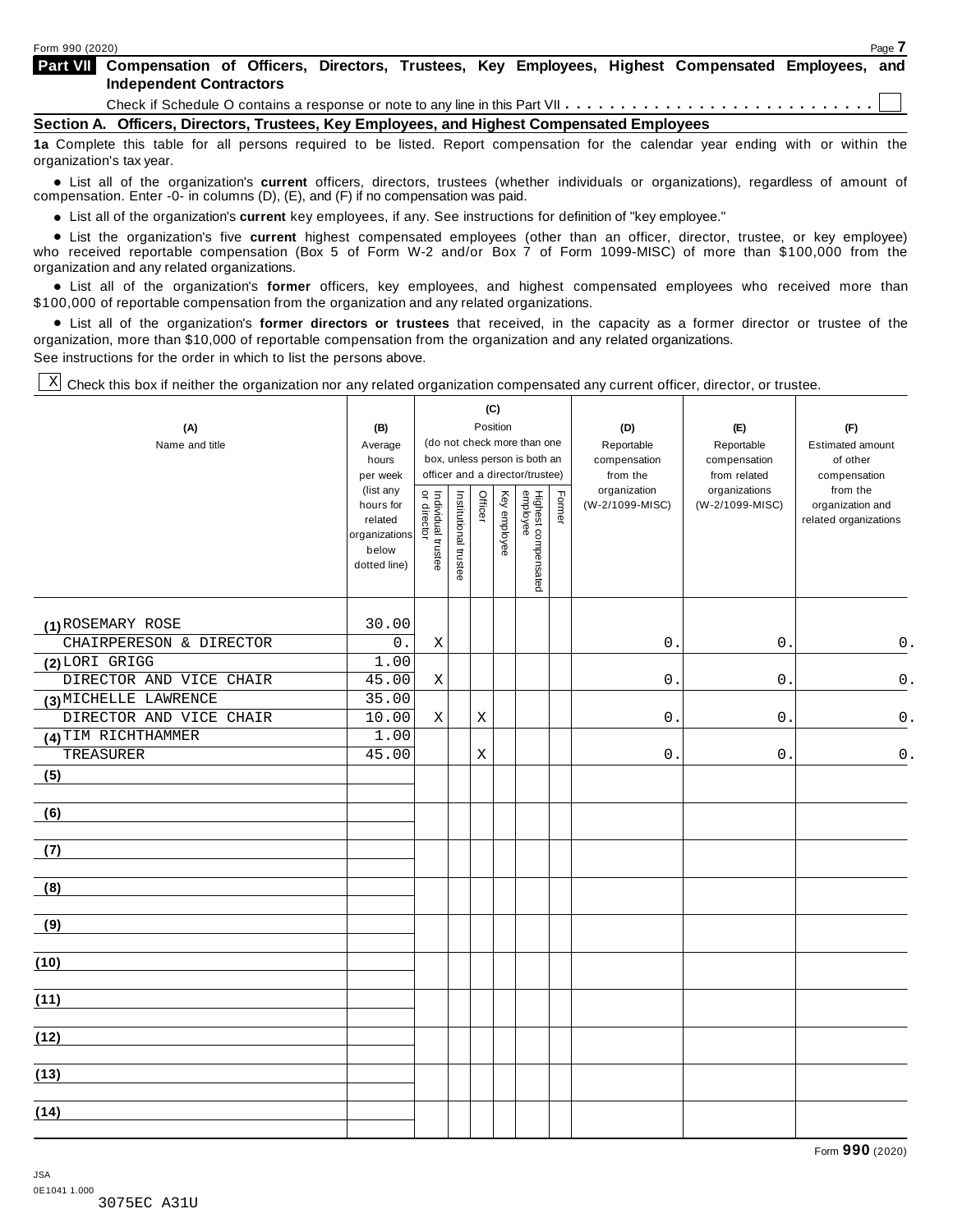|  |  | Form 990 (2020) |
|--|--|-----------------|
|--|--|-----------------|

| Form 990 (2020)                                                                                                                                                                                                                                                                                            |                                                                                                                                                                                         |                                     |                       |         |              |                                 |        |                                                  |                                                                    |       |                                                 |                                                          | Page 8 |  |
|------------------------------------------------------------------------------------------------------------------------------------------------------------------------------------------------------------------------------------------------------------------------------------------------------------|-----------------------------------------------------------------------------------------------------------------------------------------------------------------------------------------|-------------------------------------|-----------------------|---------|--------------|---------------------------------|--------|--------------------------------------------------|--------------------------------------------------------------------|-------|-------------------------------------------------|----------------------------------------------------------|--------|--|
| <b>Part VII</b><br>Section A. Officers, Directors, Trustees, Key Employees, and Highest Compensated Employees (continued)                                                                                                                                                                                  |                                                                                                                                                                                         |                                     |                       |         |              |                                 |        |                                                  |                                                                    |       |                                                 | (F)                                                      |        |  |
| Name and title                                                                                                                                                                                                                                                                                             | (A)<br>(B)<br>(C)<br>Position<br>Average<br>(do not check more than one<br>hours per<br>box, unless person is both an<br>week (list any<br>officer and a director/trustee)<br>hours for |                                     |                       |         |              |                                 |        | (D)<br>Reportable<br>compensation<br>from<br>the | (E)<br>Reportable<br>compensation from<br>related<br>organizations |       | Estimated<br>amount of<br>other<br>compensation |                                                          |        |  |
|                                                                                                                                                                                                                                                                                                            | related<br>organizations<br>below dotted<br>line)                                                                                                                                       | Individual trustee<br>  or director | Institutional trustee | Officer | Key employee | Highest compensated<br>employee | Former | organization<br>(W-2/1099-MISC)                  | (W-2/1099-MISC)                                                    |       |                                                 | from the<br>organization<br>and related<br>organizations |        |  |
|                                                                                                                                                                                                                                                                                                            |                                                                                                                                                                                         |                                     |                       |         |              |                                 |        |                                                  |                                                                    |       |                                                 |                                                          |        |  |
|                                                                                                                                                                                                                                                                                                            |                                                                                                                                                                                         |                                     |                       |         |              |                                 |        |                                                  |                                                                    |       |                                                 |                                                          |        |  |
|                                                                                                                                                                                                                                                                                                            |                                                                                                                                                                                         |                                     |                       |         |              |                                 |        |                                                  |                                                                    |       |                                                 |                                                          |        |  |
|                                                                                                                                                                                                                                                                                                            |                                                                                                                                                                                         |                                     |                       |         |              |                                 |        |                                                  |                                                                    |       |                                                 |                                                          |        |  |
|                                                                                                                                                                                                                                                                                                            |                                                                                                                                                                                         |                                     |                       |         |              |                                 |        |                                                  |                                                                    |       |                                                 |                                                          |        |  |
|                                                                                                                                                                                                                                                                                                            |                                                                                                                                                                                         |                                     |                       |         |              |                                 |        |                                                  |                                                                    |       |                                                 |                                                          |        |  |
|                                                                                                                                                                                                                                                                                                            |                                                                                                                                                                                         |                                     |                       |         |              |                                 |        |                                                  |                                                                    |       |                                                 |                                                          |        |  |
|                                                                                                                                                                                                                                                                                                            |                                                                                                                                                                                         |                                     |                       |         |              |                                 |        |                                                  |                                                                    |       |                                                 |                                                          |        |  |
|                                                                                                                                                                                                                                                                                                            |                                                                                                                                                                                         |                                     |                       |         |              |                                 |        |                                                  |                                                                    |       |                                                 |                                                          |        |  |
|                                                                                                                                                                                                                                                                                                            |                                                                                                                                                                                         |                                     |                       |         |              |                                 |        |                                                  |                                                                    |       |                                                 |                                                          |        |  |
|                                                                                                                                                                                                                                                                                                            |                                                                                                                                                                                         |                                     |                       |         |              |                                 |        |                                                  |                                                                    |       |                                                 |                                                          |        |  |
| 1b Sub-total                                                                                                                                                                                                                                                                                               |                                                                                                                                                                                         |                                     |                       |         |              |                                 |        | $0$ .                                            |                                                                    | 0     |                                                 |                                                          | 0.     |  |
| c Total from continuation sheets to Part VII, Section A                                                                                                                                                                                                                                                    |                                                                                                                                                                                         |                                     |                       |         |              |                                 |        | $0$ .                                            |                                                                    | $0$ . |                                                 |                                                          | 0.     |  |
| d Total (add lines 1b and 1c) $\ldots \ldots \ldots \ldots \ldots \ldots \ldots \ldots \ldots \ldots \ldots$<br>2 Total number of individuals (including but not limited to those listed above) who received more than \$100,000 of<br>reportable compensation from the organization $\blacktriangleright$ |                                                                                                                                                                                         | 0.                                  |                       |         |              |                                 |        | 0.                                               |                                                                    | 0     |                                                 |                                                          | 0.     |  |
|                                                                                                                                                                                                                                                                                                            |                                                                                                                                                                                         |                                     |                       |         |              |                                 |        |                                                  |                                                                    |       |                                                 | Yes                                                      | No     |  |
| 3 Did the organization list any former officer, director, or trustee, key employee, or highest compensated                                                                                                                                                                                                 |                                                                                                                                                                                         |                                     |                       |         |              |                                 |        |                                                  |                                                                    |       |                                                 |                                                          |        |  |
| employee on line 1a? If "Yes," complete Schedule J for such individual<br>4 For any individual listed on line 1a, is the sum of reportable compensation and other compensation from the                                                                                                                    |                                                                                                                                                                                         |                                     |                       |         |              |                                 |        |                                                  |                                                                    |       | 3                                               |                                                          | Χ      |  |
| organization and related organizations greater than \$150,000? If "Yes," complete Schedule J for such                                                                                                                                                                                                      |                                                                                                                                                                                         |                                     |                       |         |              |                                 |        |                                                  |                                                                    |       | 4                                               |                                                          | Χ      |  |
| 5 Did any person listed on line 1a receive or accrue compensation from any unrelated organization or individual<br>for services rendered to the organization? If "Yes," complete Schedule J for such person                                                                                                |                                                                                                                                                                                         |                                     |                       |         |              |                                 |        |                                                  |                                                                    |       | 5                                               |                                                          | Χ      |  |
| <b>Section B. Independent Contractors</b>                                                                                                                                                                                                                                                                  |                                                                                                                                                                                         |                                     |                       |         |              |                                 |        |                                                  |                                                                    |       |                                                 |                                                          |        |  |
| Complete this table for your five highest compensated independent contractors that received more than \$100,000 of<br>1<br>compensation from the organization. Report compensation for the calendar year ending with or within the organization's tax<br>year.                                             |                                                                                                                                                                                         |                                     |                       |         |              |                                 |        |                                                  |                                                                    |       |                                                 |                                                          |        |  |
| (A)<br>Name and business address                                                                                                                                                                                                                                                                           |                                                                                                                                                                                         |                                     |                       |         |              |                                 |        | (B)<br>Description of services                   |                                                                    |       | (C)<br>Compensation                             |                                                          |        |  |
|                                                                                                                                                                                                                                                                                                            |                                                                                                                                                                                         |                                     |                       |         |              |                                 |        |                                                  |                                                                    |       |                                                 |                                                          |        |  |
|                                                                                                                                                                                                                                                                                                            |                                                                                                                                                                                         |                                     |                       |         |              |                                 |        |                                                  |                                                                    |       |                                                 |                                                          |        |  |

**2** Total number of independent contractors (including but not limited to those listed above) who received more than \$100,000 in compensation from the organization  $\triangleright$  0.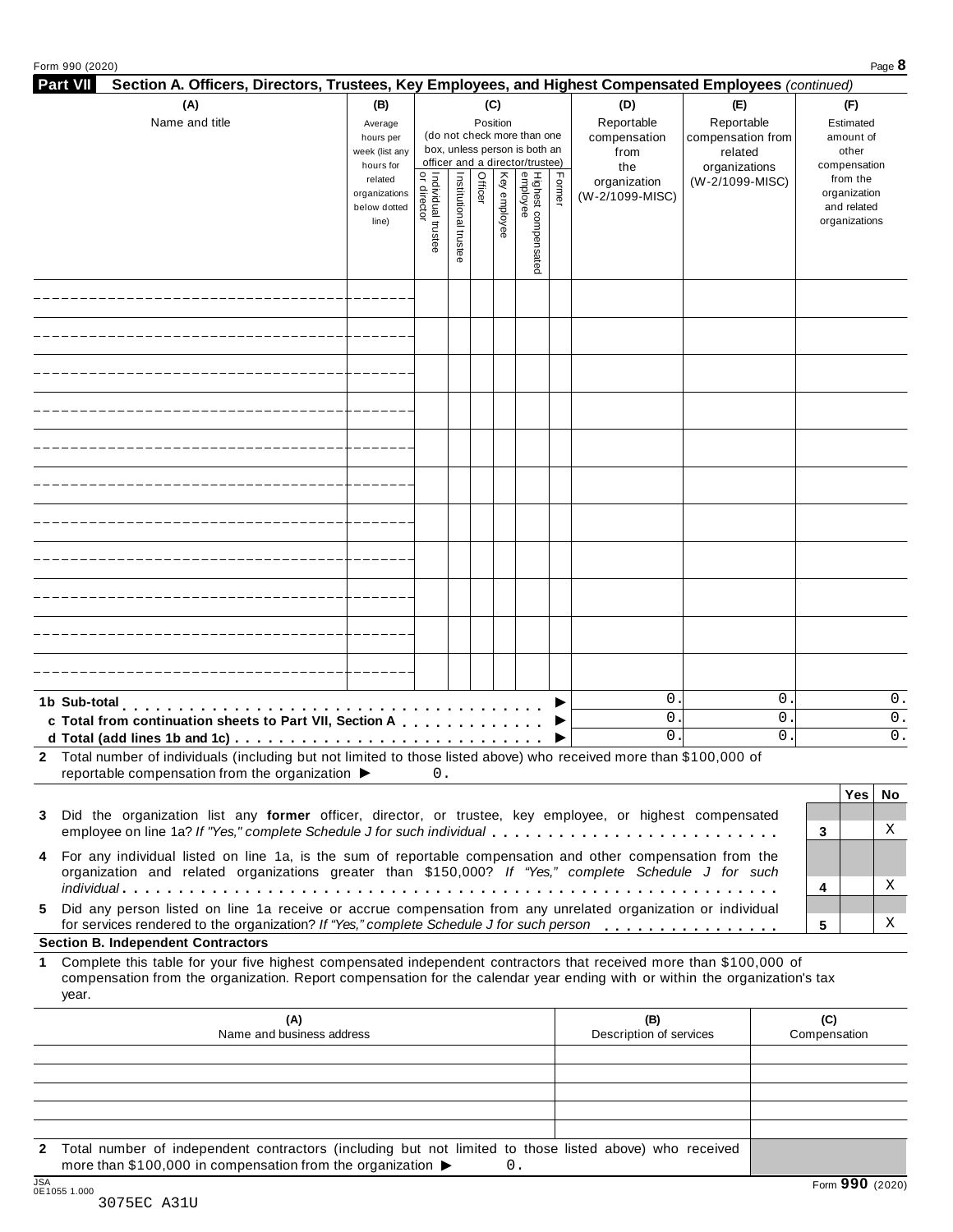| Form 990 (2020)  |                             |               |                   |                  | Page 9           |
|------------------|-----------------------------|---------------|-------------------|------------------|------------------|
| <b>Part VIII</b> | <b>Statement of Revenue</b> |               |                   |                  |                  |
|                  |                             |               |                   |                  |                  |
|                  |                             | (A)           | (B)               | (C)              | (D)              |
|                  |                             | Total revenue | Related or exempt | Unrelated        | Revenue excluded |
|                  |                             |               | function revenue  | business revenue | from tax under   |
|                  |                             |               |                   |                  | $S = 1$          |

|                                                           |           |                                                                                                                                                                                                                                         |                 |                      | (A)<br>Total revenue | (B)<br>Related or exempt | (C)<br>Unrelated | (D)<br>Revenue excluded            |
|-----------------------------------------------------------|-----------|-----------------------------------------------------------------------------------------------------------------------------------------------------------------------------------------------------------------------------------------|-----------------|----------------------|----------------------|--------------------------|------------------|------------------------------------|
|                                                           |           |                                                                                                                                                                                                                                         |                 |                      |                      | function revenue         | business revenue | from tax under<br>sections 512-514 |
|                                                           | 1a        | Federated campaigns                                                                                                                                                                                                                     | 1a              |                      |                      |                          |                  |                                    |
| Contributions, Gifts, Grants<br>and Other Similar Amounts | b         | Membership dues                                                                                                                                                                                                                         | 1b              |                      |                      |                          |                  |                                    |
|                                                           | c         | Fundraising events <b>Fundraising</b>                                                                                                                                                                                                   | 1c              | 1,219,512.           |                      |                          |                  |                                    |
|                                                           | d         | Related organizations <b>and the set of the set of the set of the set of the set of the set of the set of the set of the set of the set of the set of the set of the set of the set of the set of the set of the set of the set </b>    | 1 <sub>d</sub>  |                      |                      |                          |                  |                                    |
|                                                           |           | Government grants (contributions)                                                                                                                                                                                                       | 1e              |                      |                      |                          |                  |                                    |
|                                                           | f         | All other contributions, gifts, grants,                                                                                                                                                                                                 |                 |                      |                      |                          |                  |                                    |
|                                                           |           | and similar amounts not included above                                                                                                                                                                                                  | 1f              | 493,078.             |                      |                          |                  |                                    |
|                                                           | g         | Noncash contributions included in                                                                                                                                                                                                       |                 |                      |                      |                          |                  |                                    |
|                                                           |           | lines 1a-1f $\ldots$ $\ldots$ $\ldots$   1g   \$                                                                                                                                                                                        |                 | 284,220.             |                      |                          |                  |                                    |
|                                                           |           |                                                                                                                                                                                                                                         |                 |                      | 1,712,590.           |                          |                  |                                    |
|                                                           |           |                                                                                                                                                                                                                                         |                 | <b>Business Code</b> |                      |                          |                  |                                    |
| Program Service                                           | 2a        | the contract of the contract of the contract of the contract of the contract of                                                                                                                                                         |                 |                      |                      |                          |                  |                                    |
|                                                           | b         | <u> 1989 - Johann Stein, mars an deutscher Stein und der Stein und der Stein und der Stein und der Stein und der</u>                                                                                                                    |                 |                      |                      |                          |                  |                                    |
|                                                           | c         | the control of the control of the control of the control of the control of the control of                                                                                                                                               |                 |                      |                      |                          |                  |                                    |
|                                                           | d         | <u> 1989 - Johann Harry Harry Harry Harry Harry Harry Harry Harry Harry Harry Harry Harry Harry Harry Harry Harry</u>                                                                                                                   |                 |                      |                      |                          |                  |                                    |
|                                                           |           |                                                                                                                                                                                                                                         |                 |                      |                      |                          |                  |                                    |
|                                                           | f         | All other program service revenue                                                                                                                                                                                                       |                 |                      |                      |                          |                  |                                    |
|                                                           | g         | Total. Add lines 2a-2f ▶                                                                                                                                                                                                                |                 |                      | $\mathbf{0}$ .       |                          |                  |                                    |
|                                                           | 3         | Investment income (including dividends, interest, and                                                                                                                                                                                   |                 |                      |                      |                          |                  |                                    |
|                                                           |           |                                                                                                                                                                                                                                         |                 |                      | $1$ .                |                          |                  | 1.                                 |
|                                                           | 4         | Income from investment of tax-exempt bond proceeds $\blacktriangleright$                                                                                                                                                                |                 |                      | $\mathsf{0}$ .       |                          |                  |                                    |
|                                                           | 5         |                                                                                                                                                                                                                                         |                 |                      | $\mathbf{0}$ .       |                          |                  |                                    |
|                                                           |           |                                                                                                                                                                                                                                         | (i) Real        | (ii) Personal        |                      |                          |                  |                                    |
|                                                           | 6a        | Gross rents <b>Called</b> Cross rents<br>6a                                                                                                                                                                                             |                 |                      |                      |                          |                  |                                    |
|                                                           | b         | Less: rental expenses<br>6b                                                                                                                                                                                                             |                 |                      |                      |                          |                  |                                    |
|                                                           | c         | Rental income or (loss)<br>6c                                                                                                                                                                                                           |                 |                      |                      |                          |                  |                                    |
|                                                           | d         | Net rental income or (loss) ▶                                                                                                                                                                                                           |                 |                      | $\mathbf{0}$ .       |                          |                  |                                    |
|                                                           | 7а        | Gross amount from                                                                                                                                                                                                                       | (i) Securities  | (ii) Other           |                      |                          |                  |                                    |
|                                                           |           | of<br>sales<br>assets                                                                                                                                                                                                                   |                 |                      |                      |                          |                  |                                    |
|                                                           |           | other than inventory<br>7a                                                                                                                                                                                                              |                 | 597,291.             |                      |                          |                  |                                    |
|                                                           | b         | Less: cost or other basis                                                                                                                                                                                                               |                 |                      |                      |                          |                  |                                    |
|                                                           |           | 7b<br>and sales expenses                                                                                                                                                                                                                |                 | 580,833.             |                      |                          |                  |                                    |
| er Revenue                                                | c         | Gain or (loss) <b>Canada</b><br>7с                                                                                                                                                                                                      |                 | 16,458.              |                      |                          |                  |                                    |
|                                                           | d         |                                                                                                                                                                                                                                         |                 |                      | 16,458.              |                          |                  |                                    |
| غ                                                         | <b>8a</b> | Gross income from fundraising                                                                                                                                                                                                           |                 |                      |                      |                          |                  |                                    |
| ŏ                                                         |           | events (not including \$                                                                                                                                                                                                                | 1,219,512.      |                      |                      |                          |                  |                                    |
|                                                           |           | of contributions reported on line                                                                                                                                                                                                       |                 |                      |                      |                          |                  |                                    |
|                                                           |           | 1c). See Part IV, line 18 <b></b>                                                                                                                                                                                                       | 8а              | $0$ .                |                      |                          |                  |                                    |
|                                                           |           | Less: direct expenses                                                                                                                                                                                                                   | 8b              | 97,625.              |                      |                          |                  |                                    |
|                                                           | b<br>c    | Net income or (loss) from fundraising events                                                                                                                                                                                            |                 |                      | $-97,625.$           |                          |                  |                                    |
|                                                           | 9а        | income<br>from<br>Gross                                                                                                                                                                                                                 | gaming          |                      |                      |                          |                  |                                    |
|                                                           |           | activities. See Part IV, line 19                                                                                                                                                                                                        | 9а              | $0$ .                |                      |                          |                  |                                    |
|                                                           | b         | Less: direct expenses                                                                                                                                                                                                                   | 9b              | 0.                   |                      |                          |                  |                                    |
|                                                           | c         | Net income or (loss) from gaming activities                                                                                                                                                                                             |                 | ▶                    | $\mathbf{0}$ .       |                          |                  |                                    |
|                                                           | 10a       | sales of inventory,<br>Gross                                                                                                                                                                                                            | less            |                      |                      |                          |                  |                                    |
|                                                           |           | returns and allowances 10a                                                                                                                                                                                                              |                 | 0.                   |                      |                          |                  |                                    |
|                                                           | b         | Less: cost of goods sold                                                                                                                                                                                                                | 10 <sub>b</sub> | 0.                   |                      |                          |                  |                                    |
|                                                           | c         | Net income or (loss) from sales of inventory entitled by                                                                                                                                                                                |                 |                      | $\mathbf{0}$ .       |                          |                  |                                    |
|                                                           |           |                                                                                                                                                                                                                                         |                 | <b>Business Code</b> |                      |                          |                  |                                    |
| Miscellaneous<br>Revenue                                  | 11a       | <u> 1989 - Johann Stein, mars an deus Amerikaansk kommunister (</u>                                                                                                                                                                     |                 |                      |                      |                          |                  |                                    |
|                                                           | b         | <u> 1989 - Johann Harry Barn, mars ar breist ar yn y breist y breist ar y breist ar y breist ar y breist ar y bre</u>                                                                                                                   |                 |                      |                      |                          |                  |                                    |
|                                                           |           |                                                                                                                                                                                                                                         |                 |                      |                      |                          |                  |                                    |
|                                                           | c<br>d    | <u> 1989 - Johann Harry Barn, mars ar breist ar yn y breist yn y breist ar y breist ar y breist ar y breist ar y</u><br>All other revenue entitled to the state of the state of the state of the state of the state of the state of the |                 |                      |                      |                          |                  |                                    |
|                                                           |           | e Total. Add lines 11a-11d ▶                                                                                                                                                                                                            |                 |                      | $\mathbf{0}$ .       |                          |                  |                                    |
|                                                           | 12        |                                                                                                                                                                                                                                         |                 |                      | 1,631,424.           |                          |                  | 1.                                 |
|                                                           |           |                                                                                                                                                                                                                                         |                 |                      |                      |                          |                  |                                    |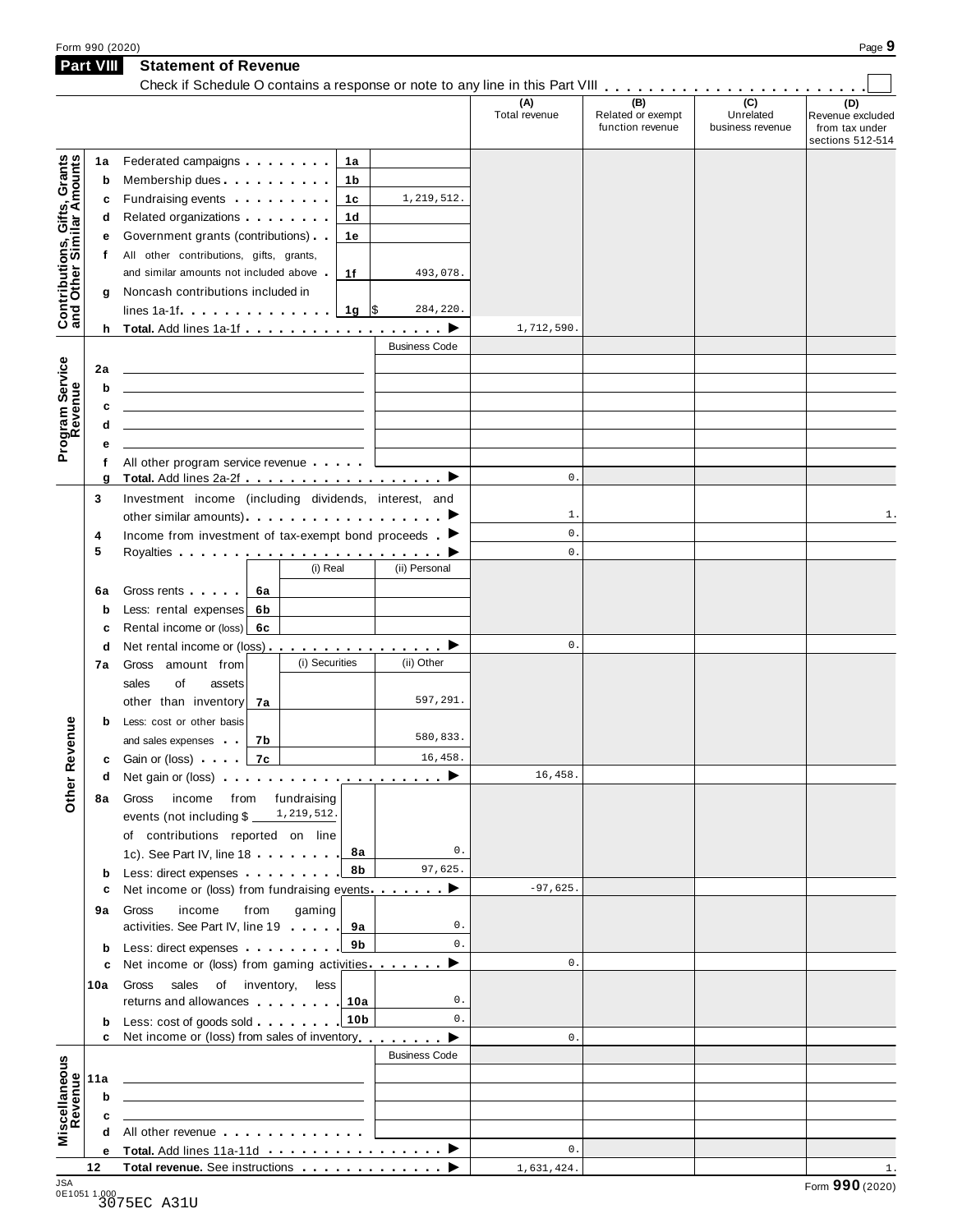## **Part IX Statement of Functional Expenses** Section 501(c)(3) and 501(c)(4) organizations must complete all columns. All other organizations must complete column (A). Check if Schedule <sup>O</sup> contains <sup>a</sup> response or note to any line in this Part IX m m m m m m m m m m m m m m m m m m m m m m m m m

| Do not include amounts reported on lines 6b, 7b,<br>8b, 9b, and 10b of Part VIII.                                                                                                                                                                                                                                   | (A)<br>Total expenses       | (B)<br>Program service<br>expenses | (C)<br>Management and<br>general expenses | (D)<br>Fundraising<br>expenses |
|---------------------------------------------------------------------------------------------------------------------------------------------------------------------------------------------------------------------------------------------------------------------------------------------------------------------|-----------------------------|------------------------------------|-------------------------------------------|--------------------------------|
| 1 Grants and other assistance to domestic organizations<br>and domestic governments. See Part IV, line 21                                                                                                                                                                                                           | 294,523.                    | 294,523                            |                                           |                                |
| 2 Grants and other assistance to domestic<br>individuals. See Part IV, line 22                                                                                                                                                                                                                                      | 0                           |                                    |                                           |                                |
| 3 Grants and other assistance to foreign<br>organizations,<br>foreign<br>governments,<br>and<br>foreign individuals. See Part IV, lines 15 and 16<br>4 Benefits paid to or for members                                                                                                                              | 0<br>0                      |                                    |                                           |                                |
| 5 Compensation of current officers, directors,<br>trustees, and key employees expressed and the state of                                                                                                                                                                                                            | 0                           |                                    |                                           |                                |
| 6 Compensation not included above to disqualified<br>persons (as defined under section 4958(f)(1)) and<br>persons described in section 4958(c)(3)(B)                                                                                                                                                                | 0<br>0                      |                                    |                                           |                                |
| 7 Other salaries and wages<br>8 Pension plan accruals and contributions (include<br>section 401(k) and 403(b) employer contributions)                                                                                                                                                                               | 0                           |                                    |                                           |                                |
| Other employee benefits experience of the control of the control of the control of the control of the control of the control of the control of the control of the control of the control of the control of the control of the<br>9<br>10                                                                            | 0<br>0                      |                                    |                                           |                                |
| Fees for services (nonemployees):<br>11<br>a Management<br>b Legal entering the service of the service of the service of the service of the service of the service of the                                                                                                                                           | 0<br>$\overline{2}$ , 888.  |                                    | 2,888.                                    |                                |
| c Accounting<br>e Professional fundraising services. See Part IV, line 17                                                                                                                                                                                                                                           | 2,160.<br>0<br>0            |                                    | 2,160                                     |                                |
| f Investment management fees<br>9 Other. (If line 11g amount exceeds 10% of line 25, column                                                                                                                                                                                                                         | $\Omega$<br>0               |                                    |                                           |                                |
| (A) amount, list line 11g expenses on Schedule O.)<br>12 Advertising and promotion<br>13 Office expenses example and the set of the set of the set of the set of the set of the set of the set of the set of the set of the set of the set of the set of the set of the set of the set of the set of the set of the | 0<br>1,178.                 |                                    | 1,178.                                    |                                |
| Information technology exercises and the control of the control of the control of the control of the control of<br>14<br>15<br>Occupancy<br>16                                                                                                                                                                      | 17,295.<br>0<br>0           |                                    | 17,295.                                   |                                |
| 18 Payments of travel or entertainment expenses                                                                                                                                                                                                                                                                     | $\mathbf{0}$ .<br>0         |                                    |                                           |                                |
| for any federal, state, or local public officials<br>19 Conferences, conventions, and meetings<br>20 Interest                                                                                                                                                                                                       | 0<br>0                      |                                    |                                           |                                |
| 21 Payments to affiliates<br>22 Depreciation, depletion, and amortization<br>23 Insurance <b>23 Insurance</b>                                                                                                                                                                                                       | 0<br>0<br>0                 |                                    |                                           |                                |
| 24 Other expenses. Itemize expenses not covered<br>above (List miscellaneous expenses on line 24e. If<br>line 24e amount exceeds 10% of line 25, column<br>(A) amount, list line 24e expenses on Schedule O.)                                                                                                       |                             |                                    |                                           |                                |
| STATE & CITY REGISTRATION FE<br><b>b</b> CREDIT CARD MERCHANT PROC. F                                                                                                                                                                                                                                               | 6,901.<br>11,653.           |                                    | 6,901                                     | 11,653.                        |
| CARRINGTON HOUSE EXPENSES<br>dSUPPLIES<br>ATCH 4<br>e All other expenses                                                                                                                                                                                                                                            | 6,606.<br>885<br>1,238,270. | 6,606<br>1,238,270.                |                                           | 885.                           |
| 25 Total functional expenses. Add lines 1 through 24e<br>26 Joint costs. Complete this line only if the<br>organization reported in column (B) joint costs<br>from a combined educational campaign and<br>fundraising solicitation. Check here<br>if<br>following SOP 98-2 (ASC 958-720)                            | 1,582,359.<br>0             | 1,539,399.                         | 30,422.                                   | 12,538.                        |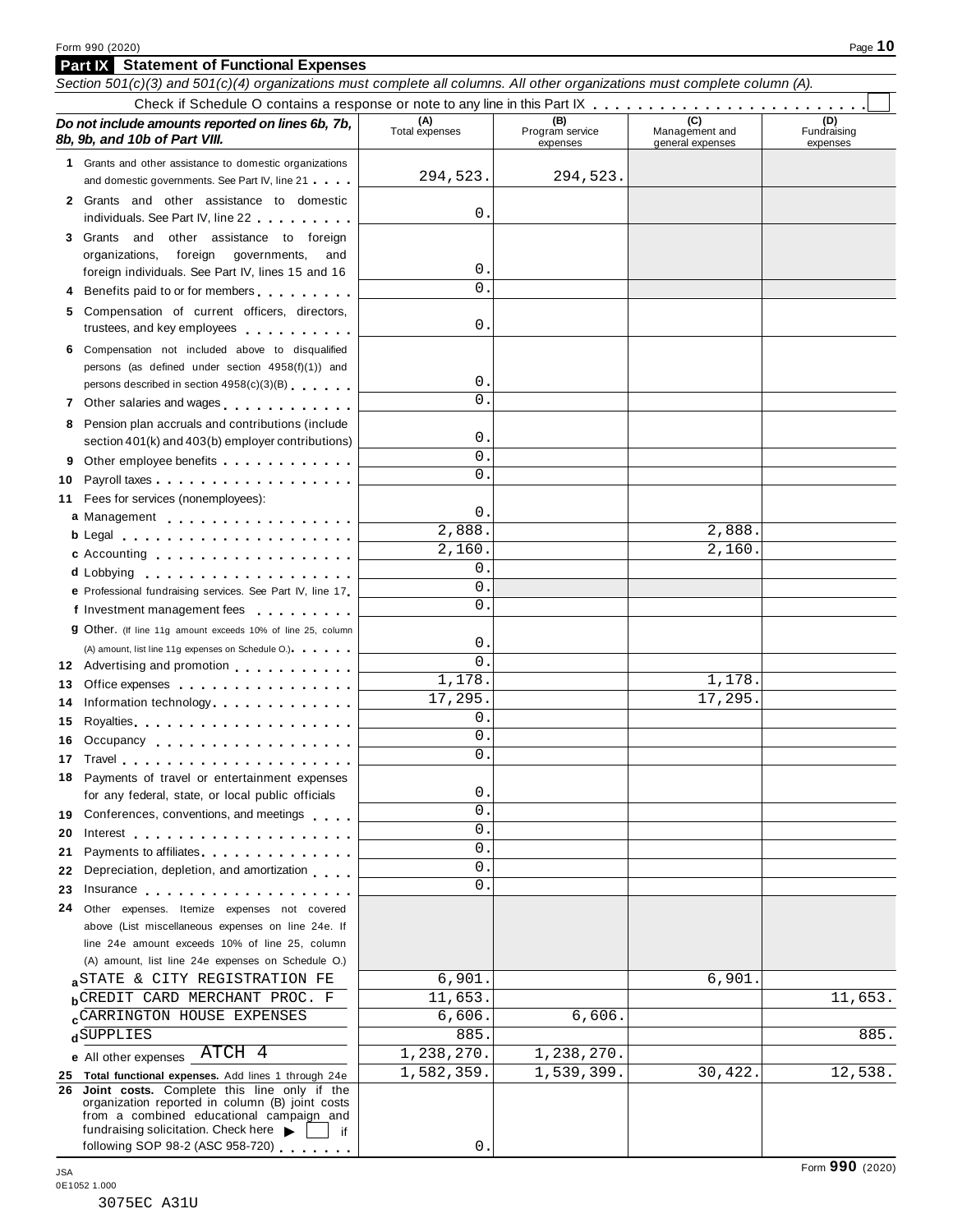Form <sup>990</sup> (2020) Page **11**

|                      | <b>Part X</b> | <b>Balance Sheet</b><br>Check if Schedule O contains a response or note to any line in this Part X                           |                          |                         |                    |
|----------------------|---------------|------------------------------------------------------------------------------------------------------------------------------|--------------------------|-------------------------|--------------------|
|                      |               |                                                                                                                              | (A)<br>Beginning of year |                         | (B)<br>End of year |
|                      | 1             |                                                                                                                              | 2,068,589.               | $\mathbf{1}$            | 2,723,535.         |
|                      | 2             |                                                                                                                              | 15,019.                  | $\overline{2}$          | 15,020.            |
|                      | 3             |                                                                                                                              | 513,432.                 | $\overline{3}$          | 515,086.           |
|                      | 4             |                                                                                                                              | $\mathbf 0$ .            | $\overline{\mathbf{4}}$ | 0.                 |
|                      | 5             | Loans and other receivables from any current or former officer, director,                                                    |                          |                         |                    |
|                      |               | trustee, key employee, creator or founder, substantial contributor, or 35%                                                   |                          |                         |                    |
|                      |               | controlled entity or family member of any of these persons                                                                   | $\mathbf 0$ .            | 5                       | $0$ .              |
|                      | 6             | Loans and other receivables from other disqualified persons (as defined                                                      |                          |                         |                    |
|                      |               | under section $4958(f)(1)$ , and persons described in section $4958(c)(3)(B)$                                                | 0.                       | $\bf 6$                 | 0.                 |
|                      | 7             | Notes and loans receivable, net                                                                                              | $\Omega$ .               | $\overline{7}$          | $0$ .              |
| Assets               | 8             |                                                                                                                              | 580,833.                 | 8                       | 0.                 |
|                      | 9             | Prepaid expenses and deferred charges ATCH 5                                                                                 | 69,045.                  | 9                       | 167,834.           |
|                      |               | 10a Land, buildings, and equipment: cost or other                                                                            |                          |                         |                    |
|                      |               | basis. Complete Part VI of Schedule D 10a                                                                                    |                          |                         |                    |
|                      |               | <b>b</b> Less: accumulated depreciation $\ldots$ 10b                                                                         | $\mathsf{O}$ .           | 10c                     | $0$ .              |
|                      | 11            |                                                                                                                              |                          | $\overline{0}$ . 11     | 0.                 |
|                      | 12            | Investments - other securities. See Part IV, line 11                                                                         | 0.1                      | 12                      | 0.                 |
|                      | 13            | Investments - program-related. See Part IV, line 11.                                                                         | 0.                       | 13                      | 0.                 |
|                      | 14            |                                                                                                                              | $\mathbf 0$ .            | 14                      | 0.                 |
|                      | 15            |                                                                                                                              | 0.                       | 15                      | 0.                 |
|                      | 16            | Total assets. Add lines 1 through 15 (must equal line 33)                                                                    | 3,246,918.               | ∣ 16                    | 3, 421, 475.       |
|                      | 17            |                                                                                                                              | 623,607.                 | 17                      | 429,202.           |
|                      | 18            |                                                                                                                              | 5,000.                   | ∣ 18                    | 0.<br>0.           |
|                      | 19            |                                                                                                                              | 0.<br>$\mathbf 0$ .      | 19                      | 0.                 |
|                      | 20            |                                                                                                                              | 0.                       | 20                      | 366,856.           |
|                      | 21            | Escrow or custodial account liability. Complete Part IV of Schedule D.                                                       |                          | 21                      |                    |
| Liabilities          | 22            | Loans and other payables to any current or former officer, director,                                                         |                          |                         |                    |
|                      |               | trustee, key employee, creator or founder, substantial contributor, or 35%                                                   | 0.                       | 22                      | $0$ .              |
|                      | 23            | controlled entity or family member of any of these persons<br>Secured mortgages and notes payable to unrelated third parties | $0$ .                    | 23                      | $0$ .              |
|                      | 24            | Unsecured notes and loans payable to unrelated third parties                                                                 | 0.                       | 24                      | 0.                 |
|                      | 25            | Other liabilities (including federal income tax, payables to related third                                                   |                          |                         |                    |
|                      |               | parties, and other liabilities not included on lines 17-24). Complete Part X                                                 |                          |                         |                    |
|                      |               |                                                                                                                              | 0.                       | 25                      | $\Omega$ .         |
|                      | 26            |                                                                                                                              | 628,607.                 | 26                      | 796,058.           |
|                      |               | $\mathbf{x}$<br>Organizations that follow FASB ASC 958, check here ▶<br>and complete lines 27, 28, 32, and 33.               |                          |                         |                    |
|                      | 27            | Net assets without donor restrictions                                                                                        | 2,618,311.               | 27                      | 2,625,417.         |
|                      | 28            |                                                                                                                              | 0                        | 28                      | 0.                 |
| <b>Fund Balances</b> |               | Organizations that do not follow FASB ASC 958, check here ▶<br>and complete lines 29 through 33.                             |                          |                         |                    |
|                      | 29            | Capital stock or trust principal, or current funds                                                                           |                          | 29                      |                    |
|                      | 30            | Paid-in or capital surplus, or land, building, or equipment fund.                                                            |                          | 30                      |                    |
|                      | 31            | Retained earnings, endowment, accumulated income, or other funds                                                             |                          | 31                      |                    |
| Net Assets or        | 32            |                                                                                                                              | 2,618,311                | 32                      | 2,625,417.         |
|                      | 33            | Total liabilities and net assets/fund balances                                                                               | 3,246,918.               | 33                      | 3, 421, 475.       |

Form **990** (2020)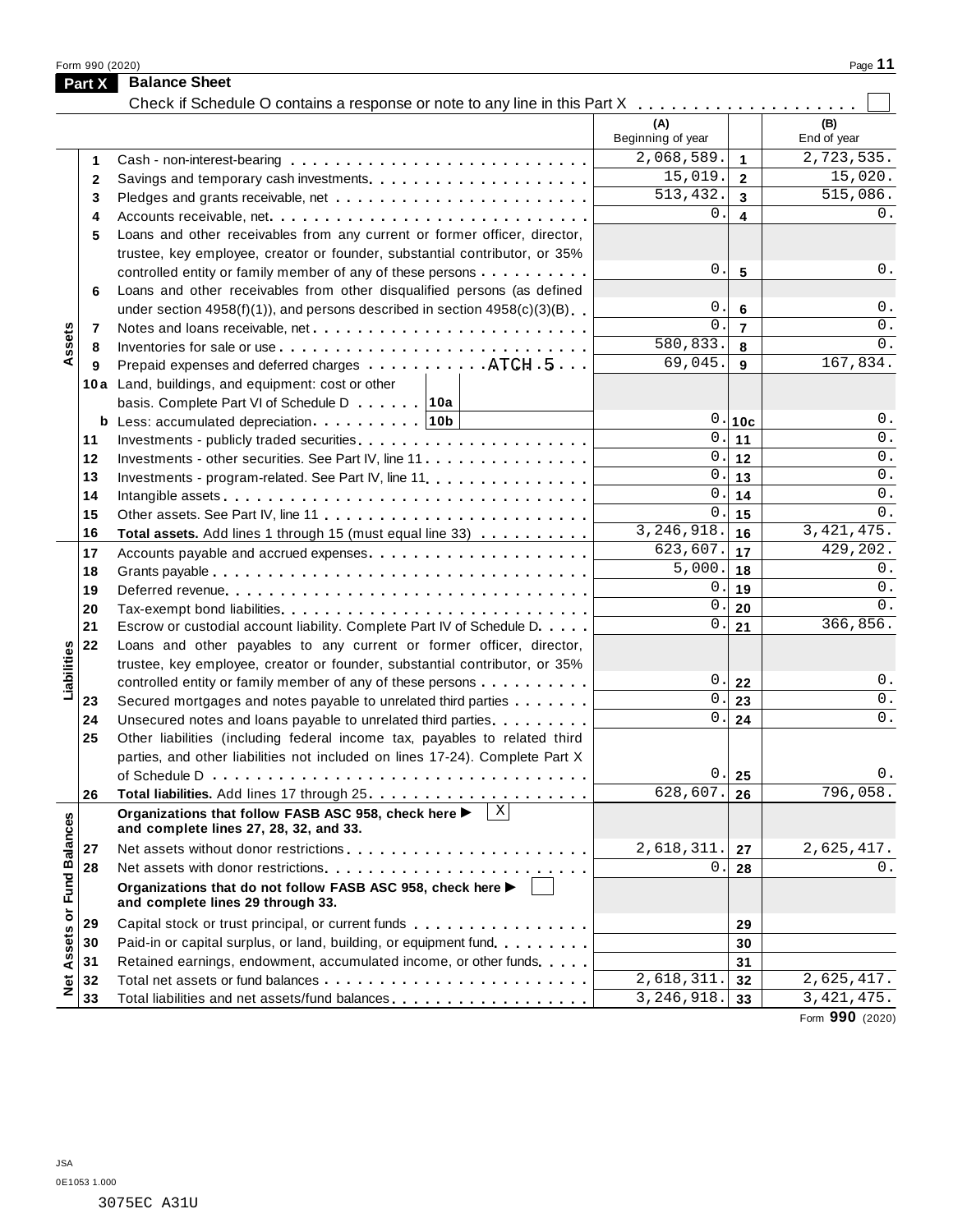|              | Form 990 (2020)                                                                                                       |                |                |                 | Page 12     |
|--------------|-----------------------------------------------------------------------------------------------------------------------|----------------|----------------|-----------------|-------------|
| Part XI      | <b>Reconciliation of Net Assets</b>                                                                                   |                |                |                 |             |
|              |                                                                                                                       |                |                |                 | $\mathbf X$ |
| 1            |                                                                                                                       | $\mathbf{1}$   |                | 1,631,424.      |             |
| $\mathbf{2}$ |                                                                                                                       | $\overline{2}$ |                | 1,582,359.      |             |
| 3            | Revenue less expenses. Subtract line 2 from line 1                                                                    | $\mathbf{3}$   |                | 49,065.         |             |
| 4            | Net assets or fund balances at beginning of year (must equal Part X, line 32, column (A))                             | 4              |                | 2,618,311.      |             |
| 5            |                                                                                                                       | 5              |                |                 | 0.          |
| 6            |                                                                                                                       | 6              |                | 360,691.        |             |
| 7            |                                                                                                                       | $\overline{7}$ |                |                 | 0.          |
| 8            |                                                                                                                       | 8              |                |                 | 0.          |
| 9            | Other changes in net assets or fund balances (explain on Schedule O)                                                  | $\mathbf{9}$   |                | $-402,650.$     |             |
| 10           | Net assets or fund balances at end of year. Combine lines 3 through 9 (must equal Part X, line                        |                |                |                 |             |
|              |                                                                                                                       | 10             |                | 2,625,417.      |             |
| Part XII     | <b>Financial Statements and Reporting</b>                                                                             |                |                |                 |             |
|              |                                                                                                                       |                |                |                 |             |
|              |                                                                                                                       |                |                | Yes             | No          |
| 1            | $X$ Accrual<br>Accounting method used to prepare the Form 990:     Cash<br>Other                                      |                |                |                 |             |
|              | If the organization changed its method of accounting from a prior year or checked "Other," explain in                 |                |                |                 |             |
|              | Schedule O.                                                                                                           |                |                |                 |             |
|              | 2a Were the organization's financial statements compiled or reviewed by an independent accountant?                    |                | 2a             |                 | Χ           |
|              | If "Yes," check a box below to indicate whether the financial statements for the year were compiled or                |                |                |                 |             |
|              | reviewed on a separate basis, consolidated basis, or both:                                                            |                |                |                 |             |
|              | Separate basis<br><b>Consolidated basis</b><br>Both consolidated and separate basis                                   |                |                |                 |             |
|              | <b>b</b> Were the organization's financial statements audited by an independent accountant?                           |                | 2 <sub>b</sub> | X               |             |
|              | If "Yes," check a box below to indicate whether the financial statements for the year were audited on a               |                |                |                 |             |
|              | separate basis, consolidated basis, or both:                                                                          |                |                |                 |             |
|              | Consolidated basis<br>Separate basis<br>Both consolidated and separate basis                                          |                |                |                 |             |
|              | c If "Yes" to line 2a or 2b, does the organization have a committee that assumes responsibility for oversight of      |                |                |                 |             |
|              | the audit, review, or compilation of its financial statements and selection of an independent accountant?             |                | 2c             | X               |             |
|              | If the organization changed either its oversight process or selection process during the tax year, explain on         |                |                |                 |             |
|              | Schedule O.                                                                                                           |                |                |                 |             |
|              | 3a As a result of a federal award, was the organization required to undergo an audit or audits as set forth in the    |                |                |                 |             |
|              |                                                                                                                       |                | 3a             |                 | Χ           |
|              | <b>b</b> If "Yes," did the organization undergo the required audit or audits? If the organization did not undergo the |                |                |                 |             |
|              | required audit or audits, explain why on Schedule O and describe any steps taken to undergo such audits               |                | 3 <sub>b</sub> |                 |             |
|              |                                                                                                                       |                |                | Form 990 (2020) |             |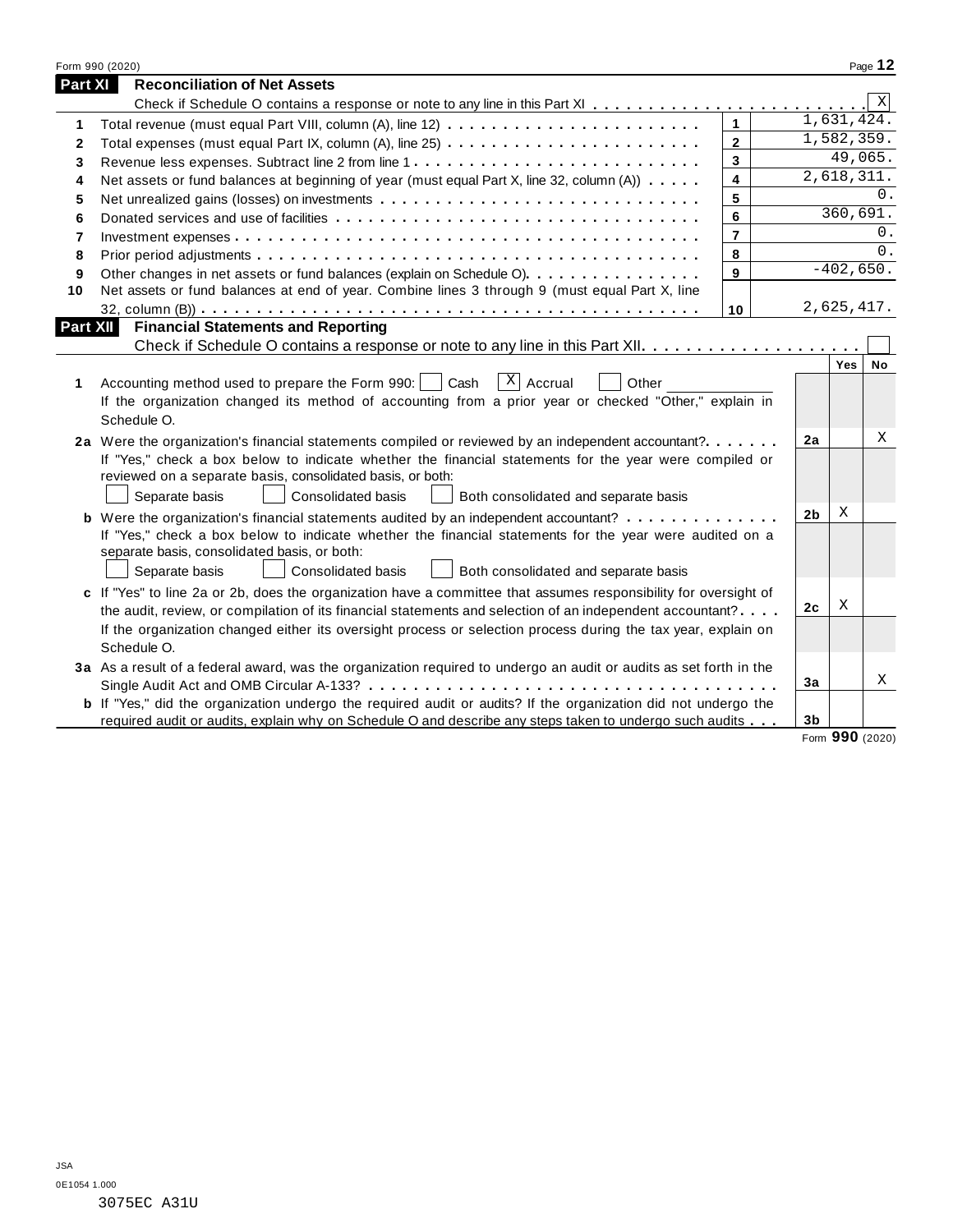# **OMB No. 1545-0047 CHEDULE A Public Charity Status and Public Support**<br>(Form 990 or 990-EZ) complete if the organization is a section 501(c)(3) organization or a section 4947(a)(1) popeyemet charitable trust  $\bigcap_{n=1}^$

(Form 990 or 990-EZ) complete if the organization is a section 501(c)(3) organization or a section 4947(a)(1) nonexempt charitable trust.  $2020$ If your section 4947(a)(1) nonexempt charitable trust.<br>
Department of the Treasury **Department of the Treasury <b>Department** of the Treasury **Department of the Treasury Department of the Treasury <b>Department** Conductions

| Department of the Treasury      |
|---------------------------------|
| <b>Internal Revenue Service</b> |

▶ Go to www.irs.gov/Form990 for instructions and the latest information.

|     |        | Name of the organization                                                                                                                                                                                                                                                                                                                                                                                                                                                        |          |                            |                          |                          | Employer identification number | pecuon             |
|-----|--------|---------------------------------------------------------------------------------------------------------------------------------------------------------------------------------------------------------------------------------------------------------------------------------------------------------------------------------------------------------------------------------------------------------------------------------------------------------------------------------|----------|----------------------------|--------------------------|--------------------------|--------------------------------|--------------------|
|     |        | CARRINGTON CHARITABLE FOUNDATION                                                                                                                                                                                                                                                                                                                                                                                                                                                |          |                            |                          |                          | 27-2073758                     |                    |
|     | Part I | Reason for Public Charity Status. (All organizations must complete this part.) See instructions.                                                                                                                                                                                                                                                                                                                                                                                |          |                            |                          |                          |                                |                    |
|     |        | The organization is not a private foundation because it is: (For lines 1 through 12, check only one box.)                                                                                                                                                                                                                                                                                                                                                                       |          |                            |                          |                          |                                |                    |
| 1   |        | A church, convention of churches, or association of churches described in section 170(b)(1)(A)(i).                                                                                                                                                                                                                                                                                                                                                                              |          |                            |                          |                          |                                |                    |
| 2   |        | A school described in section 170(b)(1)(A)(ii). (Attach Schedule E (Form 990 or 990-EZ).)                                                                                                                                                                                                                                                                                                                                                                                       |          |                            |                          |                          |                                |                    |
| 3   |        | A hospital or a cooperative hospital service organization described in section 170(b)(1)(A)(iii).                                                                                                                                                                                                                                                                                                                                                                               |          |                            |                          |                          |                                |                    |
| 4   |        | A medical research organization operated in conjunction with a hospital described in section 170(b)(1)(A)(iii). Enter the                                                                                                                                                                                                                                                                                                                                                       |          |                            |                          |                          |                                |                    |
|     |        | hospital's name, city, and state:                                                                                                                                                                                                                                                                                                                                                                                                                                               |          |                            |                          |                          |                                |                    |
| 5   |        | An organization operated for the benefit of a college or university owned or operated by a governmental unit described in                                                                                                                                                                                                                                                                                                                                                       |          |                            |                          |                          |                                |                    |
|     |        | section 170(b)(1)(A)(iv). (Complete Part II.)                                                                                                                                                                                                                                                                                                                                                                                                                                   |          |                            |                          |                          |                                |                    |
| 6   |        | A federal, state, or local government or governmental unit described in section 170(b)(1)(A)(v).                                                                                                                                                                                                                                                                                                                                                                                |          |                            |                          |                          |                                |                    |
| 7   | ΙX     | An organization that normally receives a substantial part of its support from a governmental unit or from the general public                                                                                                                                                                                                                                                                                                                                                    |          |                            |                          |                          |                                |                    |
|     |        | described in section 170(b)(1)(A)(vi). (Complete Part II.)                                                                                                                                                                                                                                                                                                                                                                                                                      |          |                            |                          |                          |                                |                    |
| 8   |        | A community trust described in section 170(b)(1)(A)(vi). (Complete Part II.)                                                                                                                                                                                                                                                                                                                                                                                                    |          |                            |                          |                          |                                |                    |
| 9   |        | An agricultural research organization described in section 170(b)(1)(A)(ix) operated in conjunction with a land-grant college                                                                                                                                                                                                                                                                                                                                                   |          |                            |                          |                          |                                |                    |
|     |        | or university or a non-land-grant college of agriculture (see instructions). Enter the name, city, and state of the college or                                                                                                                                                                                                                                                                                                                                                  |          |                            |                          |                          |                                |                    |
|     |        | university:                                                                                                                                                                                                                                                                                                                                                                                                                                                                     |          |                            |                          |                          |                                |                    |
| 10  |        | An organization that normally receives (1) more than 331/3% of its support from contributions, membership fees, and gross<br>receipts from activities related to its exempt functions, subject to certain exceptions; and (2) no more than 331/3 % of its<br>support from gross investment income and unrelated business taxable income (less section 511 tax) from businesses<br>acquired by the organization after June 30, 1975. See section 509(a)(2). (Complete Part III.) |          |                            |                          |                          |                                |                    |
| 11  |        | An organization organized and operated exclusively to test for public safety. See section 509(a)(4).                                                                                                                                                                                                                                                                                                                                                                            |          |                            |                          |                          |                                |                    |
| 12  |        | An organization organized and operated exclusively for the benefit of, to perform the functions of, or to carry out the purposes                                                                                                                                                                                                                                                                                                                                                |          |                            |                          |                          |                                |                    |
|     |        | of one or more publicly supported organizations described in section 509(a)(1) or section 509(a)(2). See section 509(a)(3).                                                                                                                                                                                                                                                                                                                                                     |          |                            |                          |                          |                                |                    |
|     |        | Check the box in lines 12a through 12d that describes the type of supporting organization and complete lines 12e, 12f, and 12g.                                                                                                                                                                                                                                                                                                                                                 |          |                            |                          |                          |                                |                    |
| a   |        | Type I. A supporting organization operated, supervised, or controlled by its supported organization(s), typically by giving                                                                                                                                                                                                                                                                                                                                                     |          |                            |                          |                          |                                |                    |
|     |        | the supported organization(s) the power to regularly appoint or elect a majority of the directors or trustees of the                                                                                                                                                                                                                                                                                                                                                            |          |                            |                          |                          |                                |                    |
|     |        | supporting organization. You must complete Part IV, Sections A and B.                                                                                                                                                                                                                                                                                                                                                                                                           |          |                            |                          |                          |                                |                    |
| b   |        | Type II. A supporting organization supervised or controlled in connection with its supported organization(s), by having                                                                                                                                                                                                                                                                                                                                                         |          |                            |                          |                          |                                |                    |
|     |        | control or management of the supporting organization vested in the same persons that control or manage the supported                                                                                                                                                                                                                                                                                                                                                            |          |                            |                          |                          |                                |                    |
|     |        | organization(s). You must complete Part IV, Sections A and C.                                                                                                                                                                                                                                                                                                                                                                                                                   |          |                            |                          |                          |                                |                    |
| c   |        | Type III functionally integrated. A supporting organization operated in connection with, and functionally integrated with,                                                                                                                                                                                                                                                                                                                                                      |          |                            |                          |                          |                                |                    |
|     |        | its supported organization(s) (see instructions). You must complete Part IV, Sections A, D, and E.                                                                                                                                                                                                                                                                                                                                                                              |          |                            |                          |                          |                                |                    |
| d   |        | Type III non-functionally integrated. A supporting organization operated in connection with its supported organization(s)                                                                                                                                                                                                                                                                                                                                                       |          |                            |                          |                          |                                |                    |
|     |        | that is not functionally integrated. The organization generally must satisfy a distribution requirement and an attentiveness                                                                                                                                                                                                                                                                                                                                                    |          |                            |                          |                          |                                |                    |
|     |        | requirement (see instructions). You must complete Part IV, Sections A and D, and Part V.                                                                                                                                                                                                                                                                                                                                                                                        |          |                            |                          |                          |                                |                    |
| е   |        | Check this box if the organization received a written determination from the IRS that it is a Type I, Type II, Type III                                                                                                                                                                                                                                                                                                                                                         |          |                            |                          |                          |                                |                    |
| Ť   |        | functionally integrated, or Type III non-functionally integrated supporting organization.                                                                                                                                                                                                                                                                                                                                                                                       |          |                            |                          |                          |                                |                    |
| g   |        | Provide the following information about the supported organization(s).                                                                                                                                                                                                                                                                                                                                                                                                          |          |                            |                          |                          |                                |                    |
|     |        | (i) Name of supported organization                                                                                                                                                                                                                                                                                                                                                                                                                                              | (ii) EIN | (iii) Type of organization |                          | (iv) Is the organization | (v) Amount of monetary         | (vi) Amount of     |
|     |        |                                                                                                                                                                                                                                                                                                                                                                                                                                                                                 |          | (described on lines 1-10   | listed in your governing |                          | support (see                   | other support (see |
|     |        |                                                                                                                                                                                                                                                                                                                                                                                                                                                                                 |          | above (see instructions))  | Yes                      | document?<br>No          | instructions)                  | instructions)      |
|     |        |                                                                                                                                                                                                                                                                                                                                                                                                                                                                                 |          |                            |                          |                          |                                |                    |
| (A) |        |                                                                                                                                                                                                                                                                                                                                                                                                                                                                                 |          |                            |                          |                          |                                |                    |
| (B) |        |                                                                                                                                                                                                                                                                                                                                                                                                                                                                                 |          |                            |                          |                          |                                |                    |
| (C) |        |                                                                                                                                                                                                                                                                                                                                                                                                                                                                                 |          |                            |                          |                          |                                |                    |
| (D) |        |                                                                                                                                                                                                                                                                                                                                                                                                                                                                                 |          |                            |                          |                          |                                |                    |
| (E) |        |                                                                                                                                                                                                                                                                                                                                                                                                                                                                                 |          |                            |                          |                          |                                |                    |

**Total**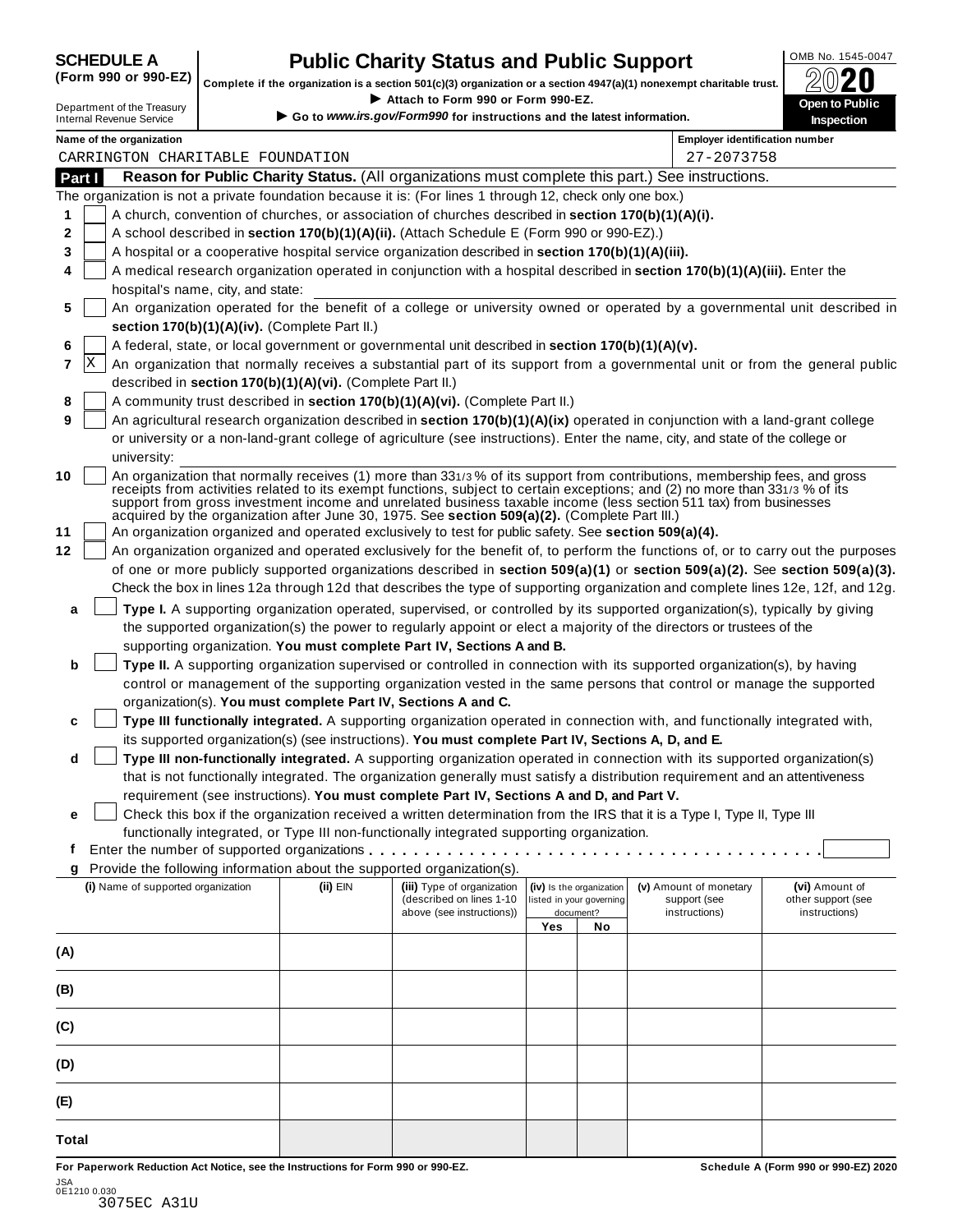**Support Schedule for Organizations Described in Sections 170(b)(1)(A)(iv) and 170(b)(1)(A)(vi)** (Complete only if you checked the box on line 5, 7, or 8 of Part I or if the organization failed to qualify under Part III. If the organization fails to qualify under the tests listed below, please complete Part III.) **Part II**

|              | <b>Section A. Public Support</b>                                                                                                                                                                                                                       |            |                  |            |                 |                     |                     |
|--------------|--------------------------------------------------------------------------------------------------------------------------------------------------------------------------------------------------------------------------------------------------------|------------|------------------|------------|-----------------|---------------------|---------------------|
|              | Calendar year (or fiscal year beginning in) ▶                                                                                                                                                                                                          | (a) 2016   | (b) 2017         | (c) 2018   | $(d)$ 2019      | (e) 2020            | (f) Total           |
| 1            | Gifts, grants, contributions, and<br>membership fees received. (Do not<br>include any "unusual grants.")                                                                                                                                               | 2,802,094. | 2,917,503.       | 2,433,670. | 2,586,197.      | 1,712,591.          | 12, 452, 055.       |
| $\mathbf{2}$ | Tax revenues levied for the<br>organization's benefit and either paid to<br>or expended on its behalf                                                                                                                                                  |            |                  |            |                 |                     | 0.                  |
| 3            | The value of services or facilities<br>furnished by a governmental unit to the<br>organization without charge                                                                                                                                          |            |                  |            |                 |                     | 0.                  |
| 4            | Total. Add lines 1 through 3                                                                                                                                                                                                                           | 2,802,094. | 2,917,503.       | 2,433,670. | 2,586,197.      | 1,712,591.          | 12, 452, 055.       |
| 5            | The portion of total contributions by<br>each person (other than a<br>governmental unit or publicly<br>supported organization) included on<br>line 1 that exceeds 2% of the amount<br>shown on line 11, column (f)                                     |            |                  |            |                 |                     | 1,688,560.          |
| 6            | Public support. Subtract line 5 from line 4                                                                                                                                                                                                            |            |                  |            |                 |                     | 10,763,495.         |
|              | <b>Section B. Total Support</b>                                                                                                                                                                                                                        |            |                  |            |                 |                     |                     |
|              | Calendar year (or fiscal year beginning in) ▶                                                                                                                                                                                                          | (a) 2016   | (b) $2017$       | (c) 2018   | $(d)$ 2019      | (e) 2020            | (f) Total           |
| 7<br>8       | Amounts from line 4 <b>Amounts</b> from line 4<br>Gross income from interest, dividends.<br>payments received on securities loans,<br>rents, royalties, and income from<br>similar sources experiences                                                 | 2,802,094. | 2,917,503.<br>2. | 2,433,670. | 2,586,197<br>4. | 1,712,591.<br>$1$ . | 12, 452, 055.<br>7. |
| 9            | Net income from unrelated business<br>activities, whether or not the business<br>is regularly carried on the control of the set of the set of the set of the set of the set of the set of the s                                                        |            |                  |            |                 |                     | 0.                  |
| 10           | Other income. Do not include gain or<br>loss from the sale of capital assets<br>(Explain in Part VI.)                                                                                                                                                  |            |                  |            |                 |                     | 0.                  |
| 11           | Total support. Add lines 7 through 10                                                                                                                                                                                                                  |            |                  |            |                 |                     | 12, 452, 062.       |
| 12           |                                                                                                                                                                                                                                                        |            |                  |            |                 | 12                  |                     |
| 13           | First 5 years. If the Form 990 is for the organization's first, second, third, fourth, or fifth tax year as a section 501(c)(3)<br>organization, check this box and stop here <u>entistical properties in the context of the state of the state of</u> |            |                  |            |                 |                     |                     |
|              | <b>Section C. Computation of Public Support Percentage</b>                                                                                                                                                                                             |            |                  |            |                 |                     |                     |
| 14           | Public support percentage for 2020 (line 6, column (f), divided by line 11, column (f) $\ldots \ldots$                                                                                                                                                 |            |                  |            |                 |                     | 86.44%<br>88.42%    |
| 15           |                                                                                                                                                                                                                                                        |            |                  |            |                 |                     |                     |
|              | 16a 331/3% support test - 2020. If the organization did not check the box on line 13, and line 14 is 331/3% or more, check this                                                                                                                        |            |                  |            |                 |                     | Χ                   |
|              | box and stop here. The organization qualifies as a publicly supported organization                                                                                                                                                                     |            |                  |            |                 |                     |                     |
|              | b 331/3% support test - 2019. If the organization did not check a box on line 13 or 16a, and line 15 is 331/3% or more, check                                                                                                                          |            |                  |            |                 |                     |                     |
|              |                                                                                                                                                                                                                                                        |            |                  |            |                 |                     |                     |
|              | 17a 10%-facts-and-circumstances test - 2020. If the organization did not check a box on line 13, 16a, or 16b, and line 14 is                                                                                                                           |            |                  |            |                 |                     |                     |
|              | 10% or more, and if the organization meets the facts-and-circumstances test, check this box and stop here. Explain in                                                                                                                                  |            |                  |            |                 |                     |                     |
|              | Part VI how the organization meets the facts-and-circumstances test. The organization qualifies as a publicly supported                                                                                                                                |            |                  |            |                 |                     |                     |
|              |                                                                                                                                                                                                                                                        |            |                  |            |                 |                     |                     |
|              | b 10%-facts-and-circumstances test - 2019. If the organization did not check a box on line 13, 16a, 16b, or 17a, and line                                                                                                                              |            |                  |            |                 |                     |                     |
|              | 15 is 10% or more, and if the organization meets the facts-and-circumstances test, check this box and stop here. Explain<br>in Part VI how the organization meets the facts-and-circumstances test. The organization qualifies as a publicly supported |            |                  |            |                 |                     |                     |
|              |                                                                                                                                                                                                                                                        |            |                  |            |                 |                     |                     |
|              | Private foundation. If the organization did not check a box on line 13, 16a, 16b, 17a, or 17b, check this box and see                                                                                                                                  |            |                  |            |                 |                     |                     |
| 18           |                                                                                                                                                                                                                                                        |            |                  |            |                 |                     |                     |
|              |                                                                                                                                                                                                                                                        |            |                  |            |                 |                     |                     |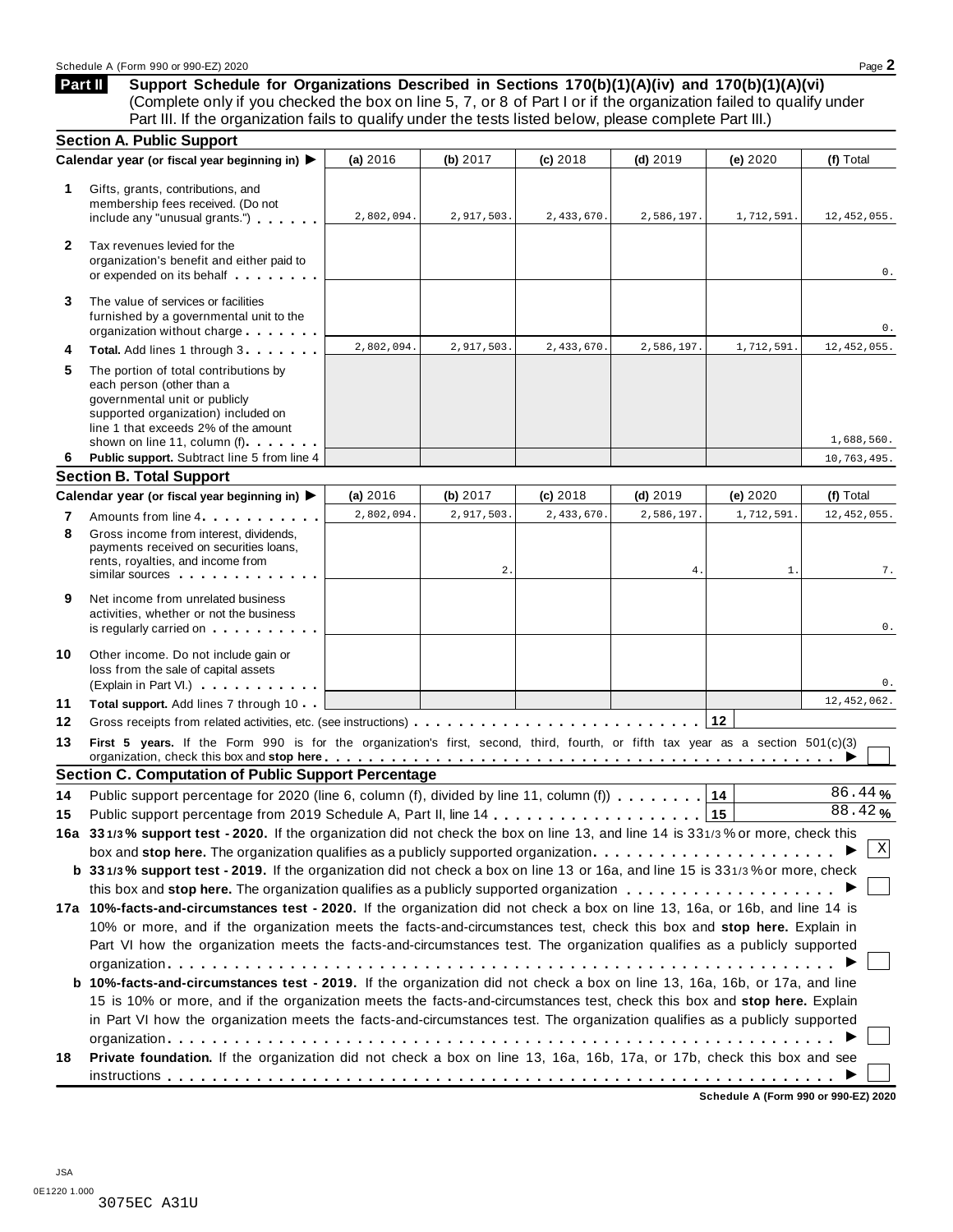### **Support Schedule for Organizations Described in Section 509(a)(2) Part III**

(Complete only if you checked the box on line 10 of Part I or if the organization failed to qualify under Part II. If the organization fails to qualify under the tests listed below, please complete Part II.)

|                            | <b>Section A. Public Support</b>                                                                                                                                                                                                                                                                                                          |          |          |            |            |                                      |           |
|----------------------------|-------------------------------------------------------------------------------------------------------------------------------------------------------------------------------------------------------------------------------------------------------------------------------------------------------------------------------------------|----------|----------|------------|------------|--------------------------------------|-----------|
|                            | Calendar year (or fiscal year beginning in) $\blacktriangleright$                                                                                                                                                                                                                                                                         | (a) 2016 | (b) 2017 | $(c)$ 2018 | $(d)$ 2019 | (e) 2020                             | (f) Total |
| 1                          | Gifts, grants, contributions, and membership fees                                                                                                                                                                                                                                                                                         |          |          |            |            |                                      |           |
|                            | received. (Do not include any "unusual grants.")                                                                                                                                                                                                                                                                                          |          |          |            |            |                                      |           |
| 2                          | Gross receipts from admissions, merchandise                                                                                                                                                                                                                                                                                               |          |          |            |            |                                      |           |
|                            | sold or services performed, or facilities                                                                                                                                                                                                                                                                                                 |          |          |            |            |                                      |           |
|                            | furnished in any activity that is related to the                                                                                                                                                                                                                                                                                          |          |          |            |            |                                      |           |
|                            | organization's tax-exempt purpose                                                                                                                                                                                                                                                                                                         |          |          |            |            |                                      |           |
| 3                          | Gross receipts from activities that are not an                                                                                                                                                                                                                                                                                            |          |          |            |            |                                      |           |
|                            | unrelated trade or business under section 513                                                                                                                                                                                                                                                                                             |          |          |            |            |                                      |           |
| 4                          | Tax revenues levied for the                                                                                                                                                                                                                                                                                                               |          |          |            |            |                                      |           |
|                            | organization's benefit and either paid to                                                                                                                                                                                                                                                                                                 |          |          |            |            |                                      |           |
|                            | or expended on its behalf <b>contained</b> by the set of the set of the set of the set of the set of the set of the set of the set of the set of the set of the set of the set of the set of the set of the set of the set of the s                                                                                                       |          |          |            |            |                                      |           |
| 5                          | The value of services or facilities                                                                                                                                                                                                                                                                                                       |          |          |            |            |                                      |           |
|                            | furnished by a governmental unit to the                                                                                                                                                                                                                                                                                                   |          |          |            |            |                                      |           |
|                            | organization without charge                                                                                                                                                                                                                                                                                                               |          |          |            |            |                                      |           |
| 6                          | <b>Total.</b> Add lines 1 through 5                                                                                                                                                                                                                                                                                                       |          |          |            |            |                                      |           |
|                            | 7a Amounts included on lines 1, 2, and 3                                                                                                                                                                                                                                                                                                  |          |          |            |            |                                      |           |
|                            | received from disqualified persons                                                                                                                                                                                                                                                                                                        |          |          |            |            |                                      |           |
|                            | <b>b</b> Amounts included on lines 2 and 3<br>received from other than disqualified<br>persons that exceed the greater of \$5,000<br>or 1% of the amount on line 13 for the year                                                                                                                                                          |          |          |            |            |                                      |           |
|                            | c Add lines 7a and 7b.                                                                                                                                                                                                                                                                                                                    |          |          |            |            |                                      |           |
| 8                          | <b>Public support.</b> (Subtract line 7c from                                                                                                                                                                                                                                                                                             |          |          |            |            |                                      |           |
|                            | $line 6.)$                                                                                                                                                                                                                                                                                                                                |          |          |            |            |                                      |           |
|                            | <b>Section B. Total Support</b>                                                                                                                                                                                                                                                                                                           |          |          |            |            |                                      |           |
|                            | Calendar year (or fiscal year beginning in)                                                                                                                                                                                                                                                                                               | (a) 2016 | (b) 2017 | $(c)$ 2018 | $(d)$ 2019 | (e) 2020                             | (f) Total |
| 9                          | Amounts from line 6<br>10 a Gross income from interest, dividends,<br>payments received on securities loans,<br>rents, royalties, and income from similar<br>sources                                                                                                                                                                      |          |          |            |            |                                      |           |
|                            | <b>b</b> Unrelated business taxable income (less                                                                                                                                                                                                                                                                                          |          |          |            |            |                                      |           |
|                            | section 511 taxes) from businesses                                                                                                                                                                                                                                                                                                        |          |          |            |            |                                      |           |
|                            | acquired after June 30, 1975                                                                                                                                                                                                                                                                                                              |          |          |            |            |                                      |           |
|                            | c Add lines 10a and 10b                                                                                                                                                                                                                                                                                                                   |          |          |            |            |                                      |           |
| 11                         | Net income from unrelated business                                                                                                                                                                                                                                                                                                        |          |          |            |            |                                      |           |
|                            | activities not included in line 10b, whether                                                                                                                                                                                                                                                                                              |          |          |            |            |                                      |           |
|                            | or not the business is regularly carried on                                                                                                                                                                                                                                                                                               |          |          |            |            |                                      |           |
| 12                         | Other income. Do not include gain or<br>loss from the sale of capital assets<br>(Explain in Part VI.)                                                                                                                                                                                                                                     |          |          |            |            |                                      |           |
| 13                         | Total support. (Add lines 9, 10c, 11,                                                                                                                                                                                                                                                                                                     |          |          |            |            |                                      |           |
|                            | and $12.$ ) $\qquad \qquad$ $\qquad$ $\qquad$ $\qquad$ $\qquad$ $\qquad$ $\qquad$ $\qquad$ $\qquad$ $\qquad$ $\qquad$ $\qquad$ $\qquad$ $\qquad$ $\qquad$ $\qquad$ $\qquad$ $\qquad$ $\qquad$ $\qquad$ $\qquad$ $\qquad$ $\qquad$ $\qquad$ $\qquad$ $\qquad$ $\qquad$ $\qquad$ $\qquad$ $\qquad$ $\qquad$ $\qquad$ $\qquad$ $\qquad$ $\q$ |          |          |            |            |                                      |           |
| 14                         | First 5 years. If the Form 990 is for the organization's first, second, third, fourth, or fifth tax year as a section 501(c)(3)                                                                                                                                                                                                           |          |          |            |            |                                      |           |
|                            |                                                                                                                                                                                                                                                                                                                                           |          |          |            |            |                                      |           |
|                            | <b>Section C. Computation of Public Support Percentage</b>                                                                                                                                                                                                                                                                                |          |          |            |            |                                      |           |
| 15                         | Public support percentage for 2020 (line 8, column (f), divided by line 13, column (f) entitled in the set of the set of the set of the set of the set of the set of the set of the set of the set of the set of the set of th                                                                                                            |          |          |            |            | 15                                   | %         |
| 16                         | Public support percentage from 2019 Schedule A, Part III, line 15.                                                                                                                                                                                                                                                                        |          |          |            |            | 16                                   | %         |
|                            | Section D. Computation of Investment Income Percentage                                                                                                                                                                                                                                                                                    |          |          |            |            |                                      |           |
|                            | Investment income percentage for 2020 (line 10c, column (f), divided by line 13, column (f)).                                                                                                                                                                                                                                             |          |          |            |            | 17                                   | %         |
| 17                         |                                                                                                                                                                                                                                                                                                                                           |          |          |            |            | 18                                   | %         |
| 18                         | 19a 331/3% support tests - 2020. If the organization did not check the box on line 14, and line 15 is more than 331/3%, and line                                                                                                                                                                                                          |          |          |            |            |                                      |           |
|                            |                                                                                                                                                                                                                                                                                                                                           |          |          |            |            |                                      |           |
|                            | 17 is not more than 331/3%, check this box and stop here. The organization qualifies as a publicly supported organization                                                                                                                                                                                                                 |          |          |            |            |                                      |           |
|                            | <b>b</b> 331/3% support tests - 2019. If the organization did not check a box on line 14 or line 19a, and line 16 is more than 331/3%, and                                                                                                                                                                                                |          |          |            |            |                                      |           |
|                            | line 18 is not more than 331/3%, check this box and stop here. The organization qualifies as a publicly supported organization                                                                                                                                                                                                            |          |          |            |            |                                      |           |
| 20<br>$I \subseteq \Delta$ | Private foundation. If the organization did not check a box on line 14, 19a, or 19b, check this box and see instructions                                                                                                                                                                                                                  |          |          |            |            | Schodule A (Form 000 or 000 FZ) 2020 |           |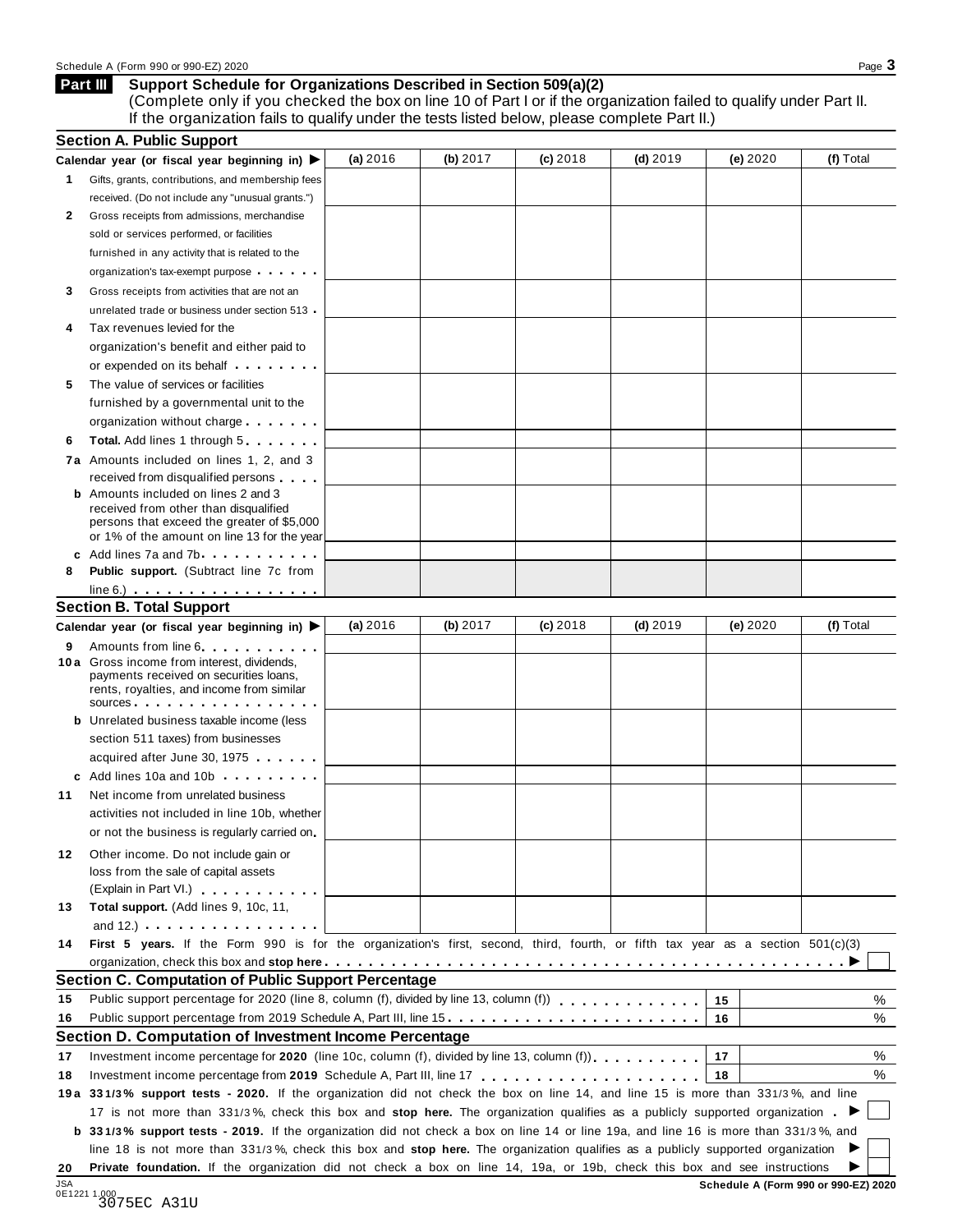### **Part IV Supporting Organizations**

(Complete only if you checked a box in line 12 on Part I. If you checked box 12a, Part I, complete Sections A and B. If you checked box 12b, Part I, complete Sections A and C. If you checked box 12c, Part I, complete Sections A, D, and E. If you checked box 12d, Part I, complete Sections A and D, and complete Part V.)

### **Section A. All Supporting Organizations**

- **1** Are all of the organization's supported organizations listed by name in the organization's governing documents? *If "No," describe in Part VI how the supported organizations are designated. If designated by class or purpose, describe the designation. If historic and continuing relationship, explain.* **1**
- **2** Did the organization have any supported organization that does not have an IRS determination of status under section 509(a)(1) or (2)? *If"Yes," explain in Part VI how the organization determined that the supported organization was described in section 509(a)(1) or (2).*
- **3 a** Did the organization have a supported organization described in section 501(c)(4), (5), or (6)? *If "Yes," answer lines 3b and 3c below.*
- **b** Did the organization confirm that each supported organization qualified under section 501(c)(4), (5), or (6) and | satisfied the public support tests under section 509(a)(2)? *If "Yes," describe in Part VI when and how the organization made the determination.*
- **c** Did the organization ensure that all support to such organizations was used exclusively for section 170(c)(2)(B) purposes? *If"Yes," explain in Part VI what controls the organization put in place to ensure such use.*
- **4 a** Was any supported organization not organized in the United States ("foreign supported organization")? *If "Yes," and if you checked box 12a or 12b in Part I, answer lines 4b and 4c below.*
- **b** Did the organization have ultimate control and discretion in deciding whether to make grants to the foreign | supported organization? *If "Yes," describe in Part VI how the organization had such control and discretion despite being controlled or supervised by or in connection with its supported organizations.*
- **c** Did the organization support any foreign supported organization that does not have an IRS determination under sections 501(c)(3) and 509(a)(1) or (2)? *If "Yes," explain in Part VI what controls the organization used to ensure that all support to the foreign supported organization was used exclusively for section 170(c)(2)(B) purposes.*
- **5 a** Did the organization add, substitute, or remove any supported organizations during the tax year? *If "Yes,"* answer lines 5b and 5c below (if applicable). Also, provide detail in Part VI, including (i) the names and EIN *numbers of the supported organizations added, substituted, or removed; (ii) the reasons for each such action;* (iii) the authority under the organization's organizing document authorizing such action; and (iv) how the action *was accomplished (such as by amendment to the organizing document).*
- **b Type I or Type II only.** Was any added or substituted supported organization part of a class already designated in the organization's organizing document?
- **c Substitutions only.** Was the substitution the result of an event beyond the organization's control?
- **6** Did the organization provide support (whether in the form of grants or the provision of services or facilities) to anyone other than (i) its supported organizations, (ii) individuals that are part of the charitable class benefited by one or more of its supported organizations, or (iii) other supporting organizations that also support or benefit one or more of the filing organization's supported organizations? *If"Yes," provide detail in Part VI.*
- **7** Did the organization provide a grant, loan, compensation, or other similar payment to a substantial contributor (as defined in section 4958(c)(3)(C)), a family member of a substantial contributor, or a 35% controlled entity with regard to a substantial contributor? *If"Yes," complete Part I of Schedule L (Form 990 or 990-EZ).*
- **8** Did the organization make a loan to a disqualified person (as defined in section 4958) not described in line 7? *If "Yes," complete Part I of Schedule L (Form 990 or 990-EZ).*
- **9a** Was the organization controlled directly or indirectly at any time during the tax year by one or more | disqualified persons, as defined in section 4946 (other than foundation managers and organizations described in section 509(a)(1) or (2))? *If"Yes," provide detail in Part VI.*
- **b** Did one or more disqualified persons (as defined in line 9a) hold a controlling interest in any entity in which | the supporting organization had an interest? *If"Yes," provide detail in Part VI.*
- **c** Did a disqualified person (as defined in line 9a) have an ownership interest in, or derive any personal benefit from, assets in which the supporting organization also had an interest? *If"Yes," provide detail in Part VI.*
- **10a** Was the organization subject to the excess business holdings rules of section 4943 because of section | 4943(f) (regarding certain Type II supporting organizations, and all Type III non-functionally integrated supporting organizations)? *If"Yes," answer line 10b below.*
	- **b** Did the organization have any excess business holdings in the tax year? *(Use Schedule C, Form 4720, to determine whether the organization had excess business holdings.)*

**Yes No**

**2**

**3a**

**3b**

**3c**

**4a**

**4b**

**4c**

**5a**

**5b 5c**

**6**

**7**

**8**

**9a**

**9b**

**9c**

**10a**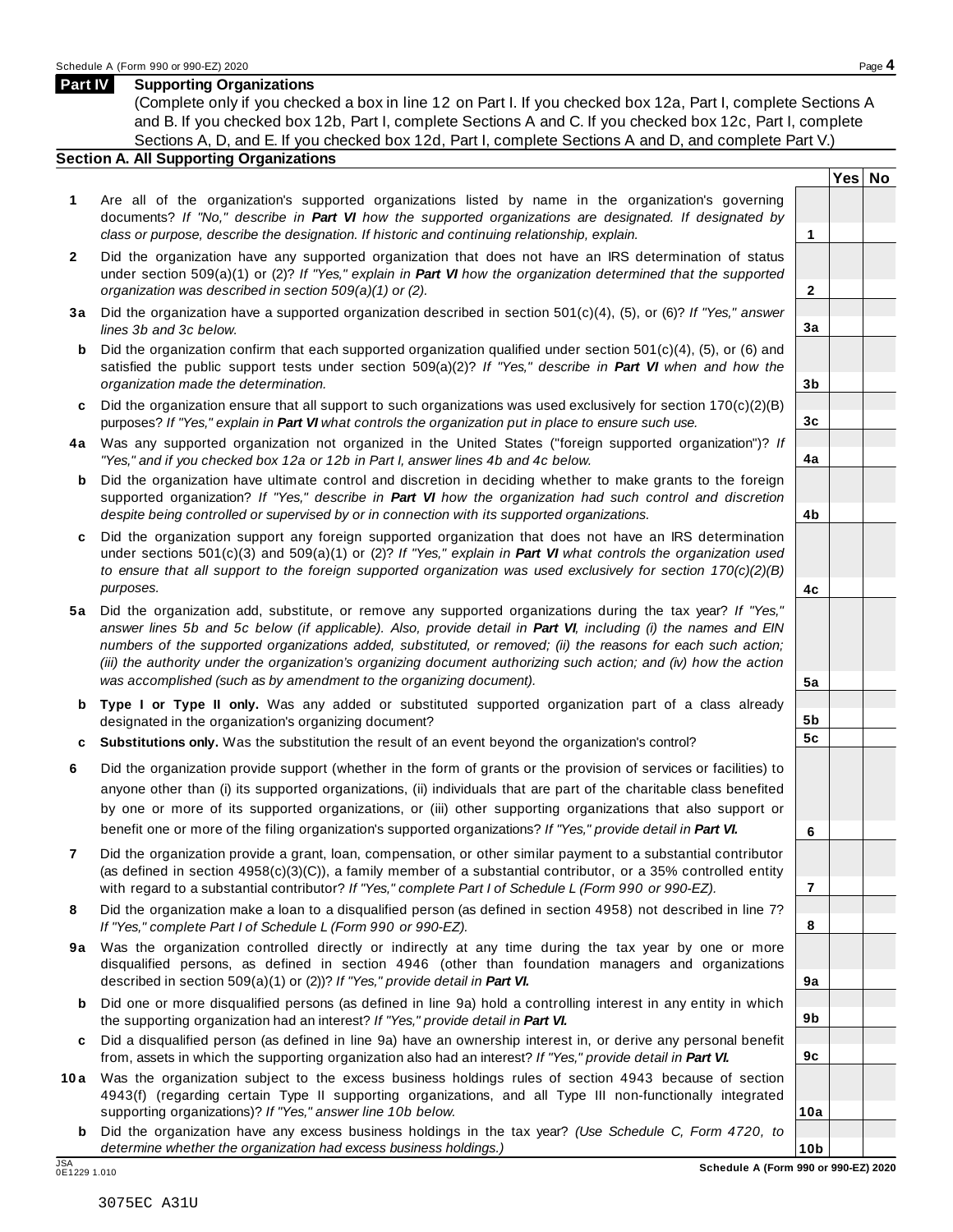|    |                                                                                                                    |                 | Yes∣ | No |
|----|--------------------------------------------------------------------------------------------------------------------|-----------------|------|----|
| 11 | Has the organization accepted a gift or contribution from any of the following persons?                            |                 |      |    |
| a  | A person who directly or indirectly controls, either alone or together with persons described in lines 11b and     |                 |      |    |
|    | 11c below, the governing body of a supported organization?                                                         | 11a             |      |    |
| b  | A family member of a person described in line 11a above?                                                           | 11 <sub>b</sub> |      |    |
| c  | A 35% controlled entity of a person described in line 11a or 11b above? If "Yes" to line 11a, 11b, or 11c, provide |                 |      |    |
|    | detail in <b>Part VI.</b>                                                                                          | 11c             |      |    |
|    | <b>Section B. Type I Supporting Organizations</b>                                                                  |                 |      |    |
|    |                                                                                                                    |                 | ∕es⊦ |    |

| Did the governing body, members of the governing body, officers acting in their official capacity, or membership of one or<br>more supported organizations have the power to regularly appoint or elect at least a majority of the organization's officers,<br>directors, or trustees at all times during the tax year? If "No," describe in Part VI how the supported organization(s)<br>effectively operated, supervised, or controlled the organization's activities. If the organization had more than one supported<br>organization, describe how the powers to appoint and/or remove officers, directors, or trustees were allocated among the |  |  |
|------------------------------------------------------------------------------------------------------------------------------------------------------------------------------------------------------------------------------------------------------------------------------------------------------------------------------------------------------------------------------------------------------------------------------------------------------------------------------------------------------------------------------------------------------------------------------------------------------------------------------------------------------|--|--|
| supported organizations and what conditions or restrictions, if any, applied to such powers during the tax year.                                                                                                                                                                                                                                                                                                                                                                                                                                                                                                                                     |  |  |
| Did the organization operate for the benefit of any supported organization other than the supported                                                                                                                                                                                                                                                                                                                                                                                                                                                                                                                                                  |  |  |

**2** Did the organization operate for the benefit of any supported organization other than the supported organization(s) that operated, supervised, or controlled the supporting organization? *If "Yes," explain in Part VI how providing such benefit carried out the purposes of the supported organization(s) that operated, supervised, or controlled the supporting organization.*

### **Section C. Type II Supporting Organizations**

**1 Yes No 1** Were a majority of the organization's directors or trustees during the tax year also a majority of the directors or trustees of each of the organization's supported organization(s)? *If"No," describe in Part VI how control or management of the supporting organization was vested in the same persons that controlled or managed the supported organization(s).*

### **Section D. All Type III Supporting Organizations**

|   |                                                                                                                                                                                                                                                                                                                                                                                                                                                                                          | Yes⊺ |  |
|---|------------------------------------------------------------------------------------------------------------------------------------------------------------------------------------------------------------------------------------------------------------------------------------------------------------------------------------------------------------------------------------------------------------------------------------------------------------------------------------------|------|--|
|   | Did the organization provide to each of its supported organizations, by the last day of the fifth month of the<br>organization's tax year, (i) a written notice describing the type and amount of support provided during the prior<br>tax year, (ii) a copy of the Form 990 that was most recently filed as of the date of notification, and (iii) copies of<br>the organization's governing documents in effect on the date of notification, to the extent not previously<br>provided? |      |  |
| 2 | Were any of the organization's officers, directors, or trustees either (i) appointed or elected by the supported<br>organization(s) or (ii) serving on the governing body of a supported organization? If "No," explain in Part VI how<br>the organization maintained a close and continuous working relationship with the supported organization(s).                                                                                                                                    |      |  |
| 3 | By reason of the relationship described in line 2, above, did the organization's supported organizations have<br>a significant voice in the organization's investment policies and in directing the use of the organization's<br>income or assets at all times during the tax year? If "Yes," describe in Part VI the role the organization's                                                                                                                                            |      |  |
|   | supported organizations played in this regard.                                                                                                                                                                                                                                                                                                                                                                                                                                           |      |  |

### **Section E. Type III Functionally Integrated Supporting Organizations**

|   | Check the box next to the method that the organization used to satisfy the Integral Part Test during the year (see instructions). |
|---|-----------------------------------------------------------------------------------------------------------------------------------|
|   | The organization satisfied the Activities Test. Complete line 2 below.                                                            |
| b | The organization is the parent of each of its supported organizations. Complete line 3 below.                                     |
|   | The organization supported a governmental entity. Describe in Part VI how you supported a governmental entity (see instructions). |
|   | Yes<br>No                                                                                                                         |

| 2      | Activities Test. Answer lines 2a and 2b below.                                                                                                                                                                                                                                                                                                                                                                                                                                                                                             |                |  |
|--------|--------------------------------------------------------------------------------------------------------------------------------------------------------------------------------------------------------------------------------------------------------------------------------------------------------------------------------------------------------------------------------------------------------------------------------------------------------------------------------------------------------------------------------------------|----------------|--|
| a      | Did substantially all of the organization's activities during the tax year directly further the exempt purposes of<br>the supported organization(s) to which the organization was responsive? If "Yes," then in <b>Part VI identify</b><br>those supported organizations and explain how these activities directly furthered their exempt purposes.<br>how the organization was responsive to those supported organizations, and how the organization determined<br>that these activities constituted substantially all of its activities. | 2a             |  |
| b      | Did the activities described in line 2a, above, constitute activities that, but for the organization's involvement,<br>one or more of the organization's supported organization(s) would have been engaged in? If "Yes," explain in<br><b>Part VI</b> the reasons for the organization's position that its supported organization(s) would have engaged in<br>these activities but for the organization's involvement.                                                                                                                     | 2 <sub>b</sub> |  |
| 3<br>a | Parent of Supported Organizations. Answer lines 3a and 3b below.<br>Did the organization have the power to regularly appoint or elect a majority of the officers, directors, or<br>trustees of each of the supported organizations? If "Yes" or "No," provide details in Part VI.                                                                                                                                                                                                                                                          | Зa             |  |
| b      | Did the organization exercise a substantial degree of direction over the policies, programs, and activities of each<br>of its supported organizations? If "Yes," describe in <b>Part VI</b> the role played by the organization in this regard.                                                                                                                                                                                                                                                                                            | 3 <sub>b</sub> |  |

**2**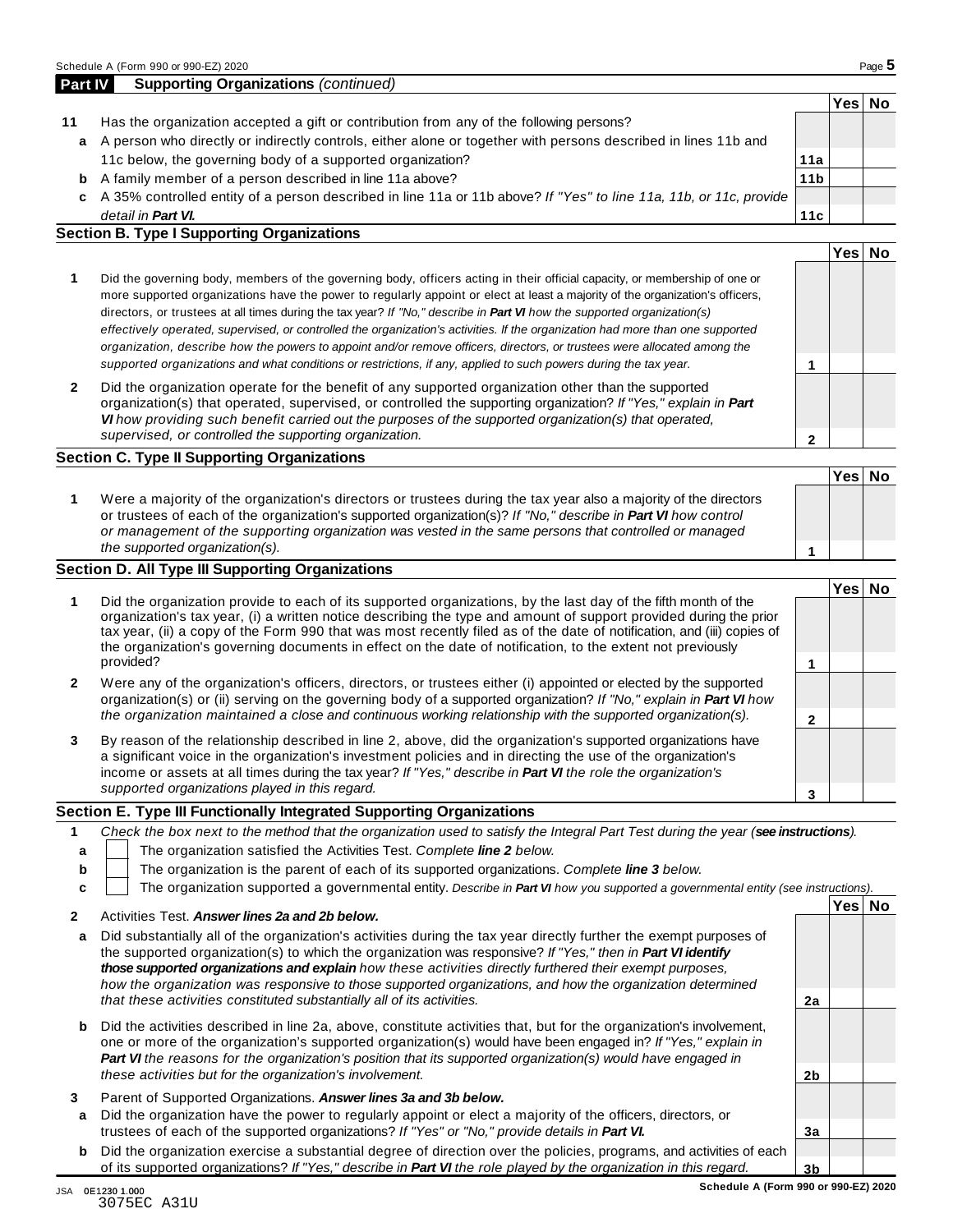**Part V Type III Non-Functionally Integrated 509(a)(3) Supporting Organizations**

|  | 1 Check here if the organization satisfied the Integral Part Test as a qualifying trust on Nov. 20, 1970 (explain in Part VI). See |
|--|------------------------------------------------------------------------------------------------------------------------------------|
|  | instructions. All other Type III non-functionally integrated supporting organizations must complete Sections A through E.          |

| Section A - Adjusted Net Income                                                      |                         | (A) Prior Year | (B) Current Year<br>(optional) |
|--------------------------------------------------------------------------------------|-------------------------|----------------|--------------------------------|
| 1 Net short-term capital gain                                                        | 1                       |                |                                |
| Recoveries of prior-year distributions<br>$\mathbf{2}$                               | $\mathbf{2}$            |                |                                |
| 3 Other gross income (see instructions)                                              | 3                       |                |                                |
| 4 Add lines 1 through 3.                                                             | 4                       |                |                                |
| 5 Depreciation and depletion                                                         | 5                       |                |                                |
| 6 Portion of operating expenses paid or incurred for production or collection of     |                         |                |                                |
| gross income or for management, conservation, or maintenance of property             |                         |                |                                |
| held for production of income (see instructions)                                     | 6                       |                |                                |
| Other expenses (see instructions)<br>7                                               | $\overline{7}$          |                |                                |
| Adjusted Net Income (subtract lines 5, 6, and 7 from line 4)<br>8                    | 8                       |                |                                |
| <b>Section B - Minimum Asset Amount</b>                                              |                         | (A) Prior Year | (B) Current Year<br>(optional) |
| 1 Aggregate fair market value of all non-exempt-use assets (see                      |                         |                |                                |
| instructions for short tax year or assets held for part of year):                    |                         |                |                                |
| a Average monthly value of securities                                                | 1a                      |                |                                |
| <b>b</b> Average monthly cash balances                                               | 1 <sub>b</sub>          |                |                                |
| c Fair market value of other non-exempt-use assets                                   | 1c                      |                |                                |
| d Total (add lines 1a, 1b, and 1c)                                                   | 1 <sub>d</sub>          |                |                                |
|                                                                                      |                         |                |                                |
| e Discount claimed for blockage or other factors (explain in detail in Part VI):     | 1e                      |                |                                |
| Acquisition indebtedness applicable to non-exempt-use assets<br>$\mathbf{2}$         | $\overline{2}$          |                |                                |
| Subtract line 2 from line 1d.<br>3                                                   | 3                       |                |                                |
| Cash deemed held for exempt use. Enter 0.015 of line 3 (for greater amount,          |                         |                |                                |
| see instructions).                                                                   | 4                       |                |                                |
| Net value of non-exempt-use assets (subtract line 4 from line 3)<br>5                | 5                       |                |                                |
| Multiply line 5 by 0.035.<br>6                                                       | 6                       |                |                                |
| Recoveries of prior-year distributions<br>7                                          | $\overline{7}$          |                |                                |
| Minimum Asset Amount (add line 7 to line 6)<br>8                                     | 8                       |                |                                |
| <b>Section C - Distributable Amount</b>                                              |                         |                | <b>Current Year</b>            |
| Adjusted net income for prior year (from Section A, line 8, column A)<br>$\mathbf 1$ | 1                       |                |                                |
| 2 Enter 0.85 of line 1.                                                              | $\overline{\mathbf{2}}$ |                |                                |
| Minimum asset amount for prior year (from Section B, line 8, column A)<br>3          | 3                       |                |                                |
| Enter greater of line 2 or line 3.<br>4                                              | 4                       |                |                                |
| 5 Income tax imposed in prior year                                                   | 5                       |                |                                |
| Distributable Amount. Subtract line 5 from line 4, unless subject to<br>6            |                         |                |                                |
| emergency temporary reduction (see instructions).                                    | 6                       |                |                                |

**7** Check here if the current year is the organization's first as a non-functionally integrated Type III supporting organization (see instructions).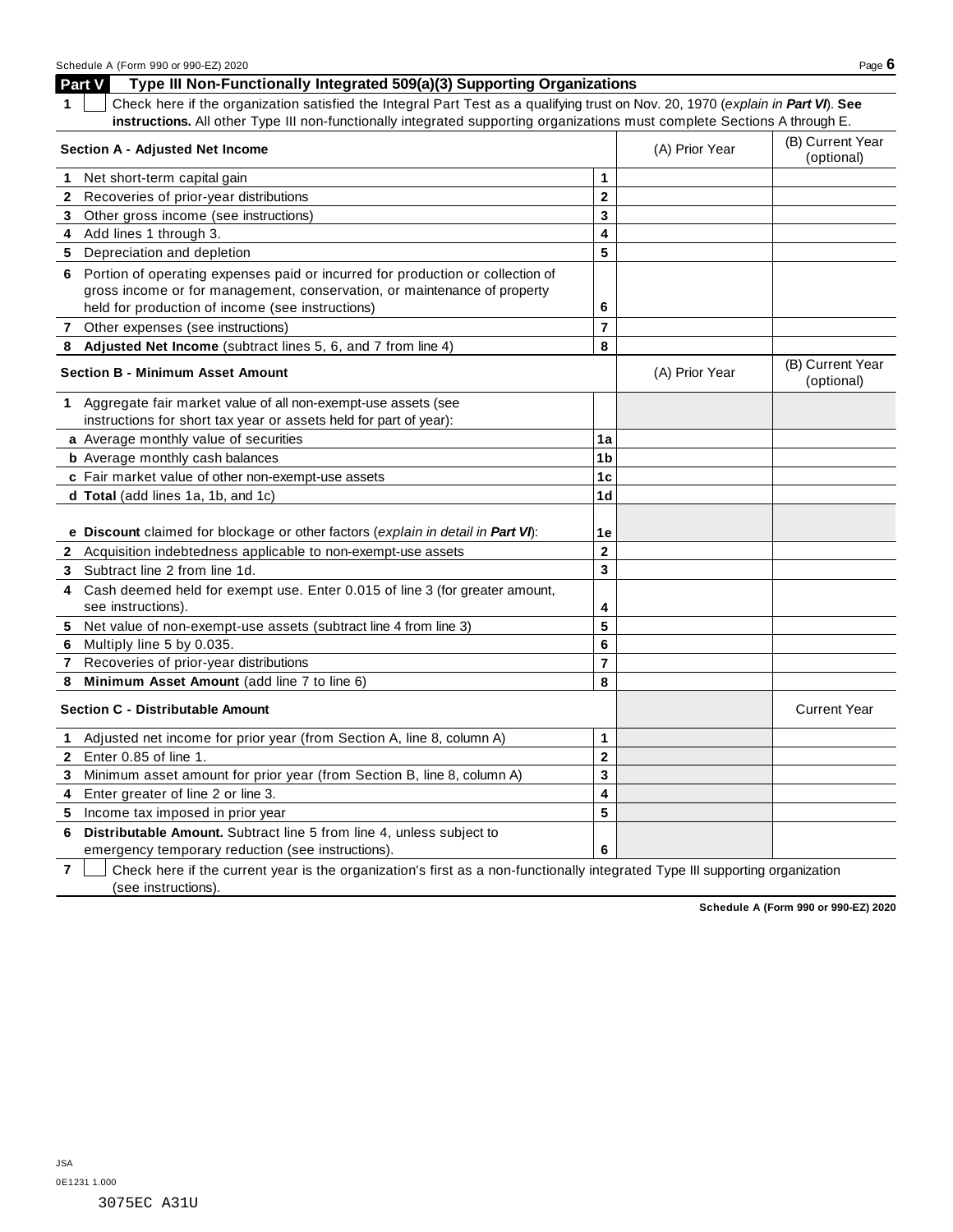|                | Schedule A (Form 990 or 990-EZ) 2020                                                       |                                    |                                       |                | Page 7                                  |
|----------------|--------------------------------------------------------------------------------------------|------------------------------------|---------------------------------------|----------------|-----------------------------------------|
| Part V         | Type III Non-Functionally Integrated 509(a)(3) Supporting Organizations (continued)        |                                    |                                       |                |                                         |
|                | <b>Section D - Distributions</b>                                                           |                                    |                                       |                | <b>Current Year</b>                     |
| 1              | Amounts paid to supported organizations to accomplish exempt purposes                      |                                    |                                       | 1              |                                         |
| $\mathbf{2}$   | Amounts paid to perform activity that directly furthers exempt purposes of supported       |                                    |                                       |                |                                         |
|                | organizations, in excess of income from activity                                           |                                    |                                       | $\mathbf{2}$   |                                         |
| 3              | Administrative expenses paid to accomplish exempt purposes of supported organizations      |                                    |                                       | 3              |                                         |
| 4              | Amounts paid to acquire exempt-use assets                                                  |                                    |                                       | 4              |                                         |
| 5              | Qualified set-aside amounts (prior IRS approval required - provide details in Part VI)     |                                    |                                       | 5              |                                         |
| 6              | Other distributions (describe in Part VI). See instructions.                               |                                    |                                       | 6              |                                         |
| 7              | Total annual distributions. Add lines 1 through 6.                                         |                                    |                                       | $\overline{7}$ |                                         |
| 8              | Distributions to attentive supported organizations to which the organization is responsive |                                    |                                       |                |                                         |
|                | (provide details in Part VI). See instructions.                                            |                                    |                                       | 8              |                                         |
| 9              | Distributable amount for 2020 from Section C, line 6                                       |                                    |                                       | 9              |                                         |
| 10             | Line 8 amount divided by line 9 amount                                                     |                                    |                                       | 10             |                                         |
|                |                                                                                            |                                    | (iii)                                 |                | (iii)                                   |
|                | Section E - Distribution Allocations (see instructions)                                    | (i)<br><b>Excess Distributions</b> | <b>Underdistributions</b><br>Pre-2020 |                | <b>Distributable</b><br>Amount for 2020 |
| 1              | Distributable amount for 2020 from Section C, line 6                                       |                                    |                                       |                |                                         |
| $\mathbf{2}$   | Underdistributions, if any, for years prior to 2020                                        |                                    |                                       |                |                                         |
|                | (reasonable cause required - explain in Part VI). See                                      |                                    |                                       |                |                                         |
|                | instructions.                                                                              |                                    |                                       |                |                                         |
| 3              | Excess distributions carryover, if any, to 2020                                            |                                    |                                       |                |                                         |
| a              | From 2015 $\frac{1}{2}$                                                                    |                                    |                                       |                |                                         |
| b              | From 2016 <b>Figure 1.1</b>                                                                |                                    |                                       |                |                                         |
| c              | From 2017 <b>Figure 1.1 (19)</b>                                                           |                                    |                                       |                |                                         |
| d              | $From 2018$                                                                                |                                    |                                       |                |                                         |
| е              | From 2019                                                                                  |                                    |                                       |                |                                         |
| f              | Total of lines 3a through 3e                                                               |                                    |                                       |                |                                         |
| g              | Applied to underdistributions of prior years                                               |                                    |                                       |                |                                         |
| h              | Applied to 2020 distributable amount                                                       |                                    |                                       |                |                                         |
| j.             | Carryover from 2015 not applied (see instructions)                                         |                                    |                                       |                |                                         |
|                | Remainder. Subtract lines 3g, 3h, and 3i from line 3f.                                     |                                    |                                       |                |                                         |
| 4              | Distributions for 2020 from                                                                |                                    |                                       |                |                                         |
|                | Section D, line 7:<br>\$                                                                   |                                    |                                       |                |                                         |
| a              | Applied to underdistributions of prior years                                               |                                    |                                       |                |                                         |
| b              | Applied to 2020 distributable amount                                                       |                                    |                                       |                |                                         |
| c              | Remainder. Subtract lines 4a and 4b from line 4                                            |                                    |                                       |                |                                         |
| 5              | Remaining underdistributions for years prior to 2020, if                                   |                                    |                                       |                |                                         |
|                | any. Subtract lines 3g and 4a from line 2. For result                                      |                                    |                                       |                |                                         |
|                | greater than zero, explain in Part VI. See instructions.                                   |                                    |                                       |                |                                         |
| 6              | Remaining underdistributions for 2020. Subtract lines 3h                                   |                                    |                                       |                |                                         |
|                | and 4b from line 1. For result greater than zero, explain in                               |                                    |                                       |                |                                         |
|                | Part VI. See instructions.                                                                 |                                    |                                       |                |                                         |
| $\overline{7}$ | Excess distributions carryover to 2021. Add lines 3j                                       |                                    |                                       |                |                                         |
|                | and 4c.                                                                                    |                                    |                                       |                |                                         |
| 8              | Breakdown of line 7:                                                                       |                                    |                                       |                |                                         |
| a              | Excess from 2016                                                                           |                                    |                                       |                |                                         |
| b              | Excess from 2017                                                                           |                                    |                                       |                |                                         |
| c              | Excess from 2018                                                                           |                                    |                                       |                |                                         |
| d              | Excess from 2019                                                                           |                                    |                                       |                |                                         |
| e              | Excess from 2020                                                                           |                                    |                                       |                |                                         |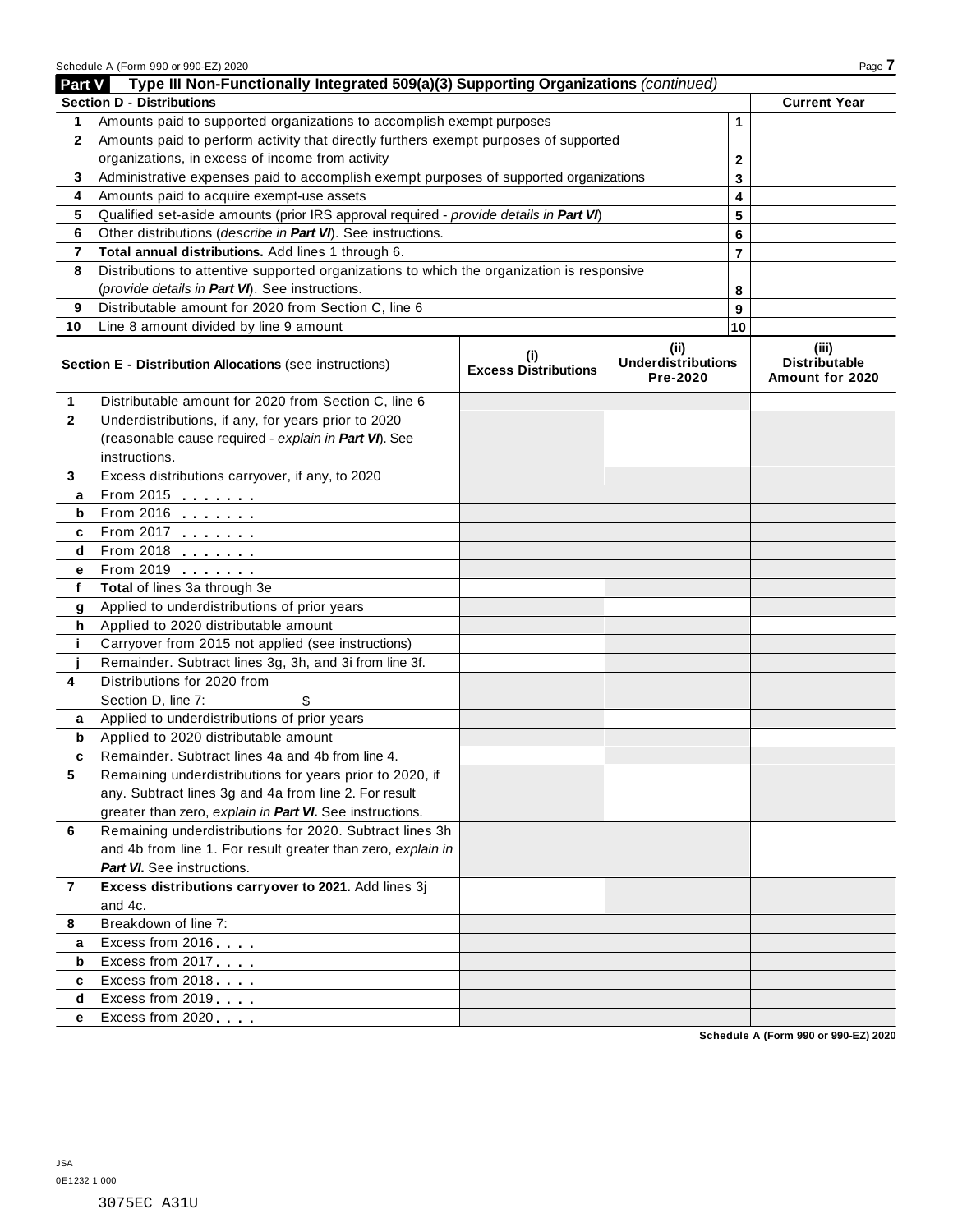|            | <b>SCHEDULE D</b> |
|------------|-------------------|
| (Form 990) |                   |

# SCHEDULE D<br>
Supplemental Financial Statements<br>
Form 990)<br>
Part IV, line 6, 7, 8, 9, 10, 11a, 11b, 11c, 11d, 11e, 11f, 12a, or 12b.<br>
Part IV, line 6, 7, 8, 9, 10, 11a, 11b, 11c, 11d, 11e, 11f, 12a, or 12b.

Department of the Treasury<br>Department of the Treasury<br>Control **Public Inches Example 2014 Control in the Intervet intervention** and the latest information

**1** Department of the Treasury internal Revenue Service internal Revenue Service internal Revenue Service internal Revenue Service internal Revenue Service internal Revenue Service internal Revenue Service internal Revenu

|              | Name of the organization                                                                                                                                                                                                                                 |                         | <b>Employer identification number</b>              |
|--------------|----------------------------------------------------------------------------------------------------------------------------------------------------------------------------------------------------------------------------------------------------------|-------------------------|----------------------------------------------------|
|              | CARRINGTON CHARITABLE FOUNDATION                                                                                                                                                                                                                         |                         | 27-2073758                                         |
|              | Organizations Maintaining Donor Advised Funds or Other Similar Funds or Accounts.<br>Part I                                                                                                                                                              |                         |                                                    |
|              | Complete if the organization answered "Yes" on Form 990, Part IV, line 6.                                                                                                                                                                                |                         |                                                    |
|              |                                                                                                                                                                                                                                                          | (a) Donor advised funds | (b) Funds and other accounts                       |
| 1            | Total number at end of year                                                                                                                                                                                                                              |                         |                                                    |
| 2            | Aggregate value of contributions to (during year)                                                                                                                                                                                                        |                         |                                                    |
| 3            | Aggregate value of grants from (during year)                                                                                                                                                                                                             |                         |                                                    |
| 4            | Aggregate value at end of year                                                                                                                                                                                                                           |                         |                                                    |
| 5            | Did the organization inform all donors and donor advisors in writing that the assets held in donor advised                                                                                                                                               |                         |                                                    |
|              | funds are the organization's property, subject to the organization's exclusive legal control?                                                                                                                                                            |                         | Yes<br>No                                          |
| 6            | Did the organization inform all grantees, donors, and donor advisors in writing that grant funds can be used                                                                                                                                             |                         |                                                    |
|              | only for charitable purposes and not for the benefit of the donor or donor advisor, or for any other purpose                                                                                                                                             |                         |                                                    |
|              |                                                                                                                                                                                                                                                          |                         | Yes<br>No                                          |
|              | Part II<br><b>Conservation Easements.</b>                                                                                                                                                                                                                |                         |                                                    |
|              | Complete if the organization answered "Yes" on Form 990, Part IV, line 7.                                                                                                                                                                                |                         |                                                    |
| 1            | Purpose(s) of conservation easements held by the organization (check all that apply).                                                                                                                                                                    |                         |                                                    |
|              | Preservation of land for public use (for example, recreation or education)                                                                                                                                                                               |                         | Preservation of a historically important land area |
|              | Protection of natural habitat                                                                                                                                                                                                                            |                         | Preservation of a certified historic structure     |
|              | Preservation of open space                                                                                                                                                                                                                               |                         |                                                    |
| $\mathbf 2$  | Complete lines 2a through 2d if the organization held a qualified conservation contribution in the form of a conservation                                                                                                                                |                         |                                                    |
|              | easement on the last day of the tax year.                                                                                                                                                                                                                |                         | Held at the End of the Tax Year                    |
|              |                                                                                                                                                                                                                                                          |                         | 2a                                                 |
| a            | Total acreage restricted by conservation easements                                                                                                                                                                                                       |                         | 2b                                                 |
| b            | Number of conservation easements on a certified historic structure included in (a)                                                                                                                                                                       |                         | 2 <sub>c</sub>                                     |
| c<br>d       | Number of conservation easements included in (c) acquired after 7/25/06, and not on a                                                                                                                                                                    |                         |                                                    |
|              |                                                                                                                                                                                                                                                          |                         | 2d                                                 |
| 3            | historic structure listed in the National Register<br>Number of conservation easements modified, transferred, released, extinguished, or terminated by the organization during the                                                                       |                         |                                                    |
|              |                                                                                                                                                                                                                                                          |                         |                                                    |
|              | tax year $\blacktriangleright$ _____                                                                                                                                                                                                                     |                         |                                                    |
| 4            | Number of states where property subject to conservation easement is located ▶ ____                                                                                                                                                                       |                         |                                                    |
| 5            | Does the organization have a written policy regarding the periodic monitoring, inspection, handling of                                                                                                                                                   |                         |                                                    |
|              |                                                                                                                                                                                                                                                          |                         | Yes<br>No                                          |
| 6            | Staff and volunteer hours devoted to monitoring, inspecting, handling of violations, and enforcing conservation easements during the year                                                                                                                |                         |                                                    |
|              |                                                                                                                                                                                                                                                          |                         |                                                    |
| 7            | Amount of expenses incurred in monitoring, inspecting, handling of violations, and enforcing conservation easements during the year                                                                                                                      |                         |                                                    |
|              | $\blacktriangleright$ s                                                                                                                                                                                                                                  |                         |                                                    |
| 8            | Does each conservation easement reported on line 2(d) above satisfy the requirements of section 170(h)(4)(B)(i)                                                                                                                                          |                         |                                                    |
|              |                                                                                                                                                                                                                                                          |                         |                                                    |
| 9            | In Part XIII, describe how the organization reports conservation easements in its revenue and expense statement and<br>balance sheet, and include, if applicable, the text of the footnote to the organization's financial statements that describes the |                         |                                                    |
|              | organization's accounting for conservation easements.                                                                                                                                                                                                    |                         |                                                    |
|              | Part III<br>Organizations Maintaining Collections of Art, Historical Treasures, or Other Similar Assets.                                                                                                                                                 |                         |                                                    |
|              | Complete if the organization answered "Yes" on Form 990, Part IV, line 8.                                                                                                                                                                                |                         |                                                    |
| 1a           |                                                                                                                                                                                                                                                          |                         |                                                    |
|              | If the organization elected, as permitted under FASB ASC 958, not to report in its revenue statement and balance sheet works<br>of art, historical treasures, or other similar assets held for public exhibition, education, or r                        |                         |                                                    |
|              | service, provide in Part XIII the text of the footnote to its financial statements that describes these items.                                                                                                                                           |                         |                                                    |
| b            | If the organization elected, as permitted under FASB ASC 958, to report in its revenue statement and balance sheet works of                                                                                                                              |                         |                                                    |
|              | art, historical treasures, or other similar assets held for public exhibition, education, or research in furtherance of public service,                                                                                                                  |                         |                                                    |
|              | provide the following amounts relating to these items:                                                                                                                                                                                                   |                         |                                                    |
|              |                                                                                                                                                                                                                                                          |                         | $\triangleright$ \$                                |
|              |                                                                                                                                                                                                                                                          |                         | $>$ \$                                             |
| $\mathbf{2}$ | If the organization received or held works of art, historical treasures, or other similar assets for financial gain, provide the                                                                                                                         |                         |                                                    |
|              | following amounts required to be reported under FASB ASC 958 relating to these items:                                                                                                                                                                    |                         |                                                    |
| a            |                                                                                                                                                                                                                                                          |                         |                                                    |
| b            |                                                                                                                                                                                                                                                          |                         |                                                    |

**For Paperwork Reduction Act Notice, see the Instructions for Form 990. Schedule D (Form 990) 2020**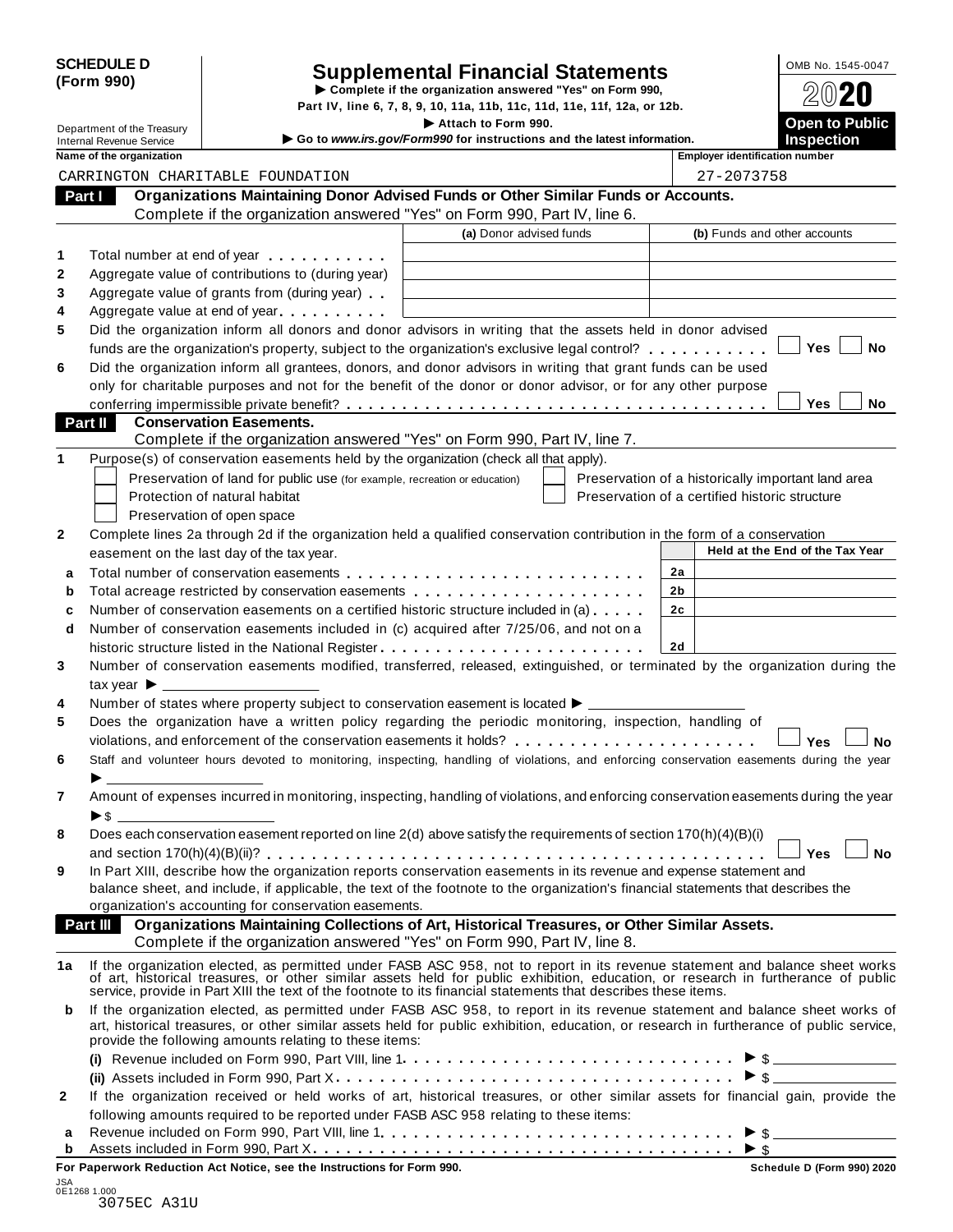|        | Schedule D (Form 990) 2020                                                                                                                                                                                                         |                                              |                |                         |                    |    |                                                                                                                                                                                                                                      |                      |                     |     | Page 2    |
|--------|------------------------------------------------------------------------------------------------------------------------------------------------------------------------------------------------------------------------------------|----------------------------------------------|----------------|-------------------------|--------------------|----|--------------------------------------------------------------------------------------------------------------------------------------------------------------------------------------------------------------------------------------|----------------------|---------------------|-----|-----------|
|        | Part III Organizations Maintaining Collections of Art, Historical Treasures, or Other Similar Assets (continued)                                                                                                                   |                                              |                |                         |                    |    |                                                                                                                                                                                                                                      |                      |                     |     |           |
| 3      | Using the organization's acquisition, accession, and other records, check any of the following that make significant use of its                                                                                                    |                                              |                |                         |                    |    |                                                                                                                                                                                                                                      |                      |                     |     |           |
|        | collection items (check all that apply):                                                                                                                                                                                           |                                              |                |                         |                    |    |                                                                                                                                                                                                                                      |                      |                     |     |           |
| a      | Public exhibition                                                                                                                                                                                                                  |                                              | d              |                         |                    |    | Loan or exchange program                                                                                                                                                                                                             |                      |                     |     |           |
| b      | Scholarly research                                                                                                                                                                                                                 |                                              | e              |                         |                    |    | Other <u>in the contract of the contract of the contract of the contract of the contract of the contract of the contract of the contract of the contract of the contract of the contract of the contract of the contract of the </u> |                      |                     |     |           |
| c      | Preservation for future generations                                                                                                                                                                                                |                                              |                |                         |                    |    |                                                                                                                                                                                                                                      |                      |                     |     |           |
| 4      | Provide a description of the organization's collections and explain how they further the organization's exempt purpose in Part                                                                                                     |                                              |                |                         |                    |    |                                                                                                                                                                                                                                      |                      |                     |     |           |
|        | XIII.                                                                                                                                                                                                                              |                                              |                |                         |                    |    |                                                                                                                                                                                                                                      |                      |                     |     |           |
| 5      | During the year, did the organization solicit or receive donations of art, historical treasures, or other similar                                                                                                                  |                                              |                |                         |                    |    |                                                                                                                                                                                                                                      |                      |                     |     |           |
|        | assets to be sold to raise funds rather than to be maintained as part of the organization's collection?                                                                                                                            |                                              |                |                         |                    |    |                                                                                                                                                                                                                                      |                      | Yes                 |     | No        |
|        | <b>Escrow and Custodial Arrangements.</b><br><b>Part IV</b>                                                                                                                                                                        |                                              |                |                         |                    |    |                                                                                                                                                                                                                                      |                      |                     |     |           |
|        | Complete if the organization answered "Yes" on Form 990, Part IV, line 9, or reported an amount on Form                                                                                                                            |                                              |                |                         |                    |    |                                                                                                                                                                                                                                      |                      |                     |     |           |
|        | 990, Part X, line 21.                                                                                                                                                                                                              |                                              |                |                         |                    |    |                                                                                                                                                                                                                                      |                      |                     |     |           |
|        | 1a Is the organization an agent, trustee, custodian or other intermediary for contributions or other assets not                                                                                                                    |                                              |                |                         |                    |    |                                                                                                                                                                                                                                      |                      |                     |     |           |
|        |                                                                                                                                                                                                                                    |                                              |                |                         |                    |    |                                                                                                                                                                                                                                      |                      | Yes                 |     | No        |
| b      | If "Yes," explain the arrangement in Part XIII and complete the following table:                                                                                                                                                   |                                              |                |                         |                    |    |                                                                                                                                                                                                                                      |                      |                     |     |           |
|        |                                                                                                                                                                                                                                    |                                              |                |                         |                    |    |                                                                                                                                                                                                                                      | Amount               |                     |     |           |
| c      |                                                                                                                                                                                                                                    |                                              |                |                         |                    |    |                                                                                                                                                                                                                                      |                      |                     |     |           |
|        |                                                                                                                                                                                                                                    |                                              |                |                         |                    |    |                                                                                                                                                                                                                                      |                      |                     |     |           |
|        |                                                                                                                                                                                                                                    |                                              |                |                         |                    | 1e |                                                                                                                                                                                                                                      |                      |                     |     |           |
|        |                                                                                                                                                                                                                                    |                                              |                |                         |                    | 1f |                                                                                                                                                                                                                                      |                      |                     |     |           |
| 2a     | Did the organization include an amount on Form 990, Part X, line 21, for escrow or custodial account liability?                                                                                                                    |                                              |                |                         |                    |    |                                                                                                                                                                                                                                      |                      | <b>Yes</b>          |     | <b>No</b> |
|        | <b>b</b> If "Yes," explain the arrangement in Part XIII. Check here if the explanation has been provided on Part XIII                                                                                                              |                                              |                |                         |                    |    |                                                                                                                                                                                                                                      |                      |                     |     |           |
|        | <b>Endowment Funds.</b><br><b>Part V</b>                                                                                                                                                                                           |                                              |                |                         |                    |    |                                                                                                                                                                                                                                      |                      |                     |     |           |
|        | Complete if the organization answered "Yes" on Form 990, Part IV, line 10.                                                                                                                                                         |                                              |                |                         |                    |    |                                                                                                                                                                                                                                      |                      |                     |     |           |
|        |                                                                                                                                                                                                                                    | (a) Current year                             | (b) Prior year |                         | (c) Two years back |    |                                                                                                                                                                                                                                      | (d) Three years back | (e) Four years back |     |           |
| 1а     | Beginning of year balance                                                                                                                                                                                                          |                                              |                |                         |                    |    |                                                                                                                                                                                                                                      |                      |                     |     |           |
| b      | Contributions                                                                                                                                                                                                                      |                                              |                |                         |                    |    |                                                                                                                                                                                                                                      |                      |                     |     |           |
|        | Net investment earnings, gains,                                                                                                                                                                                                    |                                              |                |                         |                    |    |                                                                                                                                                                                                                                      |                      |                     |     |           |
| c      |                                                                                                                                                                                                                                    |                                              |                |                         |                    |    |                                                                                                                                                                                                                                      |                      |                     |     |           |
|        | and losses                                                                                                                                                                                                                         |                                              |                |                         |                    |    |                                                                                                                                                                                                                                      |                      |                     |     |           |
| d      | Grants or scholarships                                                                                                                                                                                                             |                                              |                |                         |                    |    |                                                                                                                                                                                                                                      |                      |                     |     |           |
| е      | Other expenditures for facilities                                                                                                                                                                                                  |                                              |                |                         |                    |    |                                                                                                                                                                                                                                      |                      |                     |     |           |
|        | and programs                                                                                                                                                                                                                       | the control of the control of the control of |                |                         |                    |    |                                                                                                                                                                                                                                      |                      |                     |     |           |
|        | Administrative expenses                                                                                                                                                                                                            |                                              |                |                         |                    |    |                                                                                                                                                                                                                                      |                      |                     |     |           |
| g      | End of year balance expansion of the latest                                                                                                                                                                                        |                                              |                |                         |                    |    |                                                                                                                                                                                                                                      |                      |                     |     |           |
| 2<br>a | Provide the estimated percentage of the current year end balance (line 1g, column (a)) held as:<br>Board designated or quasi-endowment >                                                                                           |                                              | $\frac{0}{0}$  |                         |                    |    |                                                                                                                                                                                                                                      |                      |                     |     |           |
| b      | Permanent endowment ▶                                                                                                                                                                                                              | ℅                                            |                |                         |                    |    |                                                                                                                                                                                                                                      |                      |                     |     |           |
| c      | Term endowment ▶                                                                                                                                                                                                                   | $\frac{0}{0}$                                |                |                         |                    |    |                                                                                                                                                                                                                                      |                      |                     |     |           |
|        | The percentages on lines 2a, 2b, and 2c should equal 100%.                                                                                                                                                                         |                                              |                |                         |                    |    |                                                                                                                                                                                                                                      |                      |                     |     |           |
|        | 3a Are there endowment funds not in the possession of the organization that are held and administered for the                                                                                                                      |                                              |                |                         |                    |    |                                                                                                                                                                                                                                      |                      |                     |     |           |
|        | organization by:                                                                                                                                                                                                                   |                                              |                |                         |                    |    |                                                                                                                                                                                                                                      |                      |                     | Yes | No        |
|        |                                                                                                                                                                                                                                    |                                              |                |                         |                    |    |                                                                                                                                                                                                                                      |                      | 3a(i)               |     |           |
|        |                                                                                                                                                                                                                                    |                                              |                |                         |                    |    |                                                                                                                                                                                                                                      |                      | 3a(ii)              |     |           |
|        | If "Yes" on line 3a(ii), are the related organizations listed as required on Schedule R?                                                                                                                                           |                                              |                |                         |                    |    |                                                                                                                                                                                                                                      |                      | 3 <sub>b</sub>      |     |           |
| 4      | Describe in Part XIII the intended uses of the organization's endowment funds.                                                                                                                                                     |                                              |                |                         |                    |    |                                                                                                                                                                                                                                      |                      |                     |     |           |
|        | Land, Buildings, and Equipment.<br><b>Part VI</b>                                                                                                                                                                                  |                                              |                |                         |                    |    |                                                                                                                                                                                                                                      |                      |                     |     |           |
|        | Complete if the organization answered "Yes" on Form 990, Part IV, line 11a. See Form 990, Part X, line 10.                                                                                                                         |                                              |                |                         |                    |    |                                                                                                                                                                                                                                      |                      |                     |     |           |
|        | Description of property                                                                                                                                                                                                            | (a) Cost or other basis                      |                | (b) Cost or other basis |                    |    | (c) Accumulated                                                                                                                                                                                                                      |                      | (d) Book value      |     |           |
| 1a     | $Land.$                                                                                                                                                                                                                            | (investment)                                 |                |                         | (other)            |    | depreciation                                                                                                                                                                                                                         |                      |                     |     |           |
|        | Buildings <b>Example 20</b> and the set of the set of the set of the set of the set of the set of the set of the set of the set of the set of the set of the set of the set of the set of the set of the set of the set of the set |                                              |                |                         |                    |    |                                                                                                                                                                                                                                      |                      |                     |     |           |
| b      |                                                                                                                                                                                                                                    |                                              |                |                         |                    |    |                                                                                                                                                                                                                                      |                      |                     |     |           |
| c      | Leasehold improvements entitled and the set of the set of the set of the set of the set of the set of the set o                                                                                                                    |                                              |                |                         |                    |    |                                                                                                                                                                                                                                      |                      |                     |     |           |
| d      | Equipment                                                                                                                                                                                                                          |                                              |                |                         |                    |    |                                                                                                                                                                                                                                      |                      |                     |     |           |
| е      | Total. Add lines 1a through 1e. (Column (d) must equal Form 990, Part X, column (B), line 10c.).                                                                                                                                   |                                              |                |                         |                    |    |                                                                                                                                                                                                                                      |                      |                     |     |           |
|        |                                                                                                                                                                                                                                    |                                              |                |                         |                    |    |                                                                                                                                                                                                                                      | ▶                    |                     |     |           |

**Schedule D (Form 990) 2020**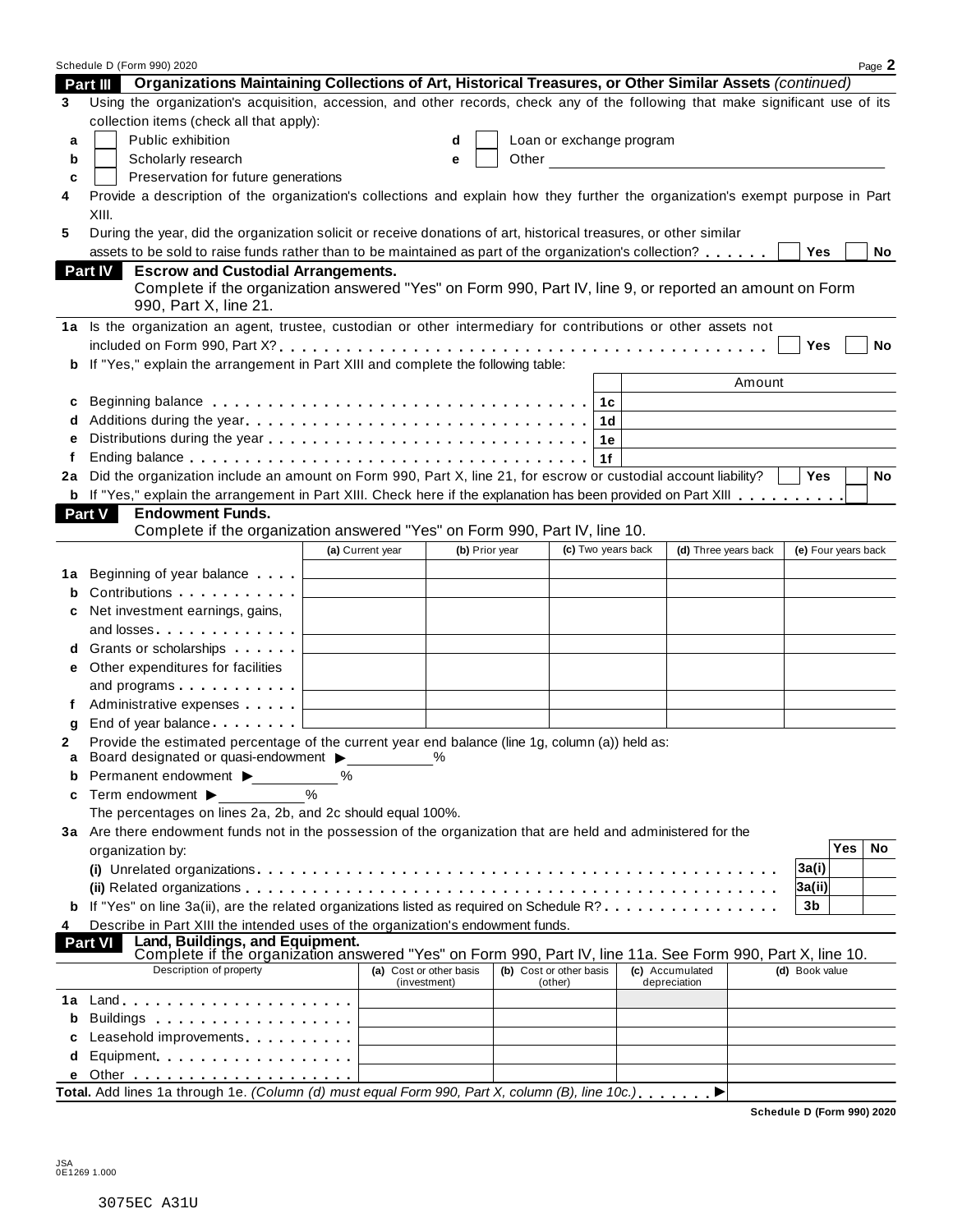| <b>Part VII</b>                           | <b>Investments - Other Securities.</b><br>Complete if the organization answered "Yes" on Form 990, Part IV, line 11b. See Form 990, Part X, line 12. |                              |                                                              |                |
|-------------------------------------------|------------------------------------------------------------------------------------------------------------------------------------------------------|------------------------------|--------------------------------------------------------------|----------------|
|                                           | (a) Description of security or category                                                                                                              | (b) Book value               | (c) Method of valuation:                                     |                |
|                                           | (including name of security)                                                                                                                         |                              | Cost or end-of-year market value                             |                |
|                                           | (1) Financial derivatives                                                                                                                            |                              |                                                              |                |
|                                           | (2) Closely held equity interests                                                                                                                    |                              |                                                              |                |
|                                           | $(3)$ Other                                                                                                                                          |                              |                                                              |                |
| (A)                                       |                                                                                                                                                      |                              |                                                              |                |
| (B)                                       |                                                                                                                                                      |                              |                                                              |                |
| (C)                                       |                                                                                                                                                      |                              |                                                              |                |
| (D)<br>(E)                                |                                                                                                                                                      |                              |                                                              |                |
| (F)                                       |                                                                                                                                                      |                              |                                                              |                |
| (G)                                       |                                                                                                                                                      |                              |                                                              |                |
| (H)                                       |                                                                                                                                                      |                              |                                                              |                |
|                                           | Total. (Column (b) must equal Form 990, Part X, col. (B) line 12.) $\blacktriangleright$                                                             |                              |                                                              |                |
| <b>Part VIII</b>                          | <b>Investments - Program Related.</b>                                                                                                                |                              |                                                              |                |
|                                           | Complete if the organization answered "Yes" on Form 990, Part IV, line 11c. See Form 990, Part X, line 13.                                           |                              |                                                              |                |
|                                           | (a) Description of investment                                                                                                                        | (b) Book value               | (c) Method of valuation:<br>Cost or end-of-year market value |                |
| (1)                                       |                                                                                                                                                      |                              |                                                              |                |
| (2)                                       |                                                                                                                                                      |                              |                                                              |                |
| (3)                                       |                                                                                                                                                      |                              |                                                              |                |
| (4)                                       |                                                                                                                                                      |                              |                                                              |                |
| (5)                                       |                                                                                                                                                      |                              |                                                              |                |
| (6)                                       |                                                                                                                                                      |                              |                                                              |                |
| (7)                                       |                                                                                                                                                      |                              |                                                              |                |
| (8)                                       |                                                                                                                                                      |                              |                                                              |                |
| (9)                                       |                                                                                                                                                      |                              |                                                              |                |
|                                           | Total. (Column (b) must equal Form 990, Part X, col. (B) line $13.$ $\blacktriangleright$                                                            |                              |                                                              |                |
| Part IX                                   | Other Assets.<br>Complete if the organization answered "Yes" on Form 990, Part IV, line 11d. See Form 990, Part X, line 15.                          |                              |                                                              |                |
|                                           |                                                                                                                                                      | (a) Description              |                                                              | (b) Book value |
| (1)                                       |                                                                                                                                                      |                              |                                                              |                |
| (2)                                       |                                                                                                                                                      |                              |                                                              |                |
| (3)                                       |                                                                                                                                                      |                              |                                                              |                |
| (4)                                       |                                                                                                                                                      |                              |                                                              |                |
| (5)                                       |                                                                                                                                                      |                              |                                                              |                |
| (6)                                       |                                                                                                                                                      |                              |                                                              |                |
| (7)                                       |                                                                                                                                                      |                              |                                                              |                |
| (8)                                       |                                                                                                                                                      |                              |                                                              |                |
| (9)                                       |                                                                                                                                                      |                              |                                                              |                |
|                                           | Total. (Column (b) must equal Form 990, Part X, col. (B) line 15.)                                                                                   |                              |                                                              |                |
|                                           | <b>Other Liabilities.</b>                                                                                                                            |                              |                                                              |                |
|                                           | Complete if the organization answered "Yes" on Form 990, Part IV, line 11e or 11f. See Form 990, Part X,                                             |                              |                                                              |                |
|                                           | line 25.                                                                                                                                             | (a) Description of liability |                                                              | (b) Book value |
|                                           | Federal income taxes                                                                                                                                 |                              |                                                              |                |
|                                           |                                                                                                                                                      |                              |                                                              |                |
|                                           |                                                                                                                                                      |                              |                                                              |                |
|                                           |                                                                                                                                                      |                              |                                                              |                |
|                                           |                                                                                                                                                      |                              |                                                              |                |
| Part X<br>(1)<br>(2)<br>(3)<br>(4)<br>(5) |                                                                                                                                                      |                              |                                                              |                |
|                                           |                                                                                                                                                      |                              |                                                              |                |
| (6)<br>(7)<br>(8)                         |                                                                                                                                                      |                              |                                                              |                |
| (9)                                       |                                                                                                                                                      |                              |                                                              |                |

**2.** Liability for uncertain tax positions. In Part XIII, provide the text of the footnote to the organization's financial statements that reports the organization's liability for uncertain tax positions under FASB ASC 740. Check here if the text of the footnote has been provided in Part XIII .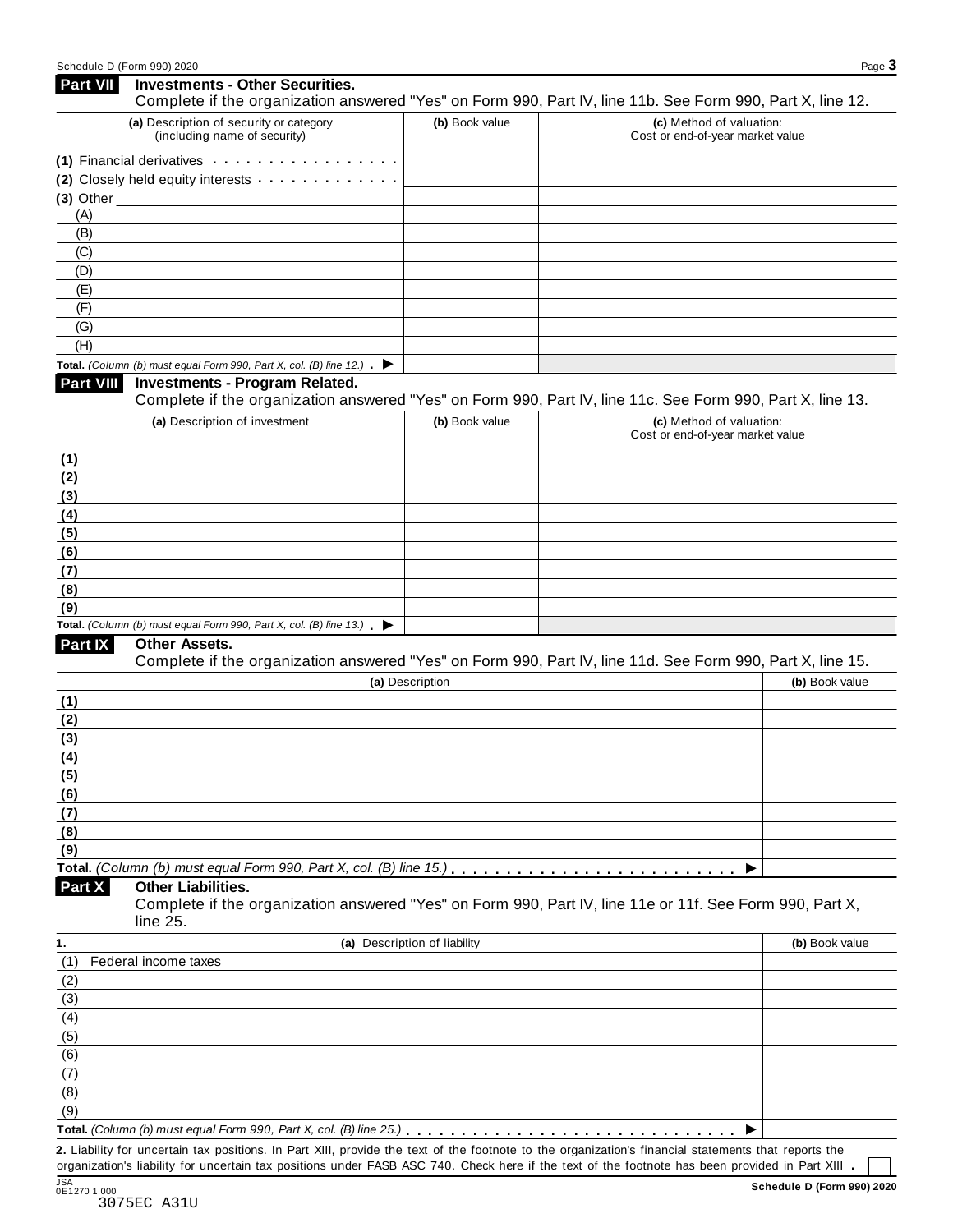|              | Schedule D (Form 990) 2020                                                                                                                                         |              | Page 4     |
|--------------|--------------------------------------------------------------------------------------------------------------------------------------------------------------------|--------------|------------|
| Part XI      | Reconciliation of Revenue per Audited Financial Statements With Revenue per Return.<br>Complete if the organization answered "Yes" on Form 990, Part IV, line 12a. |              |            |
| 1            | Total revenue, gains, and other support per audited financial statements                                                                                           | $\mathbf 1$  | 2,094,311. |
| $\mathbf{2}$ | Amounts included on line 1 but not on Form 990, Part VIII, line 12:                                                                                                |              |            |
| a            | 2a                                                                                                                                                                 |              |            |
| b            | 360,691.<br>2 <sub>b</sub>                                                                                                                                         |              |            |
| c            | 2c<br>Recoveries of prior year grants                                                                                                                              |              |            |
| d            | 102,196.<br>2d                                                                                                                                                     |              |            |
| е            |                                                                                                                                                                    | 2e           | 462,887.   |
| 3            |                                                                                                                                                                    | 3            | 1,631,424. |
| 4            | Amounts included on Form 990, Part VIII, line 12, but not on line 1:                                                                                               |              |            |
| a            | 4a<br>Investment expenses not included on Form 990, Part VIII, line 7b                                                                                             |              |            |
| b            | 4b                                                                                                                                                                 |              |            |
| C            |                                                                                                                                                                    | 4c           |            |
| 5.           | Total revenue. Add lines 3 and 4c. (This must equal Form 990, Part I, line 12.)                                                                                    | 5            | 1,631,424. |
| Part XII     | Reconciliation of Expenses per Audited Financial Statements With Expenses per Return.                                                                              |              |            |
|              | Complete if the organization answered "Yes" on Form 990, Part IV, line 12a.                                                                                        |              |            |
| 1            |                                                                                                                                                                    | $\mathbf{1}$ | 2,087,205. |
| 2            | Amounts included on line 1 but not on Form 990, Part IX, line 25:                                                                                                  |              |            |
| a            | 2a                                                                                                                                                                 |              |            |
| b            | 2 <sub>b</sub>                                                                                                                                                     |              |            |
| c            | 41,960.<br>2c                                                                                                                                                      |              |            |
| d            | 462,886.                                                                                                                                                           |              |            |
| е            |                                                                                                                                                                    | <b>2e</b>    | 504,846.   |
| 3            |                                                                                                                                                                    | 3            | 1,582,359. |
| 4            | Amounts included on Form 990, Part IX, line 25, but not on line 1:                                                                                                 |              |            |
| a            | 4a<br>Investment expenses not included on Form 990, Part VIII, line 7b                                                                                             |              |            |
| b            | 4b                                                                                                                                                                 |              |            |
| C            |                                                                                                                                                                    | 4с           |            |
| 5            | Total expenses. Add lines 3 and 4c. (This must equal Form 990, Part I, line 18.).                                                                                  | 5            | 1,582,359. |
|              | <b>Part XIII</b> Supplemental Information.                                                                                                                         |              |            |
|              | Provide the descriptions required for Part II, lines 3, 5, and 9; Part III, lines 1a and 4; Part IV, lines 1b and 2b; Part V, line 4; Part X, line                 |              |            |
|              | 2; Part XI, lines 2d and 4b; and Part XII, lines 2d and 4b. Also complete this part to provide any additional information.                                         |              |            |

SEE PAGE 5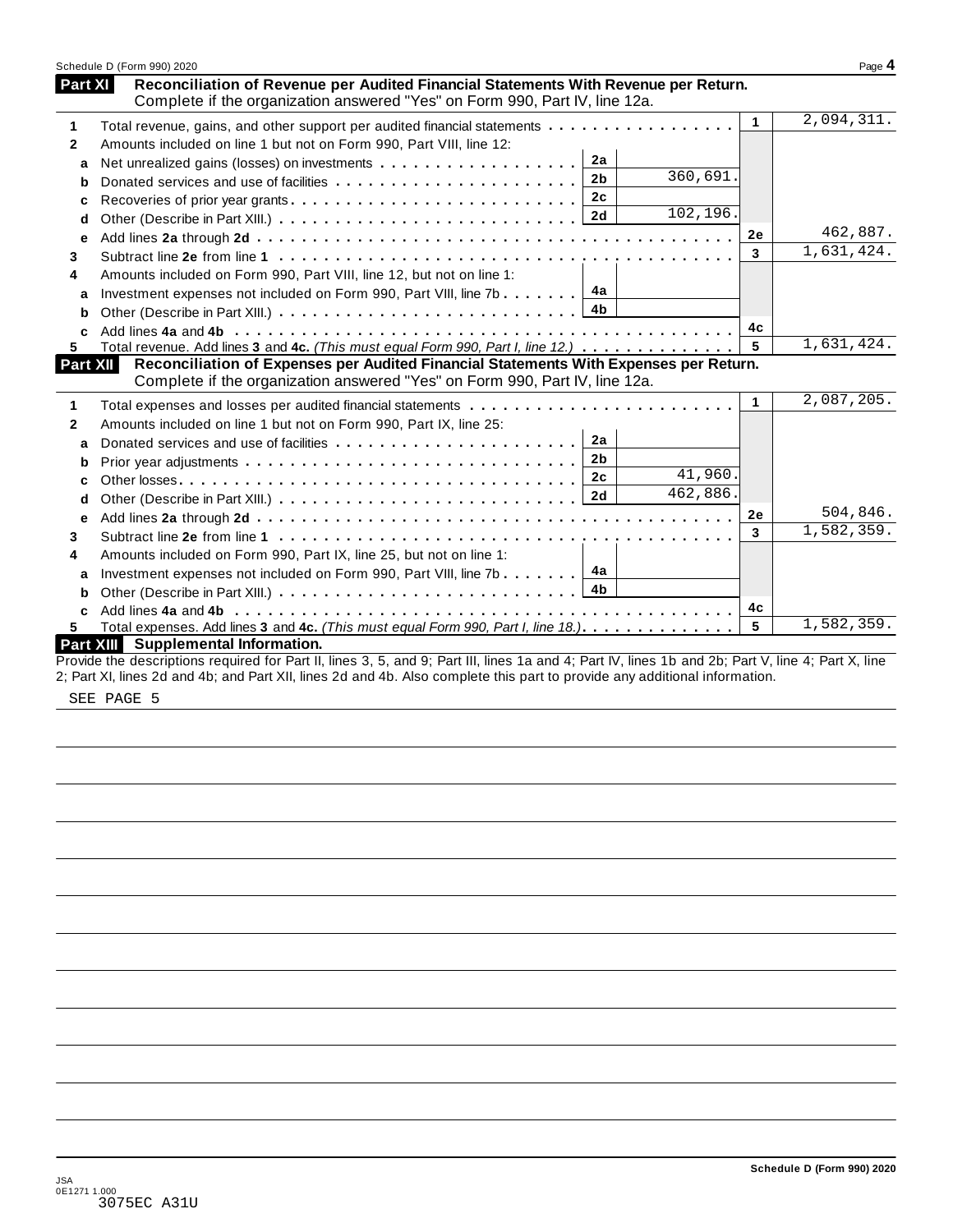### **Part XIII Supplemental Information** *(continued)*

CONTRIBUTED SERVICES AND FACILITIES

PART XI LN 2B & PART XII 2A. THE AMOUNT OF SERVICES DONATED OR GOODS AND SERVICES PAID FOR BY THIRD PARTY SPONSORS, INCLUDED IN THE AUDITED REPORT BOTH IN INCOME AND AGAIN AS A DEDUCTED EXPENSE. AMOUNTS CONTRIBUTED PER AUDITED STATEMENTS BUT NOT REPORTED ON FORM 990. \$360,691 IN EACH CASE.

### FUNDRAISING ACTIVITIES REPORTS NET

FORM 990 PART VIII LINE 12 INCLUDES THE DIRECT EXPENSES ASSOCIATED WITH THE FOUNDATIONS FUNDRAISING EVENTS. THE AUDITED FINANCIAL STATEMENTS REPORTS THE FUNDRAISING EVENT BROADLY IN BOTH INCOME AND EXPENSE. THIS SCHEDULE MUST THEREFORE REDUCE BOTH REVENUE AND EXPENSE TO REFLECT THE DIRECT EXPENSES ASSOCIATED WITH THE EVENTS OF \$97,625 SHOWN ON PAGE ONE, LINE 12 AND AGAIN IN EXPENSES ON LINE 18.

### UNCOLLECTABLE PLEDGE RECEIVABLE EXPENSE

THE AUDITED FINANCIAL STATMENTS INCLUDES AN EXPENSE OF \$41,960 RELATED TO UNCOLLECTABLE PLEDGE RECEIVABLES. THIS AMOUNT IS NOT INCLUDED AS AN EXPENSE ON THE TAX RETURN.

### OTHER REVENUE

THE AUDITED FINANCIAL STATEMENTS INCLUDE \$4,571 OF OTHER REVENUE RELATED TO EXPENSE REIMBURSEMENTS. THIS AMOUNT IS NETTED WITH THE CORRESPONDING EXPENSE REPORTED IN PART IX.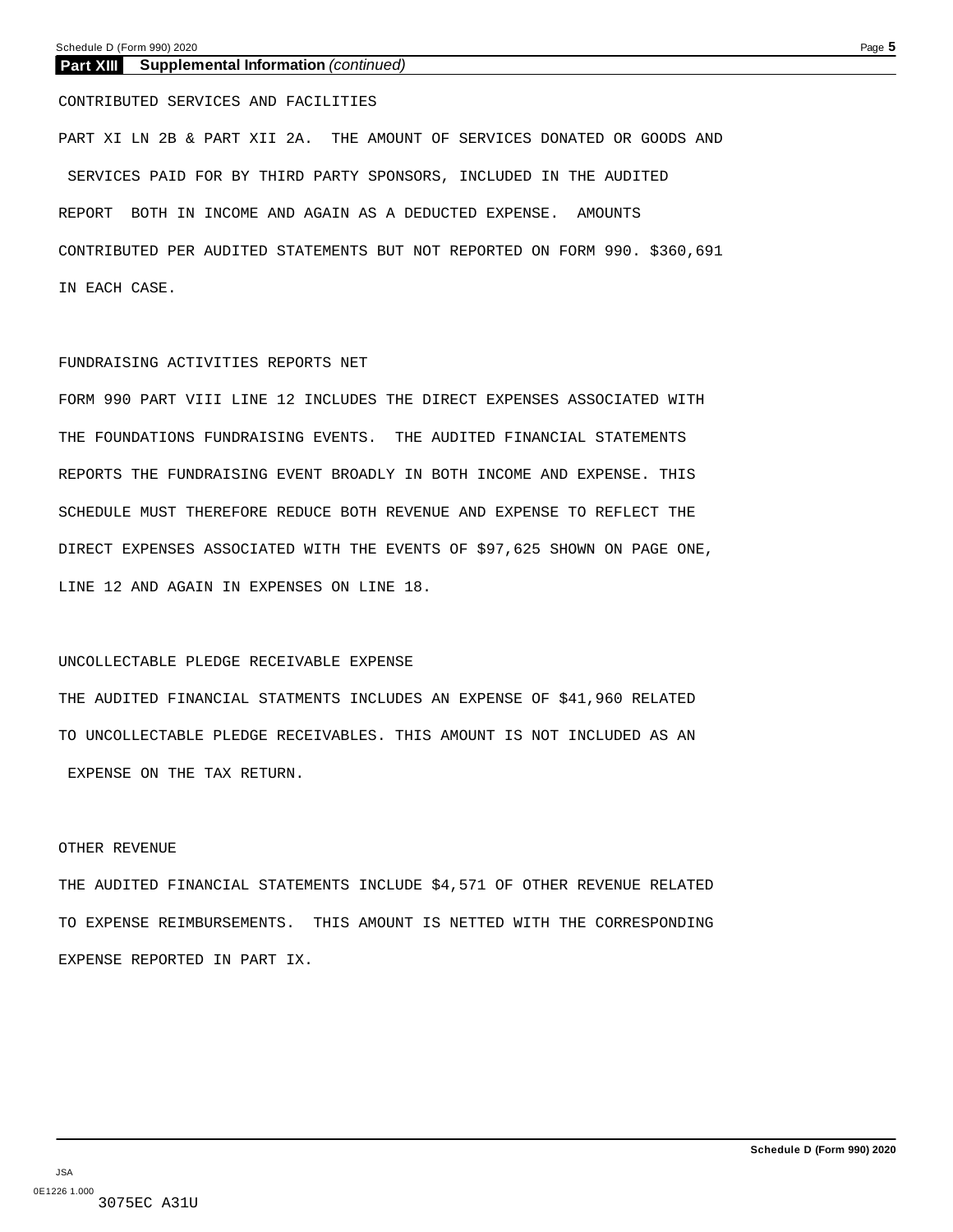| <b>SCHEDULE G</b><br>(Form 990 or 990-EZ)                                                                                                                                                                                                                              | <b>Supplemental Information Regarding Fundraising or Gaming Activities</b>                                                                                          |               |     |                                                                      | Complete if the organization answered "Yes" on Form 990, Part IV, line 17, 18, or 19, or if the |                                                                            | OMB No. 1545-0047                                       |  |  |
|------------------------------------------------------------------------------------------------------------------------------------------------------------------------------------------------------------------------------------------------------------------------|---------------------------------------------------------------------------------------------------------------------------------------------------------------------|---------------|-----|----------------------------------------------------------------------|-------------------------------------------------------------------------------------------------|----------------------------------------------------------------------------|---------------------------------------------------------|--|--|
| organization entered more than \$15,000 on Form 990-EZ, line 6a.<br>Attach to Form 990 or Form 990-EZ.                                                                                                                                                                 |                                                                                                                                                                     |               |     |                                                                      |                                                                                                 |                                                                            |                                                         |  |  |
| Department of the Treasury<br><b>Internal Revenue Service</b>                                                                                                                                                                                                          |                                                                                                                                                                     |               |     |                                                                      | $\triangleright$ Go to www.irs.gov/Form990 for instructions and the latest information.         |                                                                            | Open to Public<br><b>Inspection</b>                     |  |  |
| Name of the organization                                                                                                                                                                                                                                               |                                                                                                                                                                     |               |     |                                                                      |                                                                                                 | <b>Employer identification number</b>                                      |                                                         |  |  |
| CARRINGTON CHARITABLE FOUNDATION                                                                                                                                                                                                                                       |                                                                                                                                                                     |               |     |                                                                      |                                                                                                 | 27-2073758                                                                 |                                                         |  |  |
| Part I                                                                                                                                                                                                                                                                 | Fundraising Activities. Complete if the organization answered "Yes" on Form 990, Part IV, line 17.                                                                  |               |     |                                                                      |                                                                                                 |                                                                            |                                                         |  |  |
|                                                                                                                                                                                                                                                                        | Form 990-EZ filers are not required to complete this part.                                                                                                          |               |     |                                                                      |                                                                                                 |                                                                            |                                                         |  |  |
| 1                                                                                                                                                                                                                                                                      | Indicate whether the organization raised funds through any of the following activities. Check all that apply.                                                       |               |     |                                                                      |                                                                                                 |                                                                            |                                                         |  |  |
| Mail solicitations<br>a                                                                                                                                                                                                                                                |                                                                                                                                                                     | е             |     |                                                                      | Solicitation of non-government grants                                                           |                                                                            |                                                         |  |  |
| b<br>Phone solicitations<br>c                                                                                                                                                                                                                                          | Internet and email solicitations                                                                                                                                    | f<br>g        |     |                                                                      | Solicitation of government grants<br>Special fundraising events                                 |                                                                            |                                                         |  |  |
| In-person solicitations<br>d                                                                                                                                                                                                                                           |                                                                                                                                                                     |               |     |                                                                      |                                                                                                 |                                                                            |                                                         |  |  |
| 2a Did the organization have a written or oral agreement with any individual (including officers, directors, trustees,<br><b>b</b> If "Yes," list the 10 highest paid individuals or entities (fundraisers) pursuant to agreements under which the fundraiser is to be | or key employees listed in Form 990, Part VII) or entity in connection with professional fundraising services?<br>compensated at least \$5,000 by the organization. |               |     |                                                                      |                                                                                                 |                                                                            | Yes<br>No                                               |  |  |
| (i) Name and address of individual<br>or entity (fundraiser)                                                                                                                                                                                                           |                                                                                                                                                                     | (ii) Activity |     | (iii) Did fundraiser have<br>custody or control of<br>contributions? | (iv) Gross receipts<br>from activity                                                            | (v) Amount paid to<br>(or retained by)<br>fundraiser listed in<br>col. (i) | (vi) Amount paid to<br>(or retained by)<br>organization |  |  |
|                                                                                                                                                                                                                                                                        |                                                                                                                                                                     |               | Yes | <b>No</b>                                                            |                                                                                                 |                                                                            |                                                         |  |  |
| 1                                                                                                                                                                                                                                                                      |                                                                                                                                                                     |               |     |                                                                      |                                                                                                 |                                                                            |                                                         |  |  |
|                                                                                                                                                                                                                                                                        |                                                                                                                                                                     |               |     |                                                                      |                                                                                                 |                                                                            |                                                         |  |  |
| $\mathbf{2}$                                                                                                                                                                                                                                                           |                                                                                                                                                                     |               |     |                                                                      |                                                                                                 |                                                                            |                                                         |  |  |
| 3                                                                                                                                                                                                                                                                      |                                                                                                                                                                     |               |     |                                                                      |                                                                                                 |                                                                            |                                                         |  |  |
|                                                                                                                                                                                                                                                                        |                                                                                                                                                                     |               |     |                                                                      |                                                                                                 |                                                                            |                                                         |  |  |
| 4                                                                                                                                                                                                                                                                      |                                                                                                                                                                     |               |     |                                                                      |                                                                                                 |                                                                            |                                                         |  |  |
|                                                                                                                                                                                                                                                                        |                                                                                                                                                                     |               |     |                                                                      |                                                                                                 |                                                                            |                                                         |  |  |
| 5                                                                                                                                                                                                                                                                      |                                                                                                                                                                     |               |     |                                                                      |                                                                                                 |                                                                            |                                                         |  |  |
| 6                                                                                                                                                                                                                                                                      |                                                                                                                                                                     |               |     |                                                                      |                                                                                                 |                                                                            |                                                         |  |  |
|                                                                                                                                                                                                                                                                        |                                                                                                                                                                     |               |     |                                                                      |                                                                                                 |                                                                            |                                                         |  |  |
| 7                                                                                                                                                                                                                                                                      |                                                                                                                                                                     |               |     |                                                                      |                                                                                                 |                                                                            |                                                         |  |  |
|                                                                                                                                                                                                                                                                        |                                                                                                                                                                     |               |     |                                                                      |                                                                                                 |                                                                            |                                                         |  |  |
|                                                                                                                                                                                                                                                                        |                                                                                                                                                                     |               |     |                                                                      |                                                                                                 |                                                                            |                                                         |  |  |
|                                                                                                                                                                                                                                                                        |                                                                                                                                                                     |               |     |                                                                      |                                                                                                 |                                                                            |                                                         |  |  |
|                                                                                                                                                                                                                                                                        |                                                                                                                                                                     |               |     |                                                                      |                                                                                                 |                                                                            |                                                         |  |  |
| 9                                                                                                                                                                                                                                                                      |                                                                                                                                                                     |               |     |                                                                      |                                                                                                 |                                                                            |                                                         |  |  |
|                                                                                                                                                                                                                                                                        |                                                                                                                                                                     |               |     |                                                                      |                                                                                                 |                                                                            |                                                         |  |  |
|                                                                                                                                                                                                                                                                        |                                                                                                                                                                     |               |     |                                                                      |                                                                                                 |                                                                            |                                                         |  |  |
| 10                                                                                                                                                                                                                                                                     |                                                                                                                                                                     |               |     |                                                                      |                                                                                                 |                                                                            |                                                         |  |  |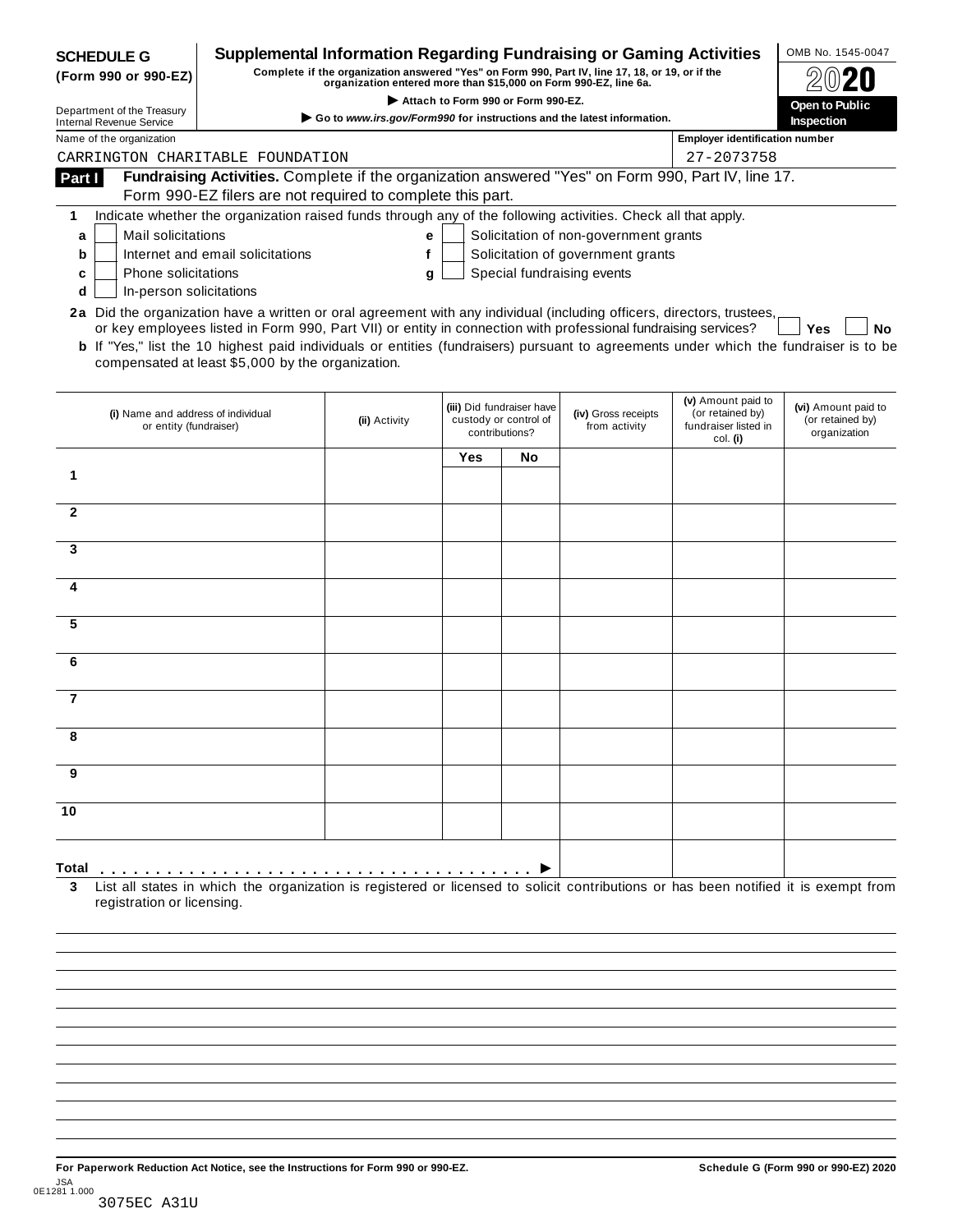### Schedule G (Form 990 or 990-EZ) 2020  $\blacksquare$

Fundraising Events. Complete if the organization answered "Yes" on Form 990, Part IV, line 18, or reported more than \$15,000 of fundraising event contributions and gross income on Form 990-EZ, lines 1 and 6b. List **Part II**

|                 | events with gross receipts greater than \$5,000.                                                                                                                                                                                     |                              |                                                  |                  |                                                     |
|-----------------|--------------------------------------------------------------------------------------------------------------------------------------------------------------------------------------------------------------------------------------|------------------------------|--------------------------------------------------|------------------|-----------------------------------------------------|
|                 |                                                                                                                                                                                                                                      | (a) Event #1<br>REACT EVENT  | (b) Event $#2$<br><b>NONE</b>                    | (c) Other events | (d) Total events<br>(add col. (a) through           |
| Revenue         |                                                                                                                                                                                                                                      | (event type)                 | (event type)                                     | (total number)   | col. (c)                                            |
| 1               | Gross receipts <b>Container and Servers</b>                                                                                                                                                                                          | 1,212,886.                   |                                                  | 0.               | 1,212,886.                                          |
|                 | 2 Less: Contributions                                                                                                                                                                                                                |                              |                                                  | 0.               |                                                     |
|                 | 3 Gross income (line 1 minus                                                                                                                                                                                                         |                              |                                                  |                  |                                                     |
|                 | $line 2)$                                                                                                                                                                                                                            | 1,212,886.                   |                                                  | 0.               | 1,212,886.                                          |
|                 | 4 Cash prizes <u>  _ _ _ _ _ _ _ _ _ _ _</u>                                                                                                                                                                                         |                              |                                                  | 0.               |                                                     |
|                 |                                                                                                                                                                                                                                      |                              |                                                  | 0.               |                                                     |
|                 |                                                                                                                                                                                                                                      |                              |                                                  | 0.               |                                                     |
|                 |                                                                                                                                                                                                                                      |                              |                                                  | 0.               |                                                     |
| Direct Expenses |                                                                                                                                                                                                                                      | 4,500.                       |                                                  | 0.               | 4,500.                                              |
|                 | 9 Other direct expenses $\vert \cdot \vert$ 93,125.                                                                                                                                                                                  |                              |                                                  | 0.               | 93,125.                                             |
| Part III        | Gaming. Complete if the organization answered "Yes" on Form 990, Part IV, line 19, or reported more than<br>\$15,000 on Form 990-EZ, line 6a.                                                                                        |                              |                                                  |                  |                                                     |
|                 |                                                                                                                                                                                                                                      | (a) Bingo                    | (b) Pull tabs/instant<br>bingo/progressive bingo | (c) Other gaming | (d) Total gaming (add<br>col. (a) through col. (c)) |
| 1.              | Gross revenue 1                                                                                                                                                                                                                      |                              |                                                  |                  |                                                     |
|                 | 2 Cash prizes <u>  _ _ _ _ _ _ _ _ _ _ _</u>                                                                                                                                                                                         |                              |                                                  |                  |                                                     |
|                 | 3 Noncash prizes $\ldots \ldots \ldots$                                                                                                                                                                                              |                              |                                                  |                  |                                                     |
|                 | 4 Rent/facility costs                                                                                                                                                                                                                |                              |                                                  |                  |                                                     |
| Direct Expenses | 5 Other direct expenses                                                                                                                                                                                                              |                              |                                                  |                  |                                                     |
|                 |                                                                                                                                                                                                                                      | $\overline{\text{Yes}}$<br>% | Yes<br>%                                         | Yes<br>%         |                                                     |
|                 |                                                                                                                                                                                                                                      | No                           | No                                               | No               |                                                     |
|                 | 7 Direct expense summary. Add lines 2 through 5 in column (d)                                                                                                                                                                        |                              |                                                  | . <b>.</b> .     |                                                     |
|                 | 8 Net gaming income summary. Subtract line 7 from line 1, column (d)                                                                                                                                                                 |                              |                                                  |                  |                                                     |
|                 | Enter the state(s) in which the organization conducts gaming activities:                                                                                                                                                             |                              |                                                  |                  | Yes<br><b>No</b>                                    |
|                 | Is the organization licensed to conduct gaming activities in each of these states?                                                                                                                                                   |                              |                                                  |                  |                                                     |
| a<br>b          | If "No," explain: <u>contract the contract of the contract of the contract of the contract of the contract of the contract of the contract of the contract of the contract of the contract of the contract of the contract of th</u> |                              |                                                  |                  |                                                     |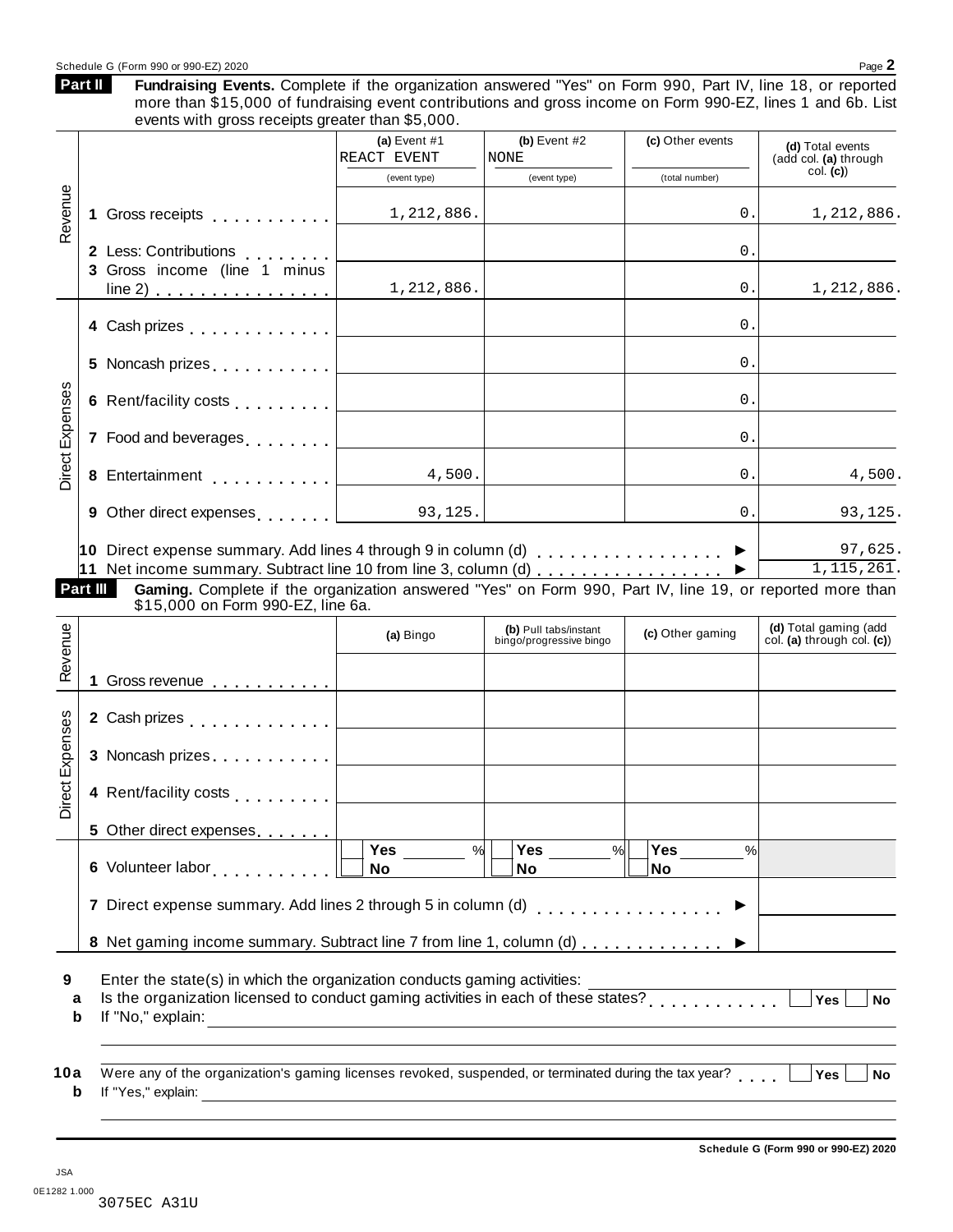| <b>SCHEDULE I</b><br>(Form 990)                                                                                                                                                                                                                                                                            | <b>Grants and Other Assistance to Organizations,</b><br>Governments, and Individuals in the United States |                       |                                    |                                                                                  |                                       |                                                                                                                                                                                                                                                                           |                                          | OMB No. 1545-0047<br>$20$ 20          |  |  |
|------------------------------------------------------------------------------------------------------------------------------------------------------------------------------------------------------------------------------------------------------------------------------------------------------------|-----------------------------------------------------------------------------------------------------------|-----------------------|------------------------------------|----------------------------------------------------------------------------------|---------------------------------------|---------------------------------------------------------------------------------------------------------------------------------------------------------------------------------------------------------------------------------------------------------------------------|------------------------------------------|---------------------------------------|--|--|
|                                                                                                                                                                                                                                                                                                            |                                                                                                           |                       |                                    | Complete if the organization answered "Yes" on Form 990, Part IV, line 21 or 22. |                                       |                                                                                                                                                                                                                                                                           |                                          |                                       |  |  |
| Department of the Treasury                                                                                                                                                                                                                                                                                 |                                                                                                           | <b>Open to Public</b> |                                    |                                                                                  |                                       |                                                                                                                                                                                                                                                                           |                                          |                                       |  |  |
| <b>Internal Revenue Service</b>                                                                                                                                                                                                                                                                            |                                                                                                           |                       |                                    | Go to www.irs.gov/Form990 for the latest information.                            |                                       |                                                                                                                                                                                                                                                                           |                                          | Inspection                            |  |  |
| Name of the organization                                                                                                                                                                                                                                                                                   |                                                                                                           |                       |                                    |                                                                                  |                                       |                                                                                                                                                                                                                                                                           | <b>Employer identification number</b>    |                                       |  |  |
| CARRINGTON CHARITABLE FOUNDATION                                                                                                                                                                                                                                                                           |                                                                                                           |                       |                                    |                                                                                  |                                       |                                                                                                                                                                                                                                                                           | 27-2073758                               |                                       |  |  |
| Part I                                                                                                                                                                                                                                                                                                     | <b>General Information on Grants and Assistance</b>                                                       |                       |                                    |                                                                                  |                                       |                                                                                                                                                                                                                                                                           |                                          |                                       |  |  |
| Does the organization maintain records to substantiate the amount of the grants or assistance, the grantees' eligibility for the grants or assistance, and<br>$\mathbf 1$<br>Describe in Part IV the organization's procedures for monitoring the use of grant funds in the United States.<br>$\mathbf{2}$ |                                                                                                           |                       |                                    |                                                                                  |                                       |                                                                                                                                                                                                                                                                           |                                          | $X$ Yes<br><b>No</b>                  |  |  |
| Part II                                                                                                                                                                                                                                                                                                    |                                                                                                           |                       |                                    |                                                                                  |                                       | Grants and Other Assistance to Domestic Organizations and Domestic Governments. Complete if the organization answered "Yes" on Form 990,<br>Part IV, line 21, for any recipient that received more than \$5,000. Part II can be duplicated if additional space is needed. |                                          |                                       |  |  |
| 1 (a) Name and address of organization<br>or government                                                                                                                                                                                                                                                    |                                                                                                           | $(b)$ EIN             | (c) IRC section<br>(if applicable) | (d) Amount of cash<br>grant                                                      | (e) Amount of non-<br>cash assistance | (f) Method of valuation<br>(book, FMV, appraisal,<br>other)                                                                                                                                                                                                               | (g) Description of<br>noncash assistance | (h) Purpose of grant<br>or assistance |  |  |
| (1) THE HONOR FOUNDATION                                                                                                                                                                                                                                                                                   |                                                                                                           |                       |                                    |                                                                                  |                                       |                                                                                                                                                                                                                                                                           |                                          |                                       |  |  |
| 7770 REGENTS RD SAN DIEGO, CA 92122                                                                                                                                                                                                                                                                        |                                                                                                           | 46-2952873            | 501(C)(3)                          | 250,000.                                                                         |                                       |                                                                                                                                                                                                                                                                           |                                          | GENERAL SUPPORT OF O                  |  |  |
| $(2)$ GALLANTFEW, INC.                                                                                                                                                                                                                                                                                     |                                                                                                           |                       |                                    |                                                                                  |                                       |                                                                                                                                                                                                                                                                           |                                          |                                       |  |  |
| PO BOX 1157 ROANOKE, TX 76262                                                                                                                                                                                                                                                                              |                                                                                                           | 27-1779772            | 501(C)(3)                          | 22,470.                                                                          |                                       |                                                                                                                                                                                                                                                                           |                                          | GENERAL SUPPORT OF O                  |  |  |
| (3)                                                                                                                                                                                                                                                                                                        |                                                                                                           |                       |                                    |                                                                                  |                                       |                                                                                                                                                                                                                                                                           |                                          |                                       |  |  |
| (4)                                                                                                                                                                                                                                                                                                        |                                                                                                           |                       |                                    |                                                                                  |                                       |                                                                                                                                                                                                                                                                           |                                          |                                       |  |  |
| (5)                                                                                                                                                                                                                                                                                                        |                                                                                                           |                       |                                    |                                                                                  |                                       |                                                                                                                                                                                                                                                                           |                                          |                                       |  |  |
| (6)                                                                                                                                                                                                                                                                                                        |                                                                                                           |                       |                                    |                                                                                  |                                       |                                                                                                                                                                                                                                                                           |                                          |                                       |  |  |
| (7)                                                                                                                                                                                                                                                                                                        |                                                                                                           |                       |                                    |                                                                                  |                                       |                                                                                                                                                                                                                                                                           |                                          |                                       |  |  |
| (8)                                                                                                                                                                                                                                                                                                        |                                                                                                           |                       |                                    |                                                                                  |                                       |                                                                                                                                                                                                                                                                           |                                          |                                       |  |  |
| (9)                                                                                                                                                                                                                                                                                                        |                                                                                                           |                       |                                    |                                                                                  |                                       |                                                                                                                                                                                                                                                                           |                                          |                                       |  |  |
| (10)                                                                                                                                                                                                                                                                                                       |                                                                                                           |                       |                                    |                                                                                  |                                       |                                                                                                                                                                                                                                                                           |                                          |                                       |  |  |
| (11)                                                                                                                                                                                                                                                                                                       |                                                                                                           |                       |                                    |                                                                                  |                                       |                                                                                                                                                                                                                                                                           |                                          |                                       |  |  |
| (12)                                                                                                                                                                                                                                                                                                       |                                                                                                           |                       |                                    |                                                                                  |                                       |                                                                                                                                                                                                                                                                           |                                          |                                       |  |  |
| 3                                                                                                                                                                                                                                                                                                          |                                                                                                           |                       |                                    |                                                                                  |                                       |                                                                                                                                                                                                                                                                           |                                          | 2.                                    |  |  |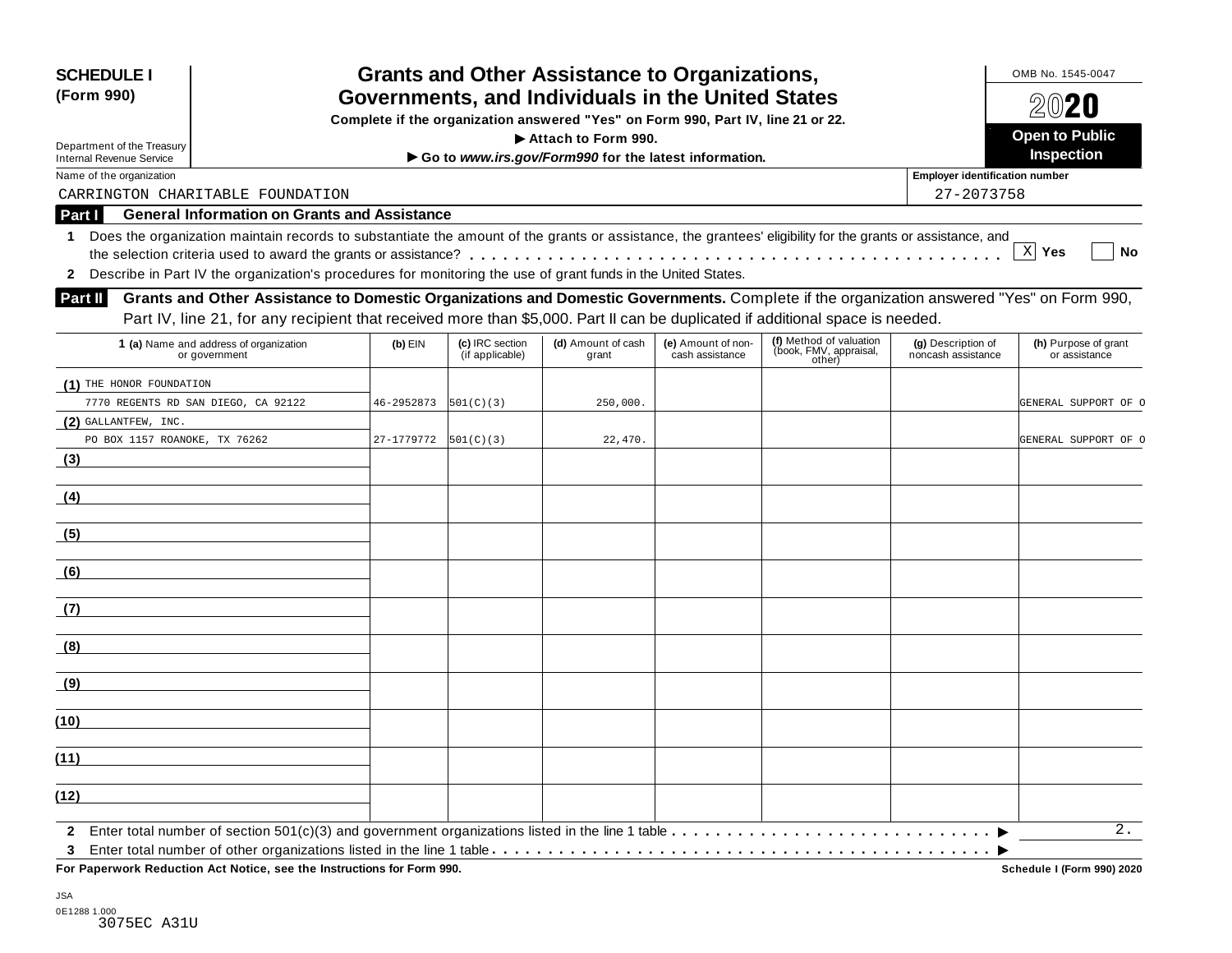| (a) Type of grant or assistance                                                                                                                                                                                        | (b) Number of<br>recipients | (c) Amount of<br>cash grant | (d) Amount of<br>non-cash assistance | (e) Method of valuation (book,<br>FMV, appraisal, other) | (f) Description of non-cash assistance |
|------------------------------------------------------------------------------------------------------------------------------------------------------------------------------------------------------------------------|-----------------------------|-----------------------------|--------------------------------------|----------------------------------------------------------|----------------------------------------|
| $\mathbf{1}$                                                                                                                                                                                                           |                             |                             |                                      |                                                          |                                        |
| $\overline{2}$                                                                                                                                                                                                         |                             |                             |                                      |                                                          |                                        |
| $\mathbf{3}$                                                                                                                                                                                                           |                             |                             |                                      |                                                          |                                        |
| 4                                                                                                                                                                                                                      |                             |                             |                                      |                                                          |                                        |
| $\sqrt{5}$                                                                                                                                                                                                             |                             |                             |                                      |                                                          |                                        |
| 6                                                                                                                                                                                                                      |                             |                             |                                      |                                                          |                                        |
| $\overline{7}$                                                                                                                                                                                                         |                             |                             |                                      |                                                          |                                        |
| Supplemental Information. Provide the information required in Part I, line 2, Part III, column (b); and any other additional<br>Part IV<br>information.                                                                |                             |                             |                                      |                                                          |                                        |
| <b>SCHEDULE I</b>                                                                                                                                                                                                      |                             |                             |                                      |                                                          |                                        |
| THE CARRINGTON CHARITABLE FOUNDATION GRANTS FUNDS TO CHARITABLE                                                                                                                                                        |                             |                             |                                      |                                                          |                                        |
| ORGANIZATIONS WHO QUALIFY UNDER SECTION 501(C)(3) OF THE IRC AND HAS A                                                                                                                                                 |                             |                             |                                      |                                                          |                                        |
| PROGRAM OF DIRECT ASSISTANCE FOR SEVERELY WOUNDED U.S. MILITARY VETERANS.                                                                                                                                              |                             |                             |                                      |                                                          |                                        |
| WE MAINTAIN EVIDENCE THAT THE ORGANIZATION IS CURRENT IN ALL ITS FILINGS                                                                                                                                               |                             |                             |                                      |                                                          |                                        |
|                                                                                                                                                                                                                        |                             |                             |                                      |                                                          |                                        |
|                                                                                                                                                                                                                        |                             |                             |                                      |                                                          |                                        |
|                                                                                                                                                                                                                        |                             |                             |                                      |                                                          |                                        |
| WITH THE IRS (AS ARE WE) AND THAT ITS MISSION STATEMENT AND GOALS ARE<br>CONSISTENT WITH THOSE OF THIS FOUNDATION. THIS INCLUDES A THOROUGH<br>EXAMINATION OF THE MOST CURRENT FORM 990 ON FILE WITH THE IRS BY CCF 'S |                             |                             |                                      |                                                          |                                        |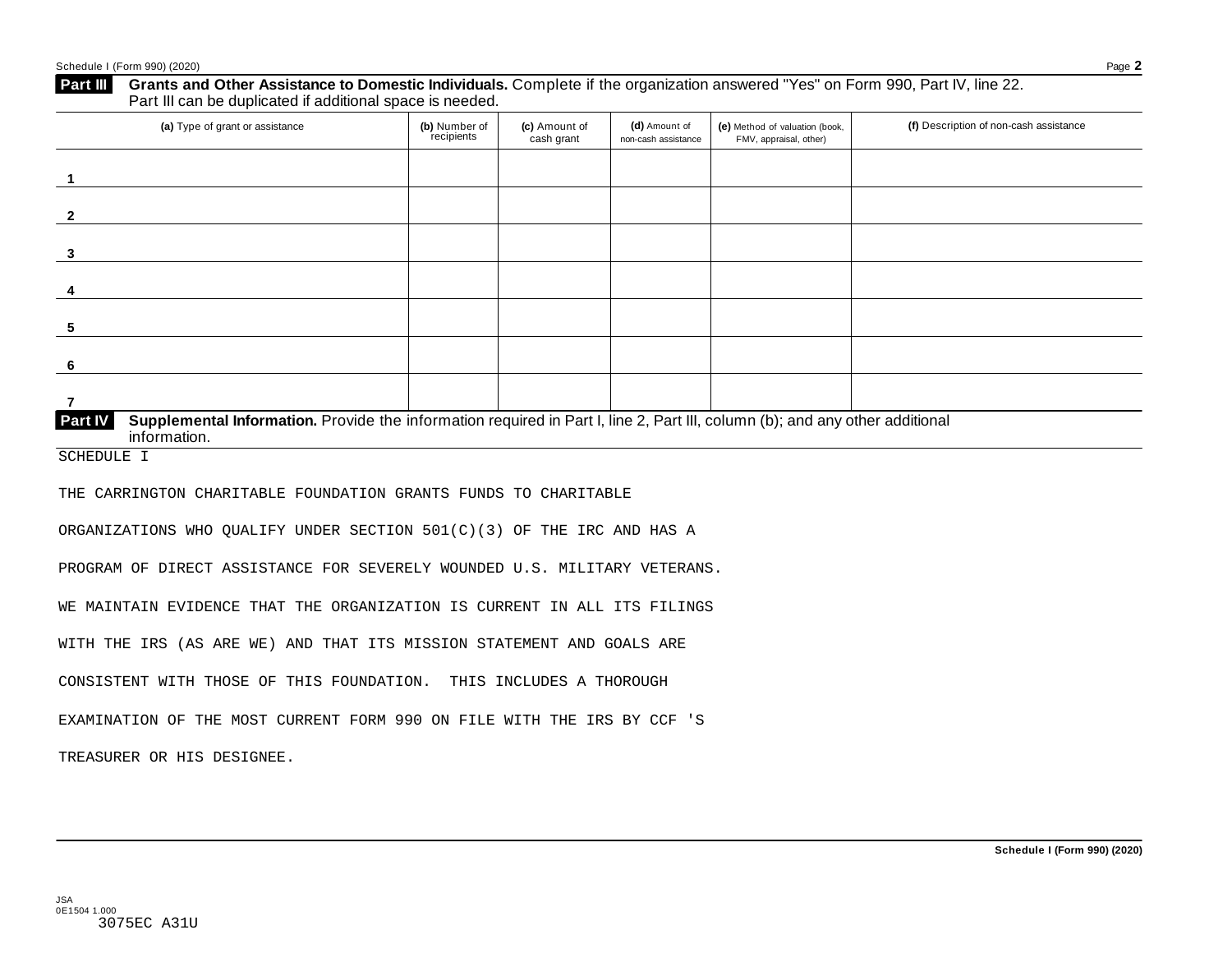# SCHEDULE M<br>
(Form 990) **Solutions**<br>  $\begin{array}{r} \hline \text{SCHEDULEM} \\ \hline \end{array}$  **Solutions**<br>  $\begin{array}{r} \hline \text{OMB No. 1545-0047} \\ \hline \end{array}$

**Department of the Treasury<br>Internal Revenue Service** 

**Examplete** if the organizations answered "Yes" on Form 990, Part Ⅳ, lines 29 or 30. 
<br>
■ **Open to Public Department of the Treasury ▶ Attach to Form 990.**<br>Internal Revenue Service ▶ Go to *www.irs.gov/Form990* for instructions and the latest information.<br>Nome of the organization sumber

Name of the organization **intervalse of the organization intervalse of the organization <b>intervalse of the organization intervalse of the organization intervalse of the organization intervalse of the organization**

### CARRINGTON CHARITABLE FOUNDATION 27-2073758

| Part I       | <b>Types of Property</b>                                                                                           |                                   |                                                                                                                            |                                                                                                                     |                                                              |
|--------------|--------------------------------------------------------------------------------------------------------------------|-----------------------------------|----------------------------------------------------------------------------------------------------------------------------|---------------------------------------------------------------------------------------------------------------------|--------------------------------------------------------------|
|              |                                                                                                                    | (a)<br>Check if<br>applicable     | (b)<br>Number of contributions or<br>items contributed                                                                     | (c)<br>Noncash contribution<br>amounts reported on<br>Form 990, Part VIII, line 1g                                  | (d)<br>Method of determining<br>noncash contribution amounts |
| 1            |                                                                                                                    |                                   | the control of the control of the control of the                                                                           |                                                                                                                     |                                                              |
| $\mathbf{2}$ | Art - Historical treasures                                                                                         | the contract of the contract of   | <u> 1989 - Johann Barn, amerikansk politiker (</u>                                                                         |                                                                                                                     |                                                              |
| 3            |                                                                                                                    |                                   |                                                                                                                            |                                                                                                                     |                                                              |
| 4            | Books and publications <b>contained</b>                                                                            |                                   | <u> 1980 - Johann Barbara, martxa alemaniar arg</u>                                                                        |                                                                                                                     |                                                              |
| 5.           | Clothing and household                                                                                             |                                   |                                                                                                                            |                                                                                                                     |                                                              |
|              |                                                                                                                    |                                   |                                                                                                                            |                                                                                                                     |                                                              |
| 6            |                                                                                                                    |                                   |                                                                                                                            | the control of the control of the control of the control of the control of                                          |                                                              |
| 7            |                                                                                                                    |                                   |                                                                                                                            | the control of the control of the control of the control of the control of                                          |                                                              |
| 8            |                                                                                                                    |                                   |                                                                                                                            | the control of the control of the control of the control of the control of                                          |                                                              |
| 9            | Securities - Publicly traded [                                                                                     | the company of the company of     | <u> 1989 - Johann Stein, mars an deus an deus Angels</u>                                                                   | the control of the control of the control of the control of the control of                                          |                                                              |
| 10           | Securities - Closely held stock                                                                                    |                                   | <u> 1990 - Jan Barbara (j. 1980)</u>                                                                                       |                                                                                                                     |                                                              |
| 11           | Securities - Partnership, LLC,                                                                                     |                                   |                                                                                                                            |                                                                                                                     |                                                              |
|              |                                                                                                                    |                                   | the control of the control of the control of the control of the control of                                                 |                                                                                                                     |                                                              |
| $12 \,$      | Securities - Miscellaneous                                                                                         |                                   |                                                                                                                            |                                                                                                                     |                                                              |
| 13           | Qualified conservation                                                                                             |                                   |                                                                                                                            |                                                                                                                     |                                                              |
|              | contribution - Historic                                                                                            |                                   |                                                                                                                            |                                                                                                                     |                                                              |
|              |                                                                                                                    |                                   |                                                                                                                            |                                                                                                                     |                                                              |
| 14           | Qualified conservation                                                                                             |                                   |                                                                                                                            |                                                                                                                     |                                                              |
|              |                                                                                                                    |                                   |                                                                                                                            |                                                                                                                     |                                                              |
| 15           | Real estate - Residential                                                                                          | the contract of the contract of   | <u> 1989 - Johann Barn, amerikansk politiker (</u>                                                                         |                                                                                                                     |                                                              |
| 16           |                                                                                                                    |                                   |                                                                                                                            | the control of the control of the control of the control of the control of                                          |                                                              |
| 17           |                                                                                                                    |                                   |                                                                                                                            | the control of the control of the control of the control of the control of                                          |                                                              |
| 18           |                                                                                                                    |                                   |                                                                                                                            |                                                                                                                     |                                                              |
| 19           | Food inventory $\ldots \ldots \ldots$ . $\Box$                                                                     |                                   |                                                                                                                            | the control of the control of the control of the control of                                                         |                                                              |
| 20           |                                                                                                                    |                                   |                                                                                                                            | <u> 1989 - Johann Barn, mars ann an t-Amhain an t-Amhain an t-Amhain an t-Amhain an t-Amhain an t-Amhain an t-A</u> |                                                              |
| 21           |                                                                                                                    |                                   |                                                                                                                            | the control of the control of the control of the control of the control of                                          |                                                              |
| 22           |                                                                                                                    |                                   |                                                                                                                            |                                                                                                                     |                                                              |
| 23           |                                                                                                                    |                                   |                                                                                                                            | the control of the control of the control of the control of the control of                                          |                                                              |
| 24           |                                                                                                                    |                                   |                                                                                                                            |                                                                                                                     |                                                              |
| 25           | Other $\blacktriangleright$ ( ATCH 1<br>$\qquad \qquad$ ) $\qquad$                                                 | <b>Contract Contract Contract</b> | 56.<br><u> 1990 - Johann John Store, markin samti samti samti samti samti samti samti samti samti samti samti samti sa</u> | 284,220.                                                                                                            |                                                              |
| 26           | Other $\blacktriangleright$ ( $\_\_\_\_\_\_\_\_\$ )                                                                | <b>Contract Contract Contract</b> | the control of the control of the control of the control of the control of                                                 |                                                                                                                     |                                                              |
| 27           | Other $\blacktriangleright$ ( $\qquad \qquad$ )                                                                    |                                   |                                                                                                                            |                                                                                                                     |                                                              |
|              | 28 Other $\blacktriangleright$ (                                                                                   |                                   |                                                                                                                            |                                                                                                                     |                                                              |
| 29           | Number of Forms 8283 received by the organization during the tax year for contributions for                        |                                   |                                                                                                                            |                                                                                                                     |                                                              |
|              | which the organization completed Form 8283, Part V, Donee Acknowledgement                                          |                                   |                                                                                                                            |                                                                                                                     | 29                                                           |
|              |                                                                                                                    |                                   |                                                                                                                            |                                                                                                                     | <b>Yes</b><br><b>No</b>                                      |
|              | 30a During the year, did the organization receive by contribution any property reported in Part I, lines 1 through |                                   |                                                                                                                            |                                                                                                                     |                                                              |
|              | 28, that it must hold for at least three years from the date of the initial contribution, and which isn't required |                                   |                                                                                                                            |                                                                                                                     |                                                              |
|              |                                                                                                                    |                                   |                                                                                                                            |                                                                                                                     | Χ<br>30a                                                     |
|              | <b>b</b> If "Yes," describe the arrangement in Part II.                                                            |                                   |                                                                                                                            |                                                                                                                     |                                                              |
| 31           | Does the organization have a gift acceptance policy that requires the review of any nonstandard                    |                                   |                                                                                                                            |                                                                                                                     |                                                              |
|              |                                                                                                                    |                                   |                                                                                                                            |                                                                                                                     | Χ<br>31                                                      |
|              | 32a Does the organization hire or use third parties or related organizations to solicit, process, or sell noncash  |                                   |                                                                                                                            |                                                                                                                     |                                                              |
|              |                                                                                                                    |                                   |                                                                                                                            |                                                                                                                     | Χ<br>32a                                                     |
|              | <b>b</b> If "Yes," describe in Part II.                                                                            |                                   |                                                                                                                            |                                                                                                                     |                                                              |
| 33           | If the organization didn't report an amount in column (c) for a type of property for which column (a) is checked,  |                                   |                                                                                                                            |                                                                                                                     |                                                              |
|              | describe in Part II.                                                                                               |                                   |                                                                                                                            |                                                                                                                     |                                                              |

**For Paperwork Reduction Act Notice, see the Instructions for Form 990. Schedule M (Form 990) 2020**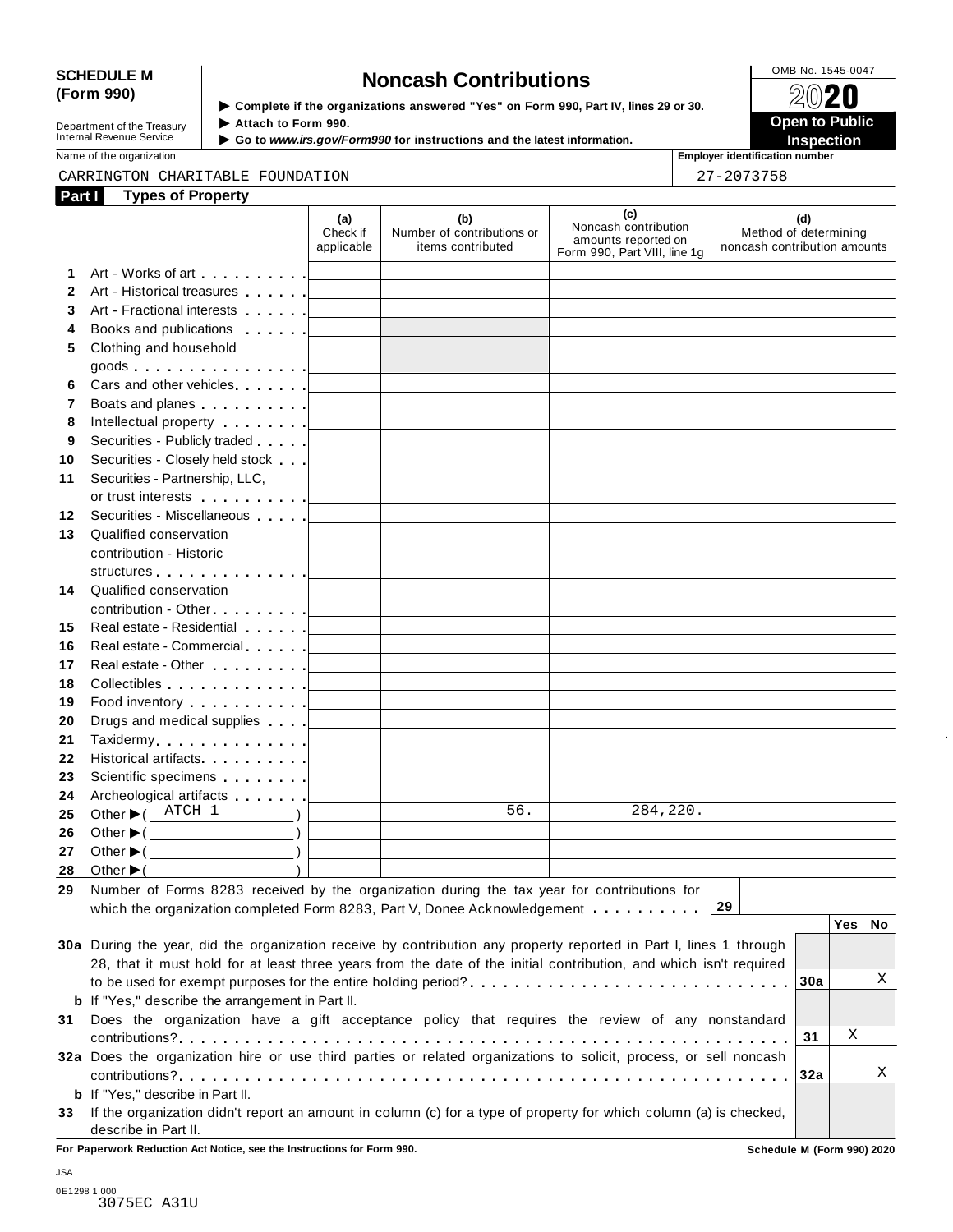<span id="page-29-0"></span>**Part II**

**Supplemental Information.** Provide the information required by Part I, lines 30b, 32b, and 33, and whether the organization is reporting in Part I, column (b), the number of contributions, the number of items received, or a combination of both. Also complete this part for any additional information.

ATTACHMENT 1

### SCHEDULE M, PART I - OTHER NONCASH CONTRIBUTIONS

| DESCRIPTION                  | (A) CHECK | (B) NUMBER OF<br>CONTRIBUTIONS | (C) REVENUES<br>REPORTED | (D) METHOD OF<br>DETERMINING |
|------------------------------|-----------|--------------------------------|--------------------------|------------------------------|
| TRIPS AND TRAVEL AUCTON P    | X         | 8.                             | 170,905.                 | SALES PRICE                  |
| SPORTS OR RECREATION EVEN    | X         | 5.                             | 1,155.                   | SALES PRICE                  |
| DINING & FOOD GIFTS FOR A    | X         | 5.                             | 1,920.                   | SALES PRICE                  |
| HEALTH & LIESURE AUCTION     | X         | 15.                            | 17,745.                  | SALES PRICE                  |
| <b>GOLF AUCTION PACKAGES</b> | X         | 5.                             | 33,220.                  | SALES PRICE                  |
| WINES AND SPIRTS AUCTION     | X         | 11.                            | 23,585.                  | SALES PRICE                  |
| JEWELRY AUCTION PACKAGES     | X         | б.                             | 18,190.                  | SALES PRICE                  |
| PAINTING AUCTION PACKAGE     | X         | $1$ .                          | 17,500.                  | SALES PRICE                  |
| TOTALS                       |           | 56.                            | 284,220.                 |                              |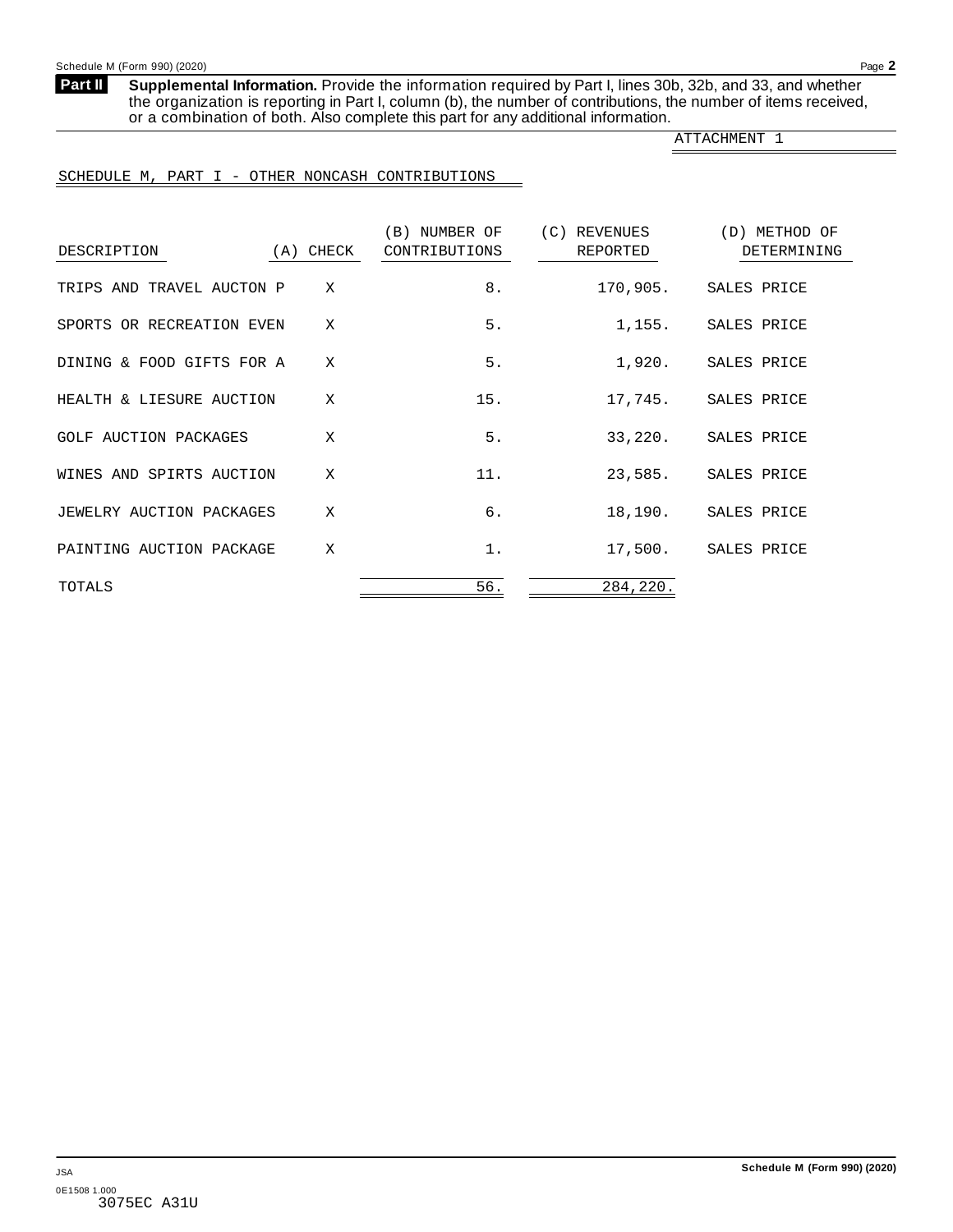### **SCHEDULE O** Supplemental Information to Form 990 or 990-EZ DAMB No. 1545-0047

**(Form 990 or 990-EZ) Complete to provide information for responses to specific questions on** plete to provide information for responses to specific questions on  $\bigotimes_{\mathbb{Z}}\mathbb{Q}$  20 **EVECT**<br>
Attach to Form 990 or 990-EZ.<br>
and the Communication of the Communication of the Communication of the Communication of the Communication of the Communication of the Communication of the Communication of the Commu Department of the Treasury <br>Depen to Public<br>Name of the organization<br>Name of the organization<br>Name of the organization<br>Name of the organization number<br>Name of the organization number



27-2073758

Department of the Treasury<br>Internal Revenue Service

| <b>INGHITY OF THE UITSUITE CITY</b> |  |  |
|-------------------------------------|--|--|
| CARRINGTON CHARITABLE FOUNDATION    |  |  |

FORM 990, PART VI, SECTION B, LINE 12C:

THE FOUNDATION HAS NO EMPLOYEES, ONLY VOLUNTEER DIRECTORS AND OFFICERS WHO ARE ASSOCIATED WITH, OR EMPLOYEES OF, ONE OF 16 COMPANIES IN THE COMBINED "CARRINGTON FAMILY OF COMPANIES". AS SUCH, EACH VOLUNTEER IS GOVERNED BY CONFLICT OF INTEREST POLICIES, ETHICIAL/PROFESSIONAL STANDARDS, AND ACCOUNTABILITY, INCLUDED BEING BONDED, UNDER THEIR EMPLOYMENT TERMS WITH A CARRINGTON "FOR-PROFIT" COMPANY. THE EXECUTIVE VP OF HUMAN RESOURCES FOR ALL CARRINGTON COMPANIES SERVES AS A VOLUNTEER OFFICER FOR THE CCF FOUNDATION, IN PART TO ASSURE ALL INVOLVED, INCLUDING THE CCF DIRECTORS THAT THE SAME HIGH PROFESSIONAL STANDARDS EMPLOYED IN THE FOR-PROFIT COMPANIES ARE APPLIED WHEN VOLUNTEERING FOR CCF ACTIVITIES AND GOVERNANCE. THAT WOULD INCLUDE ALL MATTERS OF POTENTIAL CONFLICTS, DISCLOSURE, DUE DILIGENCE, DOCUMENT RETENTION AND ACCESSABILITY AS WELL AS AN ABILITY TO REPORT ANY DEVIATION FROM THOSE POLICIES. WITH NO EMPLOYEES, CCF DOES NOT HAVE IT'S OWN POLICIES, RATHER IT MONITORS THIS TYPE OF PROFESSIONAL CONDUCT VIA THE REGULAR EMPLOYMENT CHANNELS WITHIN THE CARRINGTON FAMILY OF COMPANIES.

FORM 990, PART VI, SECTION C, LINE 19:

THE ORGANIZATION'S FINANCIAL STATEMENT ARE AVAILABLE ON ITS WEBSITE AND ALSO MADE AVAILABLE UPON REQUEST. THE ORGANIZATION DOES NOT MAKE ITS GOVERNING DOCUMENTS OR CONFLICT OF INTEREST POLICY PUBLIC.

FORM 990, PART VII - COMPENSATION

CCF IS A 100% VOLUNTEER MANAGED AND OPERATED ORGANIZATION. ALL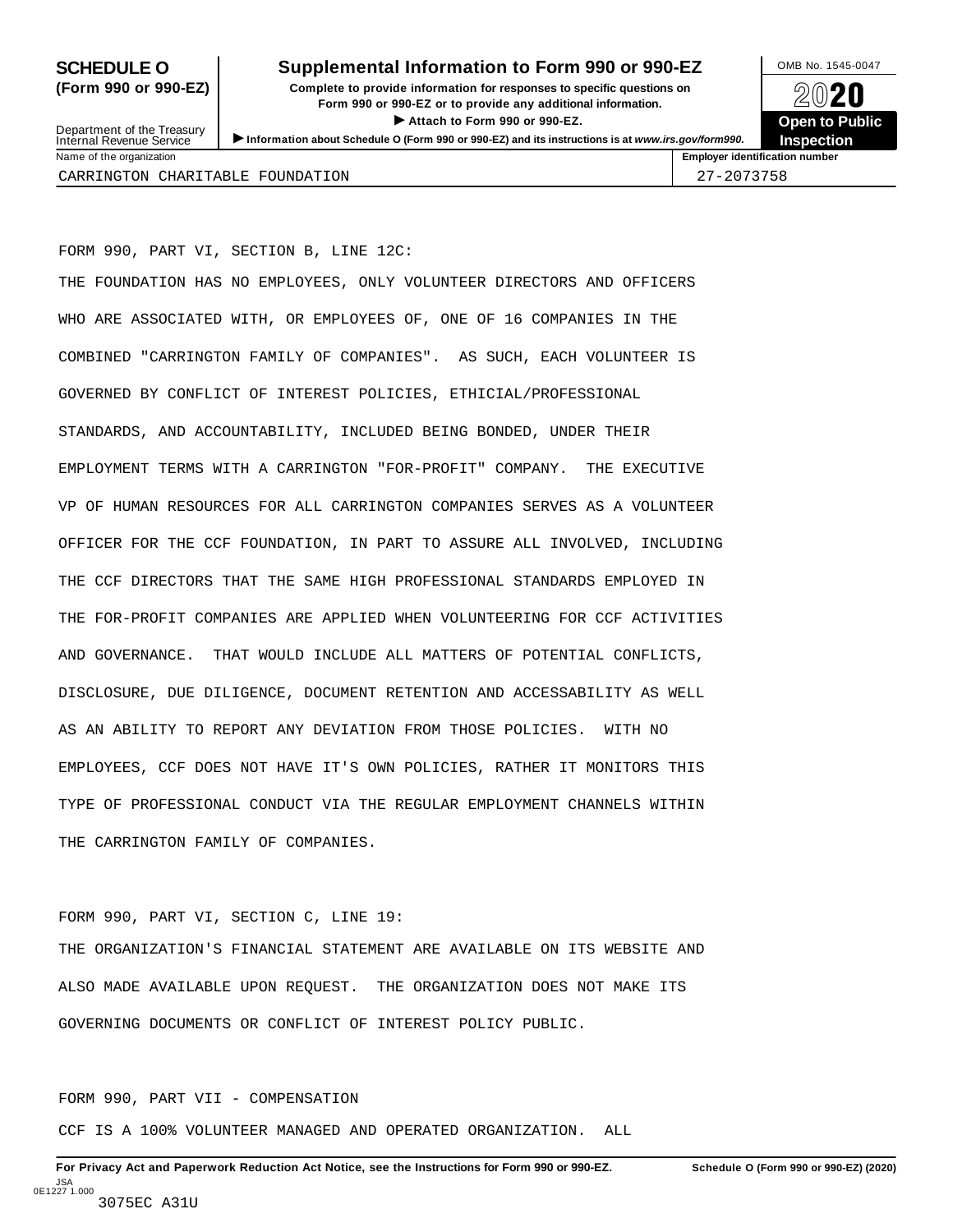| Schedule O (Form 990 or 990-EZ) 2020 |                                       | Page $\blacktriangle$ |
|--------------------------------------|---------------------------------------|-----------------------|
| Name of the organization             | <b>Employer identification number</b> |                       |
| CARRINGTON CHARITABLE FOUNDATION     | 27-2073758                            |                       |

VOLUNTEERS PERFORM SERVICES FOR CCF ON THEIR OWN PERSONAL TIME, AND WITHOUT ANY COMPENSATION, EXPENSE ALLOWANCE OR PRIVILEGE, MONETARY OR OTHERWISE, OTHER THAN THE OPPORTUNITY TO BE INVOLVED IN CCF AND THE COMMUNITY IT SERVES. CCF ITSELF HAS NO EMPLOYEES AND ALMOST NO OVERHEAD OTHER THAN THAT DONATED BY THE CARRINGTON FAMILY OF COMPANIES AND SHOWN IN THE AUDITED FINANCIAL STATEMENTS PURSUANT THE GAAP REQUIREMENTS OF ASC958. THE GREATER CARRINGTON FAMILY OF COMPANIES ALSO GENERALLY SUPPORTS THE MISC. OFFICE SUPPLIES AND ADMINISTRATIVE NEEDS OF THE FOUNDATION. THE AUDITED FINANCIAL STATEMENTS SHOW THAT THE SUM TOTAL OF THE VOLUNTEER TIME AND THE SUPPORTED EXPENSES AND USE OF FACILITIES DONATED VIA THE CARRINGTON COMPANIES WAS \$360,691 AND \$448,874 IN 2020 AND 2019 RESPECTIVELY.

### FORM 990, PART XI, LINE 9

CONTRIBUTED SERVICES: CCF, INC. RECEIVES SERVICES FROM OVER 400 VOLUNTEERS AND THE USE OF FACILITIES FROM VIRTUALLY ALL OF THE COMPANIES COMPRISING THE "CARRINGTON FAMILY OF COMPANIES" AS DESCRIBED ELSEWHERE HEREIN. AS DISCLOSED IN THE AUDITED FINANCIAL STATEMENTS, THOSE SERVICES, TOTALING \$360,691 ARE "GROSSED UP" ON THE AUDITED FINANCIAL STATEMENT SHOWING THE AMOUNT CONTRIBUTED BOTH AS A DONATION IN KIND, AND AS AN EXPENSE OF OPERATING THE FOUNDATION. NEITHER THE DONATED SERVICES OR THEIR PARALLEL EXPENSE ARE REQUIRED FOR TAX REPORTING PURPOSES, THUS THE INCOME AND THE EXPENSE IN THE SAME AMOUNT ARE NETTED OUT AND NOT REPORTED IN ALL YEARS SINCE INCEPTION. THE AUDITED FINANCIAL STATEMENTS INCLUDED AN AMOUNT OF \$41,960 RELATED TO UNCOLLECTED PLEDGE RECEIVABLES FROM PRIOR YEARS.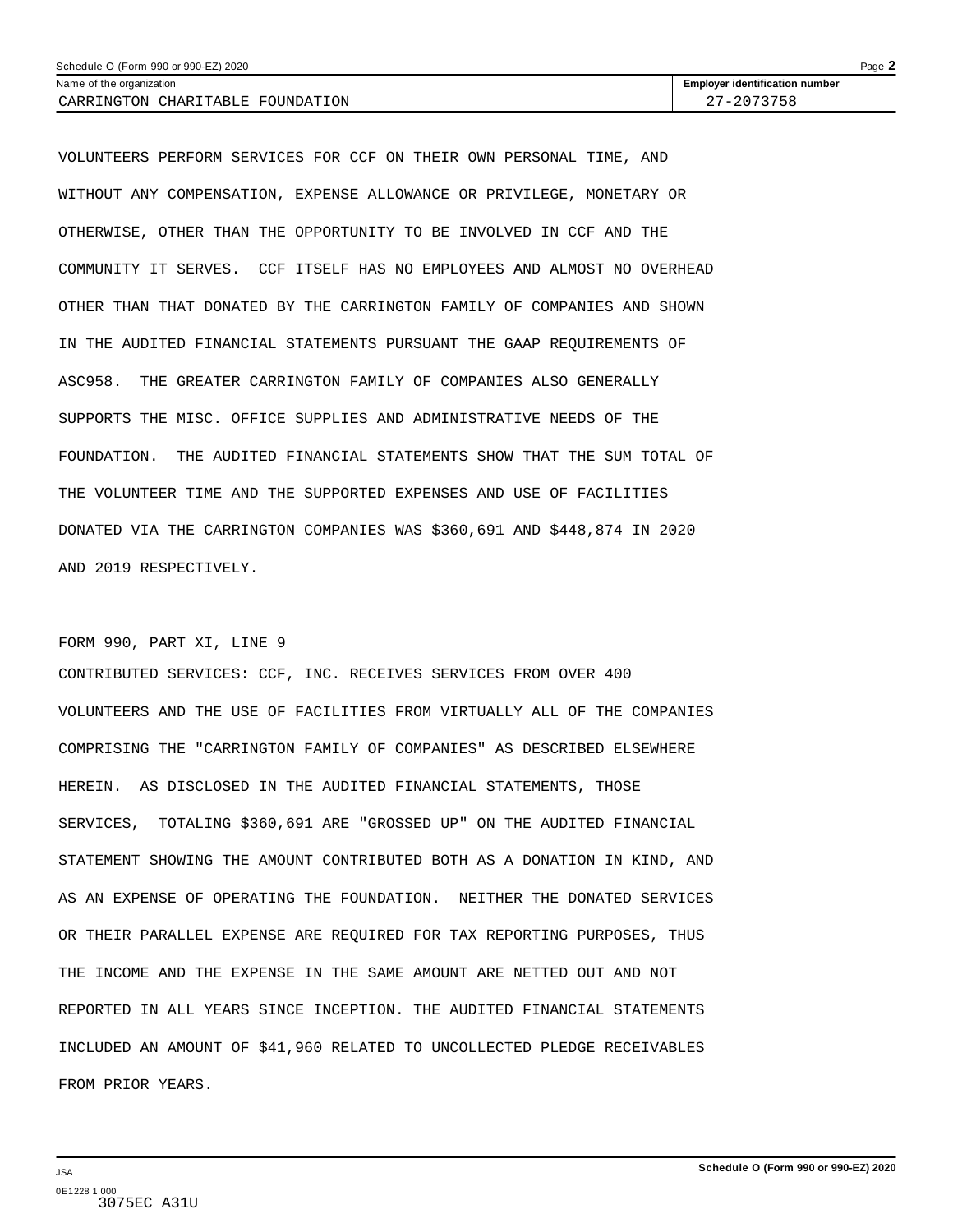<span id="page-32-0"></span>

| Schedule O (Form 990 or 990-EZ) 2020<br>Name of the organization          | Page 2<br><b>Employer identification number</b> |
|---------------------------------------------------------------------------|-------------------------------------------------|
| CARRINGTON CHARITABLE FOUNDATION                                          | 27-2073758                                      |
| FORM 990, PART III, LINE 1 - ORGANIZATION'S MISSION                       | ATTACHMENT 1                                    |
| CCF'S OBJECTIVE IS TO WORK TOGETHER AS A COMMUNITY OF SUPPORT FOR         |                                                 |
| RECOGNIZED CHARITABLE ORGANIZATIONS PRESENTED TO CCF BY THE EMPLOYEES     |                                                 |
| AND ASSOCIATES OF THE CARRINGTON FAMILY OF COMPANIES.<br>CCF<br>WILL SEEK |                                                 |
| TO RAISE FUNDS FOR THE ORGANIZATIONS IT SUPPORTS AND TO SOLICIT AND       |                                                 |
| FACILITATE THE VOLUNTEER ACTIVITIES OF ALMOST 4,000 EMPLOYEES AND         |                                                 |
| ASSOCIATES IN THE VARIOUS CARRINGTON AFFILIATED COMPANIES                 |                                                 |

VOLUNTEERING IN THE COMMUNITIES. OUR VETERAN FOCUSED SIGNATURE

PROGRAMS FOCUS ON PROVIDING MOBILITY, STABILITY, PURPOSE AND

PROSPERITY FOR VETERANS RETURNING FROM THE POST 9/11 CONFLICT BATTLEFIELDS. THROUGH THESE PROGRAMS, THE FOUNDATION HONORS THE SACRIFICES OF OUR NATION'S SERVICEMEN AND WOMEN WHO HAVE DEDICATED THEIR LIVES TO PROTECTING OUR COUNTRYS FREEDOM.

ATTACHMENT 2

### FORM 990, PART III - PROGRAM SERVICE, LINE 4A

THE FOUNDATION'S MILITARY VETERAN-FOCUSED SIGNATURE PROGRAMS OFFER DIVERSE SUPPORT FOR U.S. MILITARY VETERANS BY PROVIDING SUPPORT UNDER THE PRINCIPLES OF MOBILITY, STABILITY, PURPOSE AND PROSPERITY. CCF PROVIDES MOBILITY BY FINANCIALLY SUPPORTING THE VETERAN'S AIRLIFT COMMAND, ENSURING STABILITY BY BUILDING AND/OR RETROFITTING CUSTOM, ADAPTIVE HOMES FOR INJURED MILITARY VETERANS THROUGH CARRINGTON HOUSE, AND PROMOTES PURPOSE AND PROSPERITY BY PROVIDING MILITARY VETERANS WITH NEW ENTREPRENEURSHIP OPPORTUNITIES AND SUPPORTING OTHER NONPROFITS FOCUSED ON ASSISTING OUR MILITARY VETERANS' RETURN TO CIVILIAN LIFE. CARRINGTON HOUSE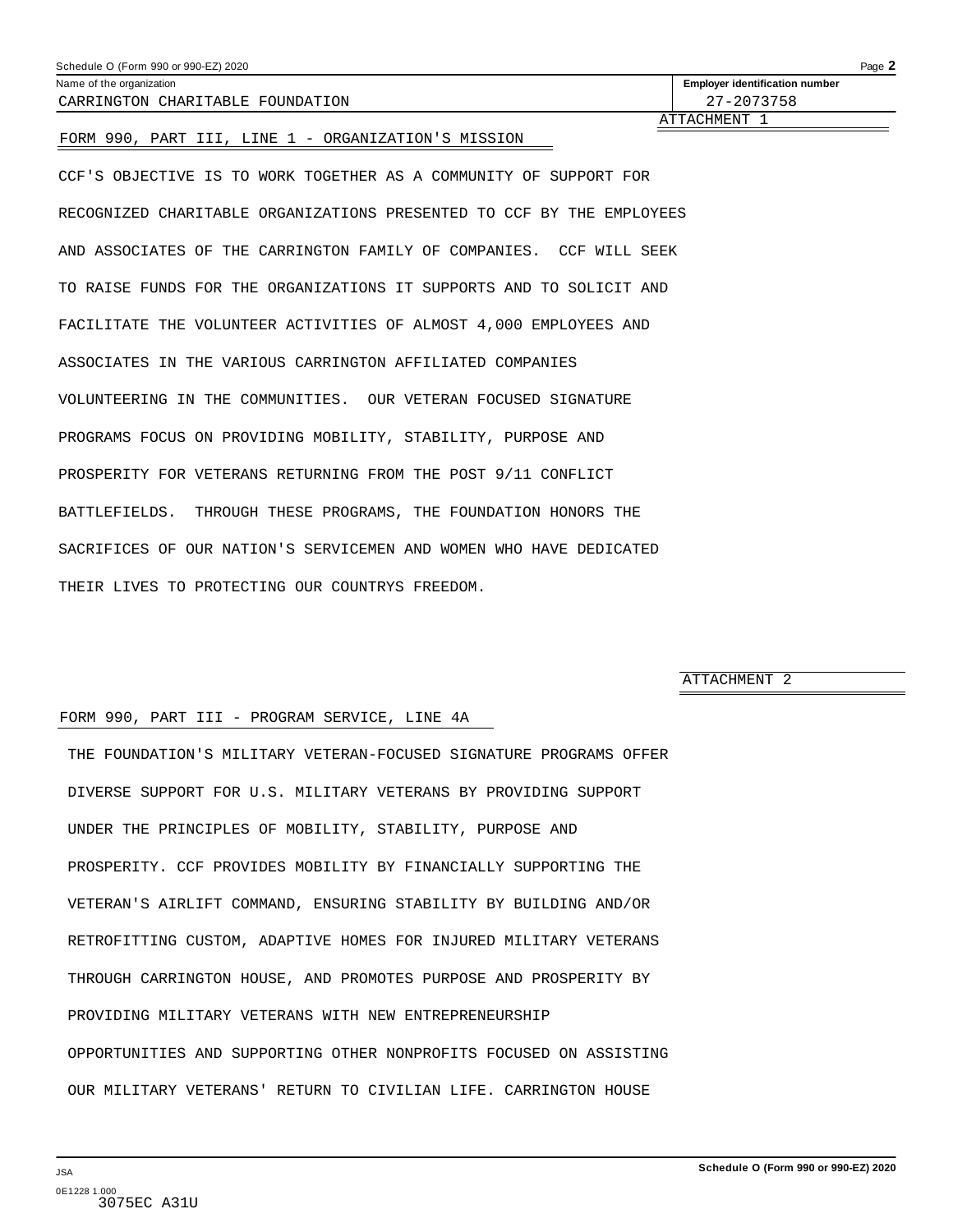<span id="page-33-0"></span>Name of the organization **intervalse of the organization <b>intervalse of the organization intervalse of the organization intervalse of the organization intervalse of the organization number** CARRINGTON CHARITABLE FOUNDATION 27-2073758

ATTACHMENT 2 (CONT'D)

PROVIDES WOUNDED MILITARY VETERANS OF THE IRAQ AND AFGHANISTAN CONFLICTS A HOME TO MAKE THEIR OWN AND MODIFIED TO THEIR PARTICULAR NEEDS. IN 2017,THE FOUNDATION LAUNCHED A PROGRAM TO GRANT NEW OR SUBSTANTIALLY MODIFIED AND INDIVIDUALLY ADAPTED RETROFITTED HOMES TO QUALIFYING WOUNDED MILITARY VETERAN FAMILIES, TO ENABLE THE WOUNDED MILITARY VETERANS AND THEIR FAMILIES TO LIVE INDEPENDENTLY AND OVERCOME THE NEW CHALLENGES IN THEIR LIVES RESULTING FROM THEIR INJURIES SUSTAINED WHILE SERVING OUR COUNTRY. EACH HOME IS DESIGNED TO MEET THE SPECIAL NEEDS OF EACH SEVERELY WOUNDED MILITARY VETERAN AND THEIR FAMILY.

FORM 990, PART VI, LINE 17 - STATES

AL,AK,AR,CA,CO,CT,

FL,GA,HI,IL,IN,KS,KY,ME,MD,MA,MI,

MN,MS,NH,NJ,NM,NY,NC,OH,OK,OR,PA,

RI,SC,TN,UT,VA,WA,WV,WI,

| FORM 990, PART IX - OTHER EXPENSES |                          |                                   | ATTACHMENT 4                                                       |  |
|------------------------------------|--------------------------|-----------------------------------|--------------------------------------------------------------------|--|
| DESCRIPTION                        | (A)<br>TOTAL<br>EXPENSES | $\Box$<br>PROGRAM<br>SERVICE EXP. | (D)<br>(C)<br>MANAGEMENT<br>FUNDRAISING<br>AND GENERAL<br>EXPENSES |  |
| VETERAN HOME CONSTRUCTION EXP      | 1,238,270.               | 1,238,270.                        |                                                                    |  |
| TOTALS                             | 1,238,270.               | 1,238,270.                        |                                                                    |  |

ATTACHMENT 3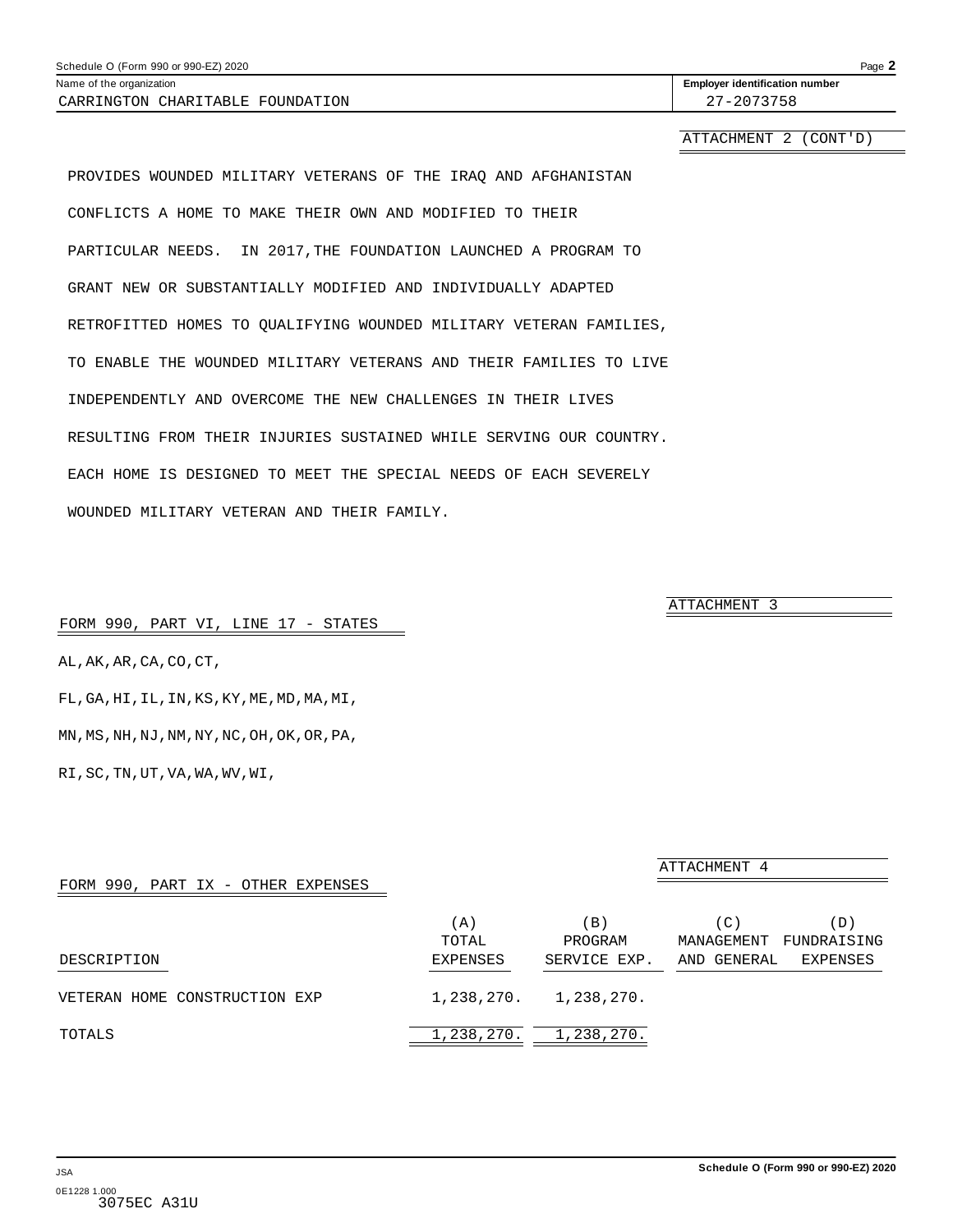<span id="page-34-0"></span>

| Schedule O (Form 990 or 990-EZ) 2020                     |            | Page 2                                |
|----------------------------------------------------------|------------|---------------------------------------|
| Name of the organization                                 |            | <b>Employer identification number</b> |
| CARRINGTON CHARITABLE FOUNDATION                         |            | 27-2073758                            |
|                                                          |            | ATTACHMENT 5                          |
| FORM 990, PART X - PREPAID EXPENSES AND DEFERRED CHARGES |            |                                       |
|                                                          | BEGINNING  | ENDING                                |
| DESCRIPTION                                              | BOOK VALUE | BOOK VALUE                            |

TOTALS 69,045. 167,834.

PREPAID EXPENSES 69,045. 167,834.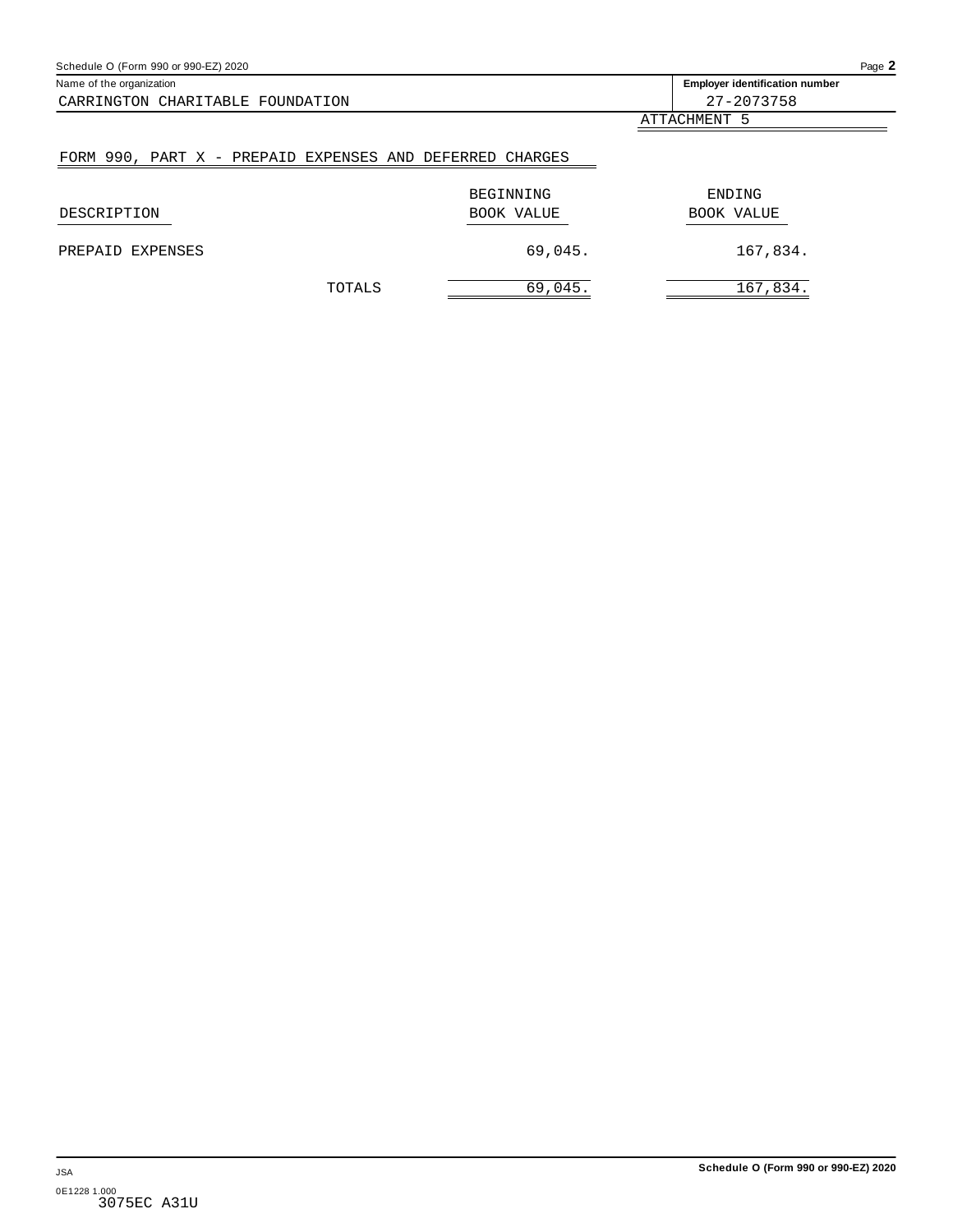## OMB No. 1545-0047 **SCHEDULE R (Form 990) Related Organizations and Unrelated Partnerships**

 $\triangleright$  Complete if the organization answered "Yes" on Form 990, Part IV, line 33, 34, 35b, 36, or 37.  $\angle$  **COLO**<br>  $\angle$  Attach to Form 990.<br>  $\angle$  Attach to Form 990.

Department of the Treasury<br>
Internal Revenue Service<br>
Name of the organization<br>
Name of the organization<br>
Name of the organization<br> **Name of the organization** 

Department of the Treasury<br>Internal Revenue Service

CARRINGTON CHARITABLE FOUNDATION 27-2073758

### **Part I Identification of Disregarded Entities.** Complete if the organization answered "Yes" on Form 990, Part IV, line 33.

| (a)<br>Name, address, and EIN (if applicable) of disregarded entity | (b)<br>Primary activity | (c)<br>Legal domicile (state<br>or foreign country) | (d)<br>Total income | (e)<br>End-of-year assets | (f)<br>Direct controlling<br>entity |
|---------------------------------------------------------------------|-------------------------|-----------------------------------------------------|---------------------|---------------------------|-------------------------------------|
| (1) CARRINGTON HOUSE, LLC                                           |                         |                                                     |                     |                           |                                     |
| 25 ENTERPRISE - 5TH FLOOR<br>ALISO VIEJO, CA 92656                  | HOLD TITLE              | CA                                                  |                     |                           | $0.1$ CCF, INC                      |
| 46-4591403<br>(2) CARRINGTON HOUSE PROPERTY DONATION CO LL          |                         |                                                     |                     |                           |                                     |
| 25 ENTERPRISE - 5TH FLOOR<br>ALISO VIEJO, CA 92656                  | DONATIONS               | DE                                                  |                     |                           | $223,911.$ CCF, INC                 |
| (3)                                                                 |                         |                                                     |                     |                           |                                     |
|                                                                     |                         |                                                     |                     |                           |                                     |
| (4)                                                                 |                         |                                                     |                     |                           |                                     |
|                                                                     |                         |                                                     |                     |                           |                                     |
| (5)                                                                 |                         |                                                     |                     |                           |                                     |
|                                                                     |                         |                                                     |                     |                           |                                     |
| (6)                                                                 |                         |                                                     |                     |                           |                                     |
|                                                                     |                         |                                                     |                     |                           |                                     |

**Identification of Related Tax-Exempt Organizations.** Complete if the organization answered "Yes" on Form 990, Part IV, line 34, because it had **Part II** one or more related tax-exempt organizations during the tax year.

| (a)<br>Name, address, and EIN of related organization | (b)<br>Primary activity | (c)<br>Legal domicile (state<br>or foreign country) | (d)<br>Exempt Code section | (e)<br>Public charity status<br>(if section $501(c)(3)$ ) | (f)<br>Direct controlling<br>entity | (g)<br>Section $\frac{87}{2}$ (b)(13)<br>controlled<br>entity? |           |  |
|-------------------------------------------------------|-------------------------|-----------------------------------------------------|----------------------------|-----------------------------------------------------------|-------------------------------------|----------------------------------------------------------------|-----------|--|
|                                                       |                         |                                                     |                            |                                                           |                                     | Yes                                                            | <b>No</b> |  |
| (1)                                                   |                         |                                                     |                            |                                                           |                                     |                                                                |           |  |
| (2)                                                   |                         |                                                     |                            |                                                           |                                     |                                                                |           |  |
| (3)                                                   |                         |                                                     |                            |                                                           |                                     |                                                                |           |  |
| (4)                                                   |                         |                                                     |                            |                                                           |                                     |                                                                |           |  |
| (5)                                                   |                         |                                                     |                            |                                                           |                                     |                                                                |           |  |
| (6)                                                   |                         |                                                     |                            |                                                           |                                     |                                                                |           |  |
| (7)                                                   |                         |                                                     |                            |                                                           |                                     |                                                                |           |  |

**For Paperwork Reduction Act Notice, see the Instructions for Form 990. Schedule R (Form 990) 2020**

**Inspection**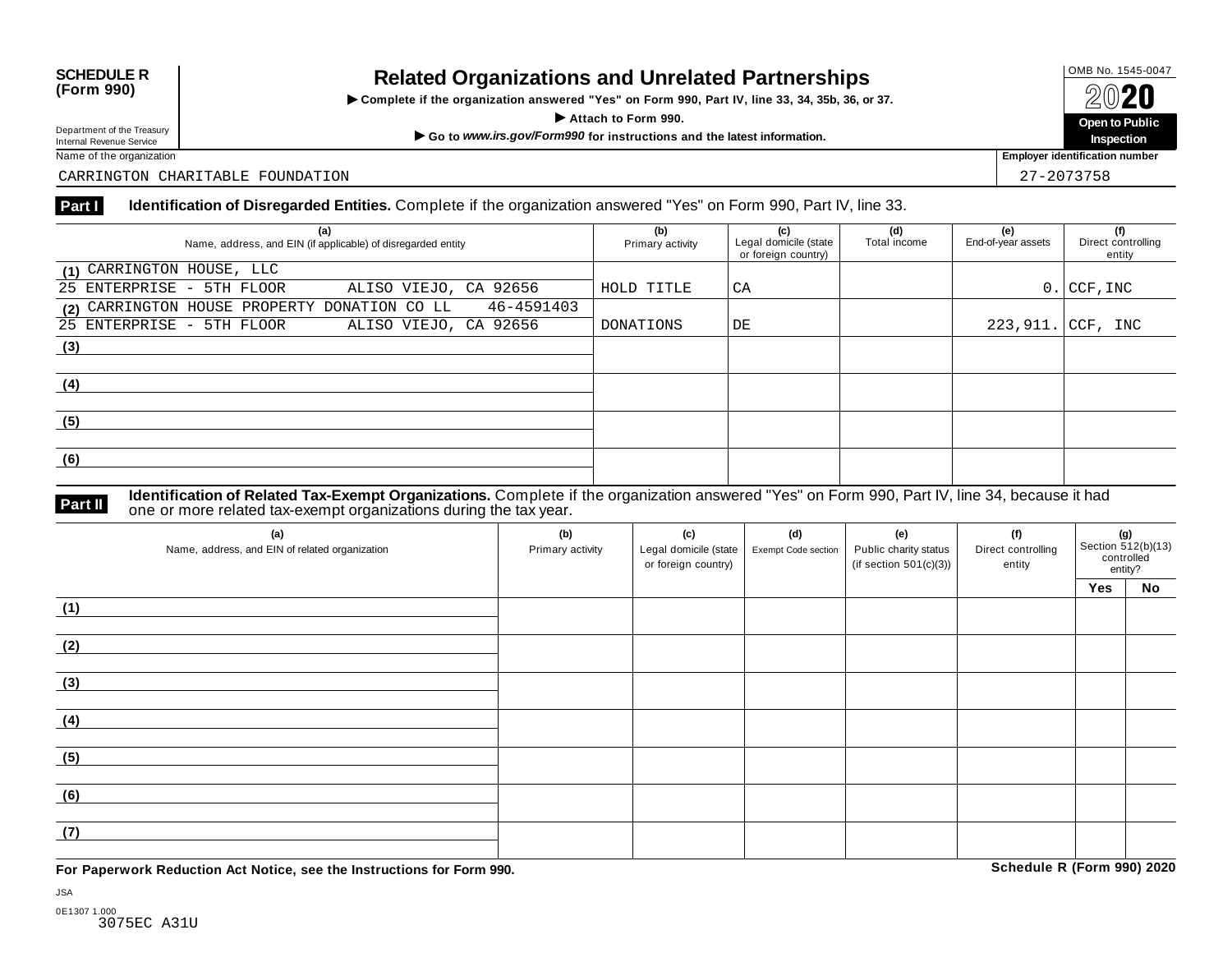Schedule <sup>R</sup> (Form 990) <sup>2020</sup> Page **2**

**Part III** Identification of Related Organizations Taxable as a Partnership. Complete if the organization answered "Yes" on Form 990, Part IV, line 34,<br>because it had one or more related organizations treated as a partners

| (a)<br>Name, address, and EIN of<br>related organization | (b)<br>Primary activity | (c)<br>Legal<br>domicile<br>(state or<br>foreign<br>country) | (d)<br>Direct controlling<br>entity | (e)<br>Predominant<br>income (related,<br>unrelated,<br>excluded from<br>$\frac{3}{10}$ tax under<br>sections 512 - 514) | (f)<br>Share of total<br>income | (g)<br>Share of end-of-<br>year assets | (h)<br>Disproportionate<br>allocations? | (i)<br>Code V - UBI<br>amount in box 20<br>of Schedule K-1<br>(Form 1065) | (i)<br>General or<br>managing<br>partner? | (k)<br>Percentage<br>ownership |
|----------------------------------------------------------|-------------------------|--------------------------------------------------------------|-------------------------------------|--------------------------------------------------------------------------------------------------------------------------|---------------------------------|----------------------------------------|-----------------------------------------|---------------------------------------------------------------------------|-------------------------------------------|--------------------------------|
|                                                          |                         |                                                              |                                     |                                                                                                                          |                                 |                                        | Yes No                                  |                                                                           | Yes No                                    |                                |
| (1)                                                      |                         |                                                              |                                     |                                                                                                                          |                                 |                                        |                                         |                                                                           |                                           |                                |
| (2)                                                      |                         |                                                              |                                     |                                                                                                                          |                                 |                                        |                                         |                                                                           |                                           |                                |
| (3)                                                      |                         |                                                              |                                     |                                                                                                                          |                                 |                                        |                                         |                                                                           |                                           |                                |
| (4)                                                      |                         |                                                              |                                     |                                                                                                                          |                                 |                                        |                                         |                                                                           |                                           |                                |
| (5)                                                      |                         |                                                              |                                     |                                                                                                                          |                                 |                                        |                                         |                                                                           |                                           |                                |
| (6)                                                      |                         |                                                              |                                     |                                                                                                                          |                                 |                                        |                                         |                                                                           |                                           |                                |
| (7)                                                      |                         |                                                              |                                     |                                                                                                                          |                                 |                                        |                                         |                                                                           |                                           |                                |

# **Part IV** Identification of Related Organizations Taxable as a Corporation or Trust. Complete if the organization answered "Yes" on Form 990, Part IV,<br>line 34, because it had one or more related organizations treated as a

| (a)<br>Name, address, and EIN of related organization | (b)<br>Primary activity | (c)<br>Legal domicile<br>(state or foreign<br>country) | (d)<br>Direct controlling<br>entity | (e)<br>Type of entity<br>(C corp, S corp, or trust) | (f)<br>Share of total<br>income | (g) (h) $\frac{1}{\sqrt{3}}$ (i) $\frac{1}{\sqrt{3}}$ (i) $\frac{1}{\sqrt{3}}$ (i) $\frac{1}{\sqrt{3}}$ (b) $\frac{1}{\sqrt{3}}$ (c) $\frac{1}{\sqrt{3}}$ (c) $\frac{1}{\sqrt{3}}$ (c) $\frac{1}{\sqrt{3}}$ (c) $\frac{1}{\sqrt{3}}$ (c) $\frac{1}{\sqrt{3}}$ (c) $\frac{1}{\sqrt{3}}$ (c) $\frac{1}{\sqrt{3}}$ (c) $\frac{1}{\sqrt{$ |        |  |
|-------------------------------------------------------|-------------------------|--------------------------------------------------------|-------------------------------------|-----------------------------------------------------|---------------------------------|---------------------------------------------------------------------------------------------------------------------------------------------------------------------------------------------------------------------------------------------------------------------------------------------------------------------------------------|--------|--|
| (1)                                                   |                         |                                                        |                                     |                                                     |                                 |                                                                                                                                                                                                                                                                                                                                       | Yes No |  |
|                                                       |                         |                                                        |                                     |                                                     |                                 |                                                                                                                                                                                                                                                                                                                                       |        |  |
| (2)                                                   |                         |                                                        |                                     |                                                     |                                 |                                                                                                                                                                                                                                                                                                                                       |        |  |
| (3)                                                   |                         |                                                        |                                     |                                                     |                                 |                                                                                                                                                                                                                                                                                                                                       |        |  |
| (4)                                                   |                         |                                                        |                                     |                                                     |                                 |                                                                                                                                                                                                                                                                                                                                       |        |  |
| (5)                                                   |                         |                                                        |                                     |                                                     |                                 |                                                                                                                                                                                                                                                                                                                                       |        |  |
| (6)                                                   |                         |                                                        |                                     |                                                     |                                 |                                                                                                                                                                                                                                                                                                                                       |        |  |
| (7)                                                   |                         |                                                        |                                     |                                                     |                                 |                                                                                                                                                                                                                                                                                                                                       |        |  |

JSA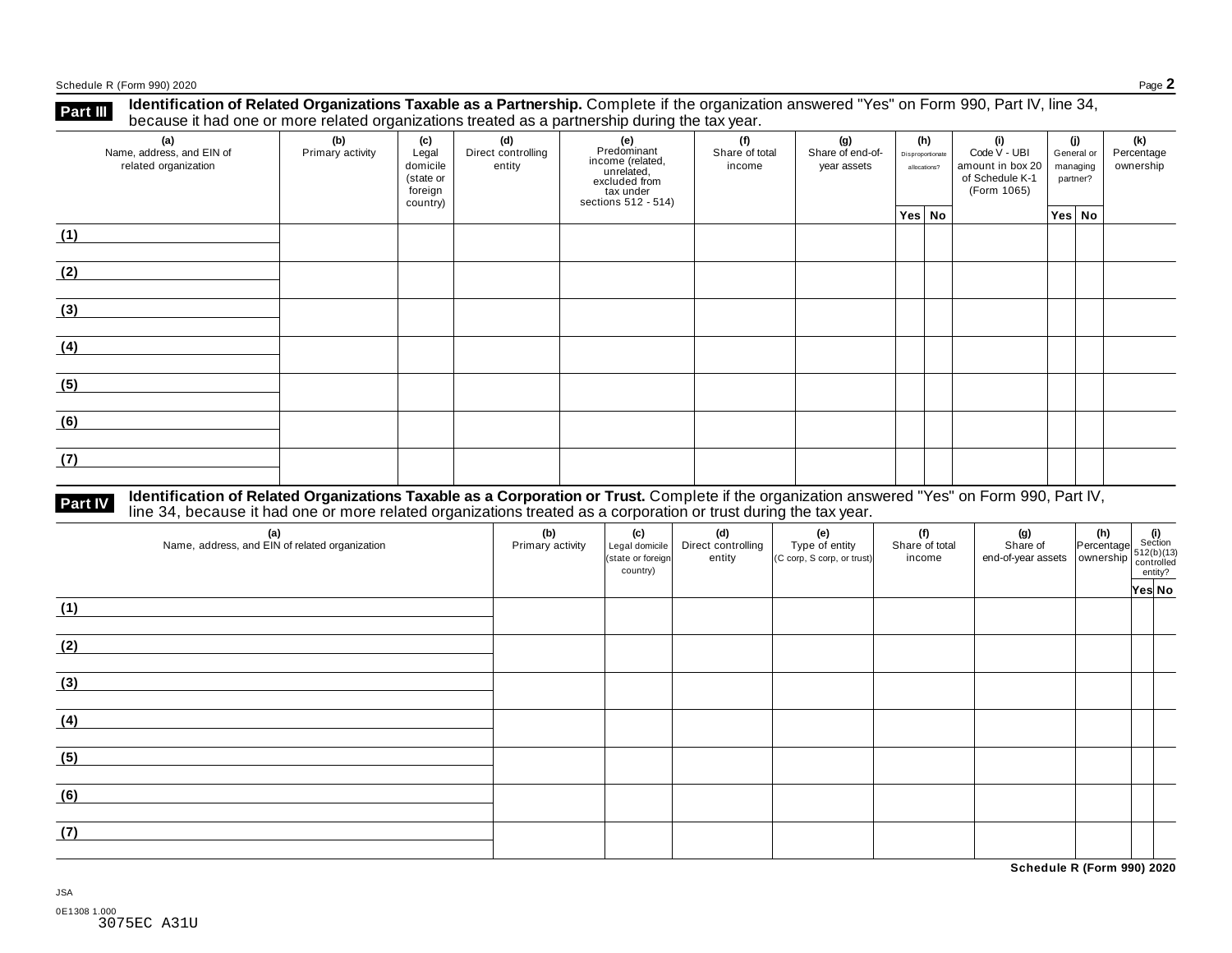| Note: Complete line 1 if any entity is listed in Parts II, III, or IV of this schedule.                                                                                                      |             |                 |                            | Yes No |
|----------------------------------------------------------------------------------------------------------------------------------------------------------------------------------------------|-------------|-----------------|----------------------------|--------|
| During the tax year, did the organization engage in any of the following transactions with one or more related organizations listed in Parts II-IV?<br>1.                                    |             |                 |                            |        |
| a                                                                                                                                                                                            |             |                 | 1a                         |        |
| b                                                                                                                                                                                            |             |                 | 1 <sub>b</sub>             |        |
|                                                                                                                                                                                              |             |                 | 1 <sub>c</sub>             |        |
|                                                                                                                                                                                              |             |                 | 1 <sub>d</sub>             |        |
|                                                                                                                                                                                              |             |                 | 1e                         |        |
|                                                                                                                                                                                              |             |                 |                            |        |
| f                                                                                                                                                                                            |             |                 | 1f                         |        |
| q                                                                                                                                                                                            |             |                 | 1g                         |        |
| h                                                                                                                                                                                            |             |                 | 1h                         |        |
|                                                                                                                                                                                              |             |                 | 11                         |        |
|                                                                                                                                                                                              |             |                 | 1j                         |        |
|                                                                                                                                                                                              |             |                 |                            |        |
|                                                                                                                                                                                              |             |                 | 1k                         |        |
|                                                                                                                                                                                              |             |                 | 11                         |        |
| m                                                                                                                                                                                            |             |                 | 1 m                        |        |
| n                                                                                                                                                                                            |             |                 | 1n                         |        |
|                                                                                                                                                                                              |             |                 | 1o                         |        |
|                                                                                                                                                                                              |             |                 |                            |        |
| D                                                                                                                                                                                            |             |                 | 1p                         |        |
| q                                                                                                                                                                                            |             |                 | 1q                         |        |
|                                                                                                                                                                                              |             |                 |                            |        |
|                                                                                                                                                                                              |             |                 | 1r                         |        |
|                                                                                                                                                                                              |             |                 | 1s                         |        |
| If the answer to any of the above is "Yes," see the instructions for information on who must complete this line, including covered relationships and transaction thresholds.<br>$\mathbf{2}$ |             |                 |                            |        |
|                                                                                                                                                                                              |             |                 |                            |        |
| (a)                                                                                                                                                                                          | (b)         | (c)             | (d)                        |        |
| Name of related organization                                                                                                                                                                 | Transaction | Amount involved | Method of determining      |        |
|                                                                                                                                                                                              | $type(a-s)$ |                 | amount involved            |        |
|                                                                                                                                                                                              |             |                 |                            |        |
|                                                                                                                                                                                              |             |                 |                            |        |
|                                                                                                                                                                                              |             |                 |                            |        |
|                                                                                                                                                                                              |             |                 |                            |        |
|                                                                                                                                                                                              |             |                 |                            |        |
|                                                                                                                                                                                              |             |                 |                            |        |
| (1)<br>(2)<br>(3)<br>(4)<br>(5)<br>(6)                                                                                                                                                       |             |                 |                            |        |
|                                                                                                                                                                                              |             |                 | Schedule R (Form 990) 2020 |        |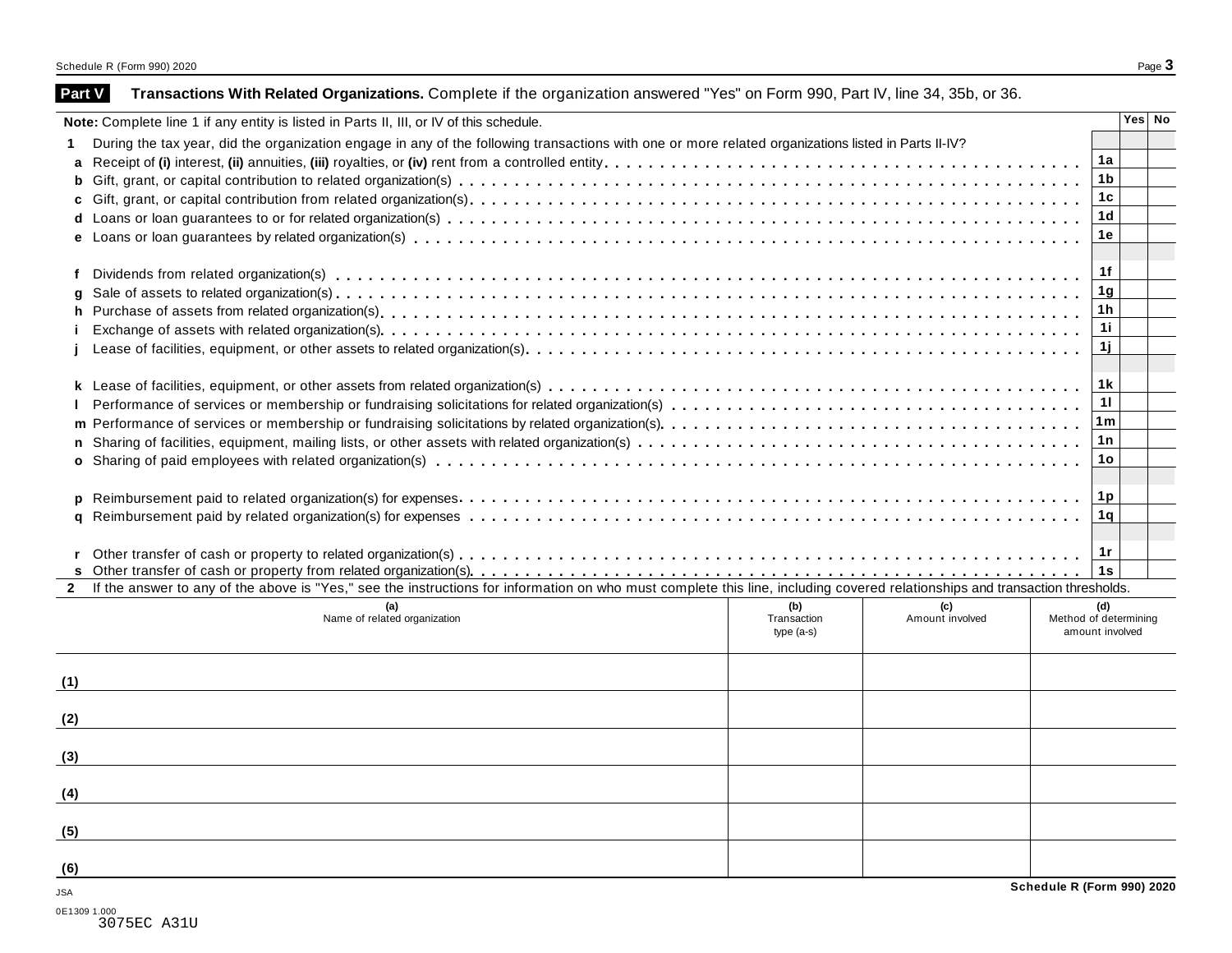### **Part VI Unrelated Organizations Taxable as a Partnership.** Complete if the organization answered "Yes" on Form 990, Part IV, line 37.

Provide the following information for each entity taxed as a partnership through which the organization conducted more than five percent of its activities (measured by total assets or gross revenue) that was not a related organization. See instructions regarding exclusion for certain investment partnerships.

| (a)<br>Name, address, and EIN of entity | (b)<br>Primary activity | (c)<br>Legal domicile<br>(state or foreign<br>country) | (d)<br>Predominant<br>income (related, Are all par<br>unrelated, excluded section<br>from tax under organizat<br>sections 512 - 514)<br>Yes | Are all partners<br>section<br>501(c)(3)<br>organizations? |    | . .<br>(f)<br>Share of<br>total income |  | (g)<br>Share of<br>end-of-year<br>assets | (h)<br>Disproportionate<br>allocations? |  | (i)<br>Code V - UBI<br>amount in box 20<br>of Schedule K-1<br>(Form 1065) |  |  | (i)<br>General or Percentage<br>managing ownership<br>partner? |
|-----------------------------------------|-------------------------|--------------------------------------------------------|---------------------------------------------------------------------------------------------------------------------------------------------|------------------------------------------------------------|----|----------------------------------------|--|------------------------------------------|-----------------------------------------|--|---------------------------------------------------------------------------|--|--|----------------------------------------------------------------|
|                                         |                         |                                                        |                                                                                                                                             |                                                            | No |                                        |  |                                          | Yes No                                  |  | $Yes \mid No$                                                             |  |  |                                                                |
| (1)                                     |                         |                                                        |                                                                                                                                             |                                                            |    |                                        |  |                                          |                                         |  |                                                                           |  |  |                                                                |
| (2)                                     |                         |                                                        |                                                                                                                                             |                                                            |    |                                        |  |                                          |                                         |  |                                                                           |  |  |                                                                |
| (3)                                     |                         |                                                        |                                                                                                                                             |                                                            |    |                                        |  |                                          |                                         |  |                                                                           |  |  |                                                                |
| (4)                                     |                         |                                                        |                                                                                                                                             |                                                            |    |                                        |  |                                          |                                         |  |                                                                           |  |  |                                                                |
| (5)                                     |                         |                                                        |                                                                                                                                             |                                                            |    |                                        |  |                                          |                                         |  |                                                                           |  |  |                                                                |
| (6)                                     |                         |                                                        |                                                                                                                                             |                                                            |    |                                        |  |                                          |                                         |  |                                                                           |  |  |                                                                |
| (7)                                     |                         |                                                        |                                                                                                                                             |                                                            |    |                                        |  |                                          |                                         |  |                                                                           |  |  |                                                                |
| (8)                                     |                         |                                                        |                                                                                                                                             |                                                            |    |                                        |  |                                          |                                         |  |                                                                           |  |  |                                                                |
| (9)                                     |                         |                                                        |                                                                                                                                             |                                                            |    |                                        |  |                                          |                                         |  |                                                                           |  |  |                                                                |
| (10)                                    |                         |                                                        |                                                                                                                                             |                                                            |    |                                        |  |                                          |                                         |  |                                                                           |  |  |                                                                |
| (11)                                    |                         |                                                        |                                                                                                                                             |                                                            |    |                                        |  |                                          |                                         |  |                                                                           |  |  |                                                                |
| (12)                                    |                         |                                                        |                                                                                                                                             |                                                            |    |                                        |  |                                          |                                         |  |                                                                           |  |  |                                                                |
| (13)                                    |                         |                                                        |                                                                                                                                             |                                                            |    |                                        |  |                                          |                                         |  |                                                                           |  |  |                                                                |
|                                         |                         |                                                        |                                                                                                                                             |                                                            |    |                                        |  |                                          |                                         |  |                                                                           |  |  |                                                                |
| (14)                                    |                         |                                                        |                                                                                                                                             |                                                            |    |                                        |  |                                          |                                         |  |                                                                           |  |  |                                                                |
| (15)                                    |                         |                                                        |                                                                                                                                             |                                                            |    |                                        |  |                                          |                                         |  |                                                                           |  |  |                                                                |
| (16)                                    |                         |                                                        |                                                                                                                                             |                                                            |    |                                        |  |                                          |                                         |  |                                                                           |  |  |                                                                |

**Schedule R (Form 990) 2020**